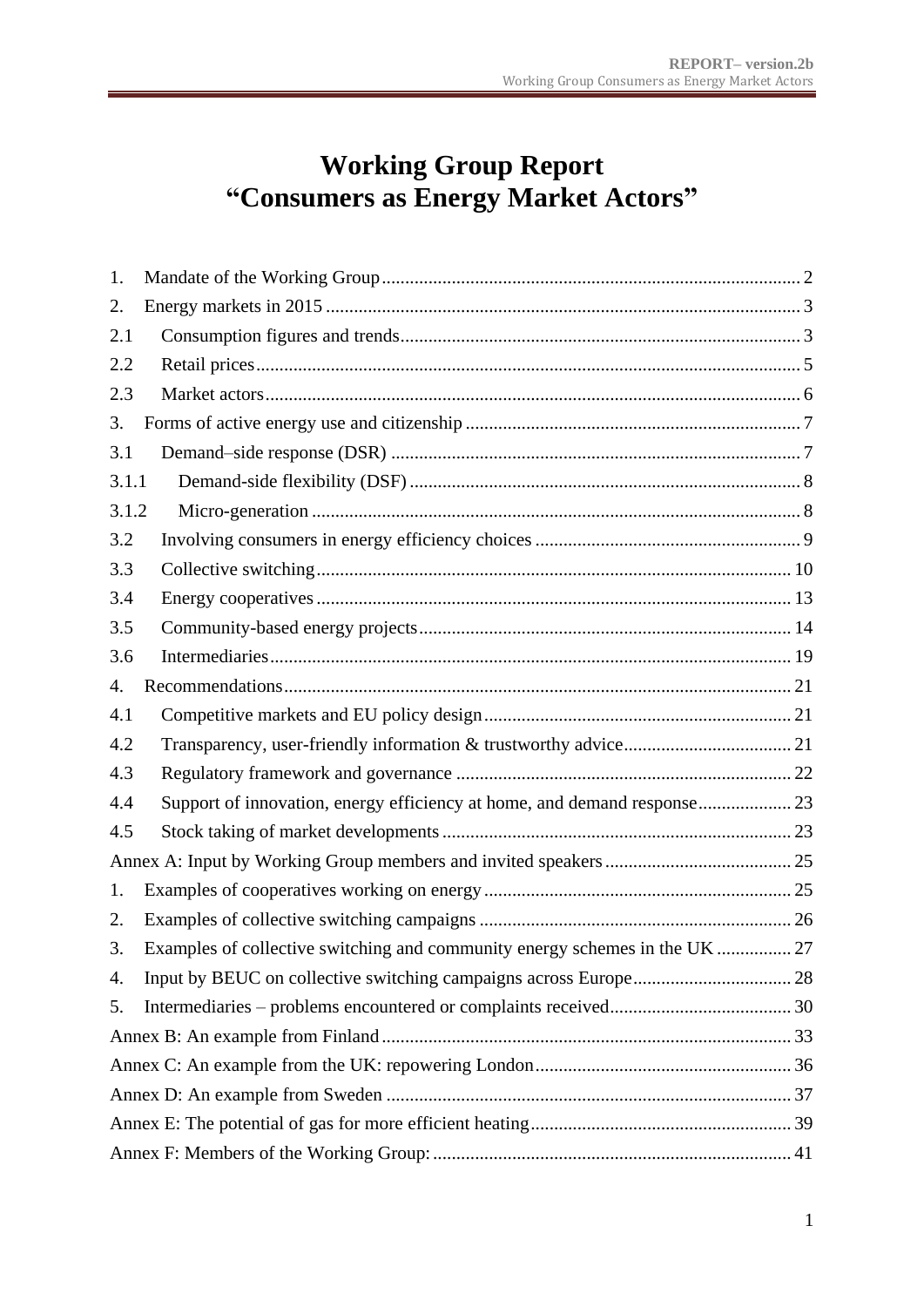## <span id="page-1-0"></span>**1. Mandate of the Working Group**

Following the mandate by the 6th and  $7<sup>th</sup>$  Citizens' Energy Fora, this Working Group has:

- reviewed the existing legislative framework to assess whether the conditions are in place for energy consumers<sup>1</sup> to participate actively in energy markets, and for the energy industry and network to be able to provide them with the necessary services;
- looked into new forms of active energy use by which consumers, individually and collectively, seek better deals and consume in a sustainable manner;
- highlighted relevant national practices and produced recommendations on the basis of submissions from Working Group members.

The Working Group has focused more specifically on:

- the role of consumers and their potential gains from demand response, energy efficiency and other new innovative services;
- the presentation of some existing practices, including individual actions, such as micro-generation, and collective bottom-up initiatives, such as collective switching or energy cooperatives.

The working method of the group consisted of:

1

- meeting eight times (on 19.2.2014, 3.4.2014, 12-13.6.2014, 16.12.2014, 2.3.2015, 19.10.2015, 8.12.2015 and 25.01.2016 );
- exchanging views by email and providing comments and input for the present report firstly in two successive rounds between December 2014 and March 2015, and, following the extension of its mandate by the Citizen's Energy Forum 2015, in another round between November 2015 and January 2016.

It is important to acknowledge in preamble that the practices presented in this report are only examples and that this report represents solely the views of the stakeholders present (see the list of WG Members in Annex).

<sup>&</sup>lt;sup>1</sup> For the rest of the report this term will refer to household consumers only (not to industrial end-users, or SMEs).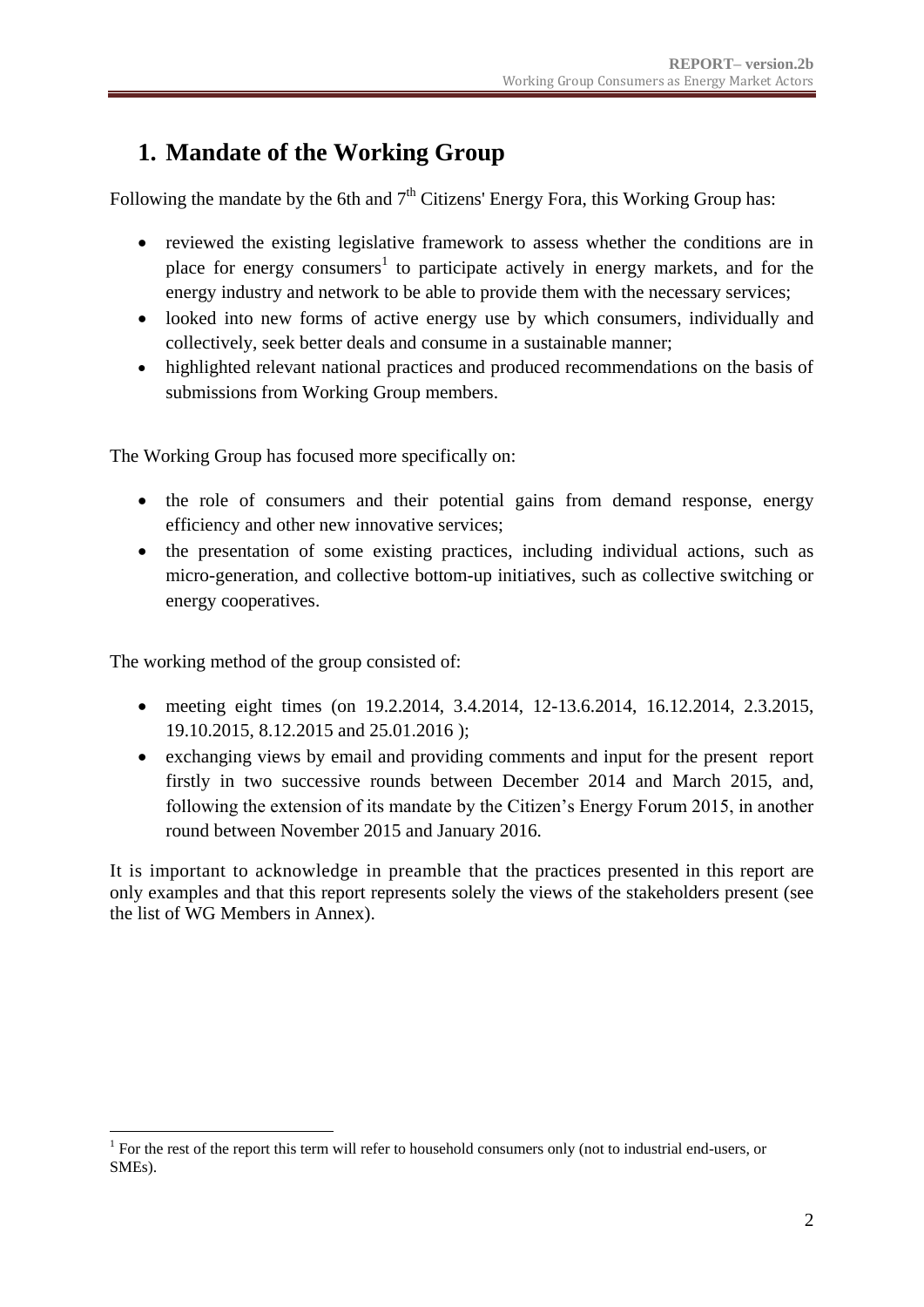## <span id="page-2-0"></span>**2. Energy markets in 2015**

## <span id="page-2-1"></span>**2.1 Consumption figures and trends**

The energy policy of the European Union (EU) aims at ensuring good functioning of the energy market and the security of energy supply in the EU, and at promoting energy efficiency and energy savings, the development of new and renewable forms of energy, and the interconnection of energy networks.

As the main beneficiary of the EU strategy launched in February  $2015^2$ , European consumers stand to gain from this profound transition in terms of more affordable, secure, and sustainable energy. At the same time, considering around a quarter of all EU energy is consumed by households, the individual and collective choices of consumers also contribute to the success of this transition.



**Figure 1: Shares – EU final energy consumption by sector in MTOE<sup>3</sup>**

The EU is progressing towards these targets while at the same time opening up Member State energy markets, at wholesale and retail level, to competition. These two parallel activities are complementary as market competition is expected to provide the necessary flexibility and price signals for the optimal allocation of resources.

Energy efficiency improvements in buildings can save money for consumers. EU households spend between 3% (Cyprus) and 10% (Czech Republic) of their disposable income on home-

<sup>1</sup> <sup>2</sup> "A Framework Strategy for a Resilient Energy Union with a Forward-Looking Climate Change Policy", COM(2015) 80 final.

<sup>&</sup>lt;sup>3</sup> Million tonnes oil equivalent; Source: European Environment Agency, October 2015,

http://www.eea.europa.eu/data-and-maps/indicators/final-energy-consumption-by-sector-9/assessment.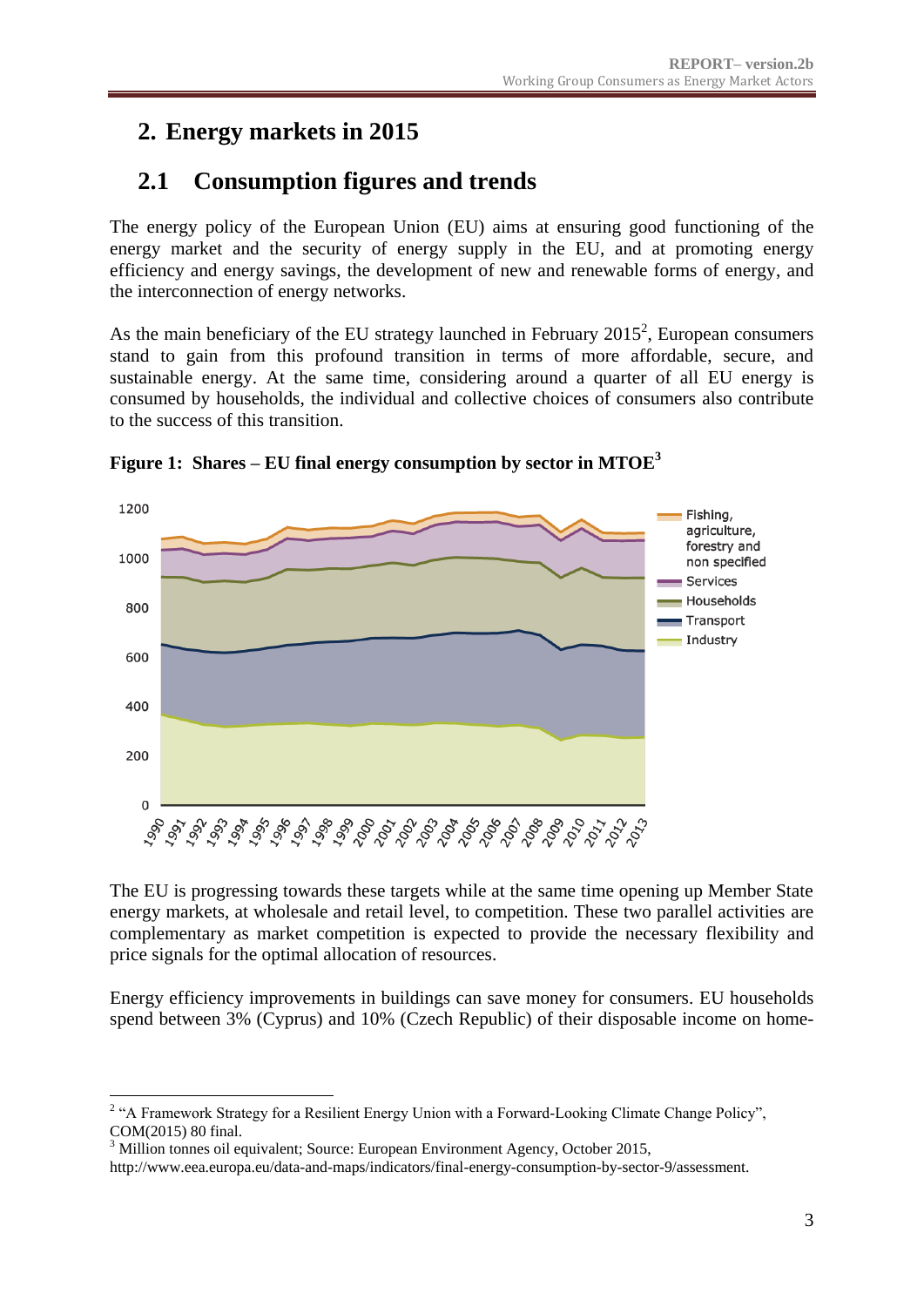related energy use.<sup>4</sup> In 2014 a significant percentage of households in Bulgaria (40.5%), Greece (32.9%), Portugal (28.3%), Cyprus (27.5%), Lithuania (26.5%), Malta (22.1%), and Italy (17.8%) were unable to keep adequately warm.<sup>5</sup> This is driven by rising energy prices largely due to the sharp rise of taxes and levies on energy bills - whose effect has however been mitigated to a certain extent by increased competition in the internal energy market and by increased energy efficiency. Following the introduction of efficiency requirements in building codes, new buildings today consume only half as much as typical buildings from the 1980s. However, 64% of the installed stock of central space heaters is still composed of inefficient gas and oil low-temperature boilers (in future to be labelled C and  $D$ )<sup>6</sup>, and 44% of windows are still single-glazed<sup>7</sup>. New efficiency and labelling standards for space and water heaters will soon start to impact the market. For electricity, more efficient appliances are expected to save consumers  $\epsilon$ 100 billion annually by 2020 on their energy bills, equivalent to  $€465$  per household.



**Figure 2: Final energy demand in the residential sector<sup>8</sup>**

<sup>&</sup>lt;u>.</u> <sup>4</sup> Share of electricity, gas and other household fuels in households disposable income, Eurostat, Household Budget Survey (HBS), 2010/2011.

<sup>5</sup> Eurostat, SILC, at [http://ec.europa.eu/eurostat/web/income-and-living-conditions/data/database.](http://ec.europa.eu/eurostat/web/income-and-living-conditions/data/database)

<sup>6</sup> European Heating Industry, data for 2012, EU28 excluding Cyprus, Luxembourg and Malta. EU Heating and Cooling Strategy Consultation Forum, Brussels, 9 September 2015, Issue Paper III, Heating and cooling technologies, at page 3.

<sup>&</sup>lt;sup>7</sup> Preparatory study under the Ecodesign Directive, VHK, draft results.

<sup>&</sup>lt;sup>8</sup> EU Energy, Transport and GHG Emissions Trends to 2050 Reference Scenario 2013, December 2013, at page 37, [http://ec.europa.eu/energy/sites/ener/files/documents/trends\\_to\\_2050\\_update\\_2013.pdf.](http://ec.europa.eu/energy/sites/ener/files/documents/trends_to_2050_update_2013.pdf)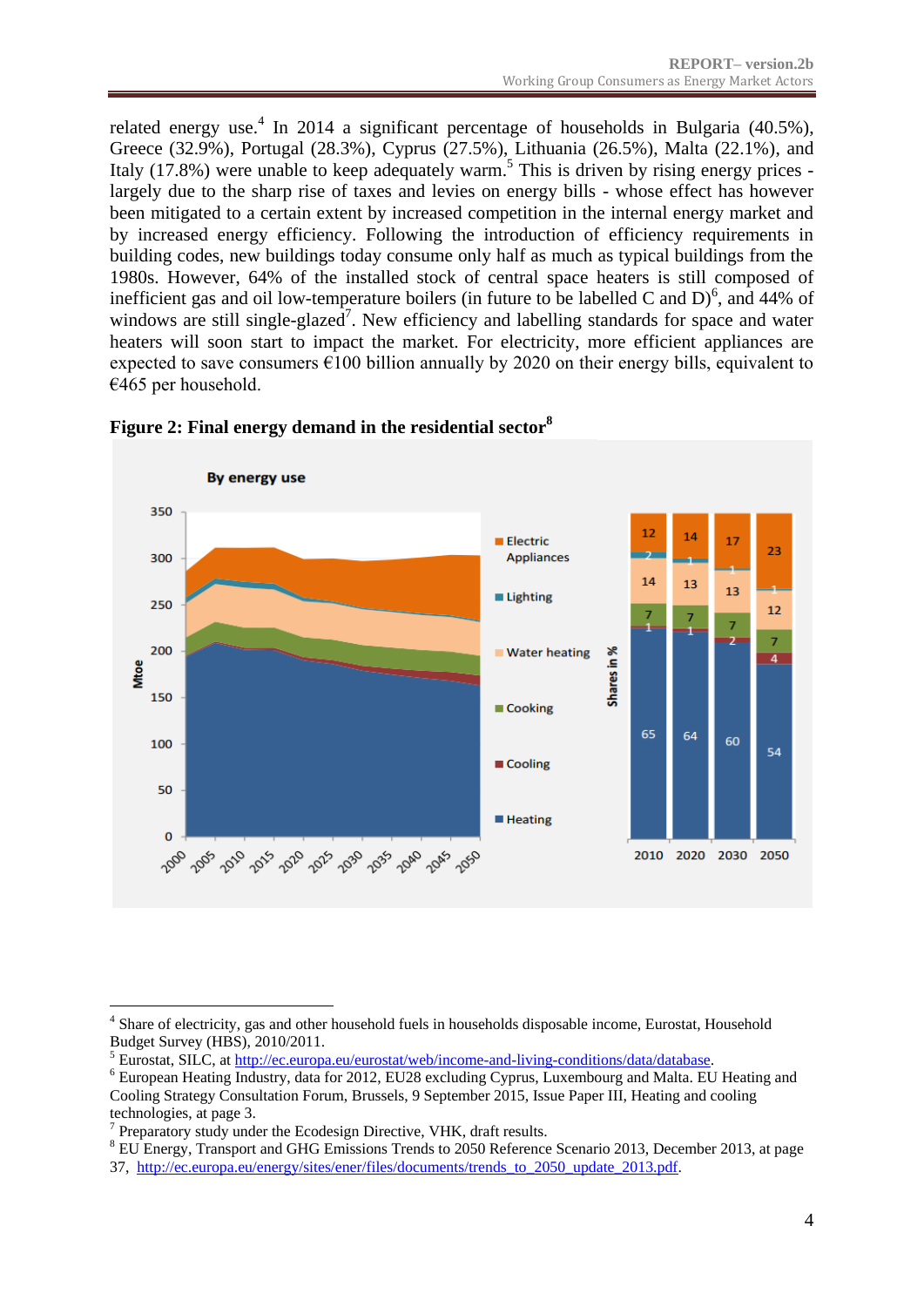## <span id="page-4-0"></span>**2.2 Retail prices**

The price that consumers pay for electricity and gas reflects various elements, influenced by market forces, regulatory decisions and government policy. The energy element of the bill consists of two parts. First, the wholesale element of prices normally reflects the costs of fuel purchase or production and shipping and processing, as well as the costs of constructing, operating and decommissioning power stations. Second, the retail element covers costs related to the sale of energy to final consumers. For example, network costs reflect transmission and distribution infrastructure costs related to the operation, maintenance and expansion of grids, system services and network losses. Charges are often added to network tariffs to cover other costs such as those related to public service obligations and technology support. Finally, taxes and levies are applied; these may be part of general taxation (VAT, excise duties) or specific levies to support targeted energy and/or climate policies.<sup>9</sup>





These 2014 household post-tax prices  $(POTPs^{12})$  show an increase compared to 2013: 2.6% for electricity and 2.1% for gas household consumers

<sup>&</sup>lt;u>.</u>  $9$  Energy prices and costs in Europe, Brussels, 29.1.2014, COM (2014) 21  $/2$ , p. 3.

 $10$  The average pre-tax price (PTP) is defined as the sum of the commodity price, regulated transmission and distribution charges, and retail components (billing, metering, customer services and a fair margin on such services), ibid at p. 25.

 $11$  [Ibid,](file://net1.cec.eu.int/JUST/E/6/04.%20INTEGRATION/05.%20ENERGY/2015/WG%20on%20Consumers%20as%20Energy%20Market%20Agents/8th%20Meeting%2025.01.2015/Meeting%20Documents/Ibid) at p. 25.

 $12$  The post-tax total price (POTP) is defined as the sum of the commodity price, regulated transmission and distribution charges, and retail components (billing, metering, customer services and a fair margin on such services) plus VAT, levies (as applicable: local, national, environmental) and any surcharges (as applicable); Source: ACER/CEER Annual report on the results of monitoring the internal electricity and natural gas markets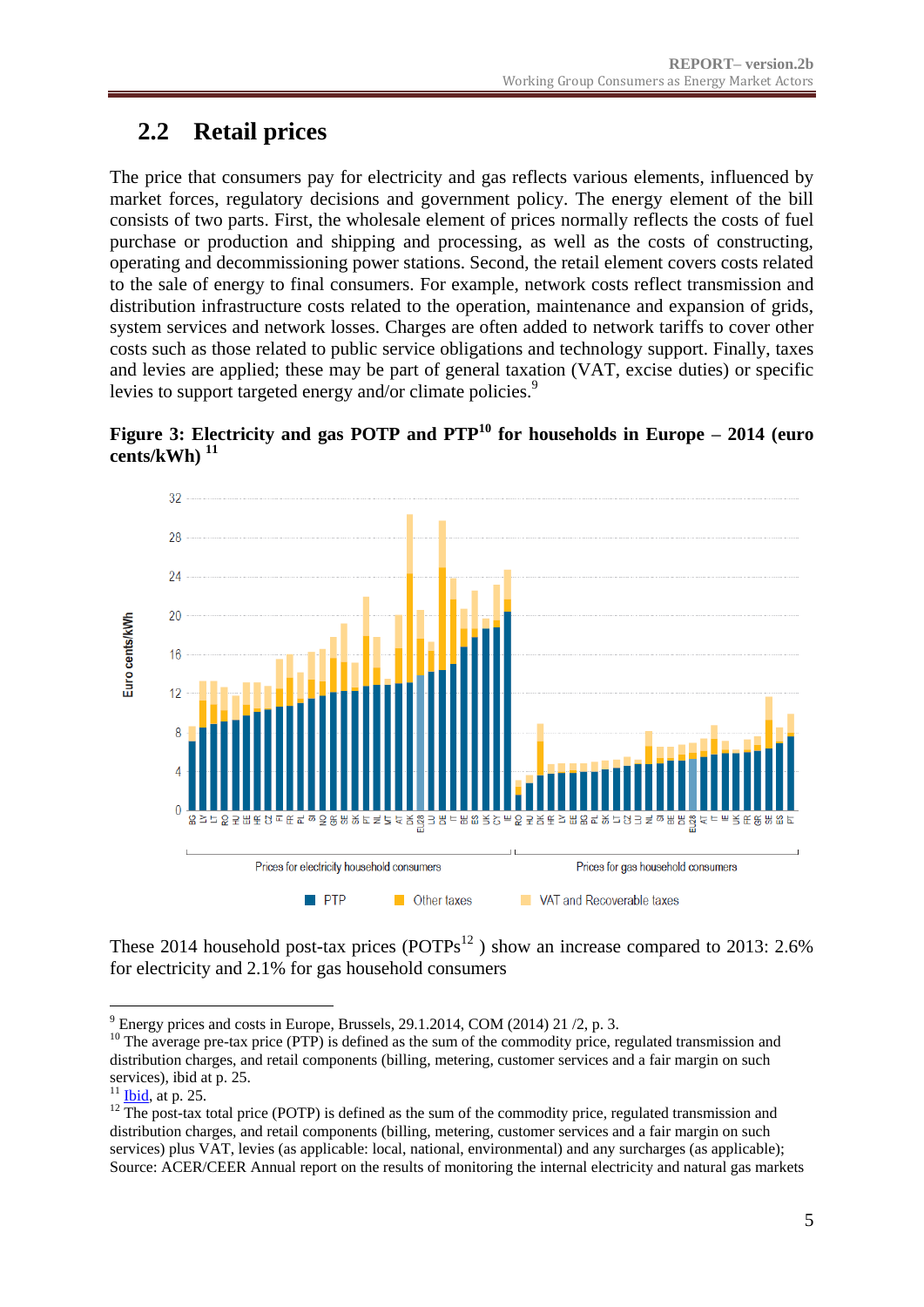## <span id="page-5-0"></span>**2.3 Market actors**

For retail markets specifically consumer demand is one of the main drivers for the development of innovation among competing suppliers. Consumer engagement in competitive energy markets is conditioned by transparency, simplicity, affordability, and the existence of relevant products and services enabling consumers to, inter alia, control their energy costs. Furthermore, consumers expect retail energy markets to be easy to navigate, and to offer real choice and competitive prices. They need clear and accurate information on their energy consumption as well as easily accessible, understandable, transparent and comparable information about each offer so that they can choose the most suitable one. Finally, consumers need to be aware of their rights and be protected against unfair commercial practices and unfair contract terms. Despite the legislative framework in place, consumers often find energy markets unclear and non-transparent $^{13}$ .

In addition, consumers have been increasingly interested in electricity produced from renewable energy sources  $(RES)^{14}$ . An increasing number of consumers are de facto engaging in individual and/or cooperative activities that extend beyond the mere consumption of energy, towards self-generation, cooperative consumption/production models. Innovation *by*  consumers is also resulting in innovation *for* consumers by energy companies (smart metering infrastructure and information and communication technologies (ICT) to better manage their energy consumption at home).

Together with the presence of energy companies that are proposing innovative products, processes and services for their clients, new market actors are also emerging. Energy services companies (ESCOs), aggregators, data handling companies and other commercial entities are emerging and offering new and innovative services to consumers. Their presence increases the possibilities for positive outcomes for consumers but also makes the 'value chain' more complex and challenging to govern and regulate. In addition, smaller ESCOS face challenges relate to a more restricted access to investment capital. All new market actors should be covered by an alternative dispute resolution (ADR) system.<sup>15</sup>

In this transition of the EU's energy 'system' and retail energy markets, consumer organisations have an important role to play on behalf of consumers. Consumer organisations are increasingly intervening in the public debate<sup>16</sup> about aspects of the regulatory framework that have a direct impact on consumers (information, service, etc.). However, their involvement in all aspects of energy regulation entails a number of challenges in view of the

<u>.</u>

in 2014, at p. 24;

[http://www.acer.europa.eu/Official\\_documents/Acts\\_of\\_the\\_Agency/Publication/ACER\\_Market\\_Monitoring\\_R](http://www.acer.europa.eu/Official_documents/Acts_of_the_Agency/Publication/ACER_Market_Monitoring_Report_2015.pdf) [eport\\_2015.pdf](http://www.acer.europa.eu/Official_documents/Acts_of_the_Agency/Publication/ACER_Market_Monitoring_Report_2015.pdf)

 $13$  "European Energy Regulation: A Bridge to 2025 - BEUC response to ACER Consultation Paper", at p. 5, http://www.beuc.org/publications/beuc-x-2014-047 mst\_european\_energy\_regulation-a\_bridge\_to\_2025.pdf; "Consumer rights in electricity and gas markets – BEUC Position paper", at p. 6;

http://www.beuc.org/publications/x2013\_083\_mst\_consumer\_rights\_in\_electricity\_and\_gas\_markets.pdf <sup>14</sup> "Energy Consumer Trends 2010-2015", SWD(2015) 249 final, Green offer experiment, pp. 12-13, http://ec.europa.eu/consumers/eu\_consumer\_policy/consumer\_issues\_in\_other\_policies/files/swd-energyconsumer-trends\_en.pdf

<sup>&</sup>lt;sup>15</sup> Directive 2013/11/EU on consumer ADR, OJ L 165, 18.6.2013, p. 63.

<sup>&</sup>lt;sup>16</sup> Consumer input to the European Commission public consultation on retail energy market, 17 April 2014, http://www.beuc.eu/publications/beuc-x-2014-026 mst\_public\_consultation\_on\_retail\_energy\_market.pdf .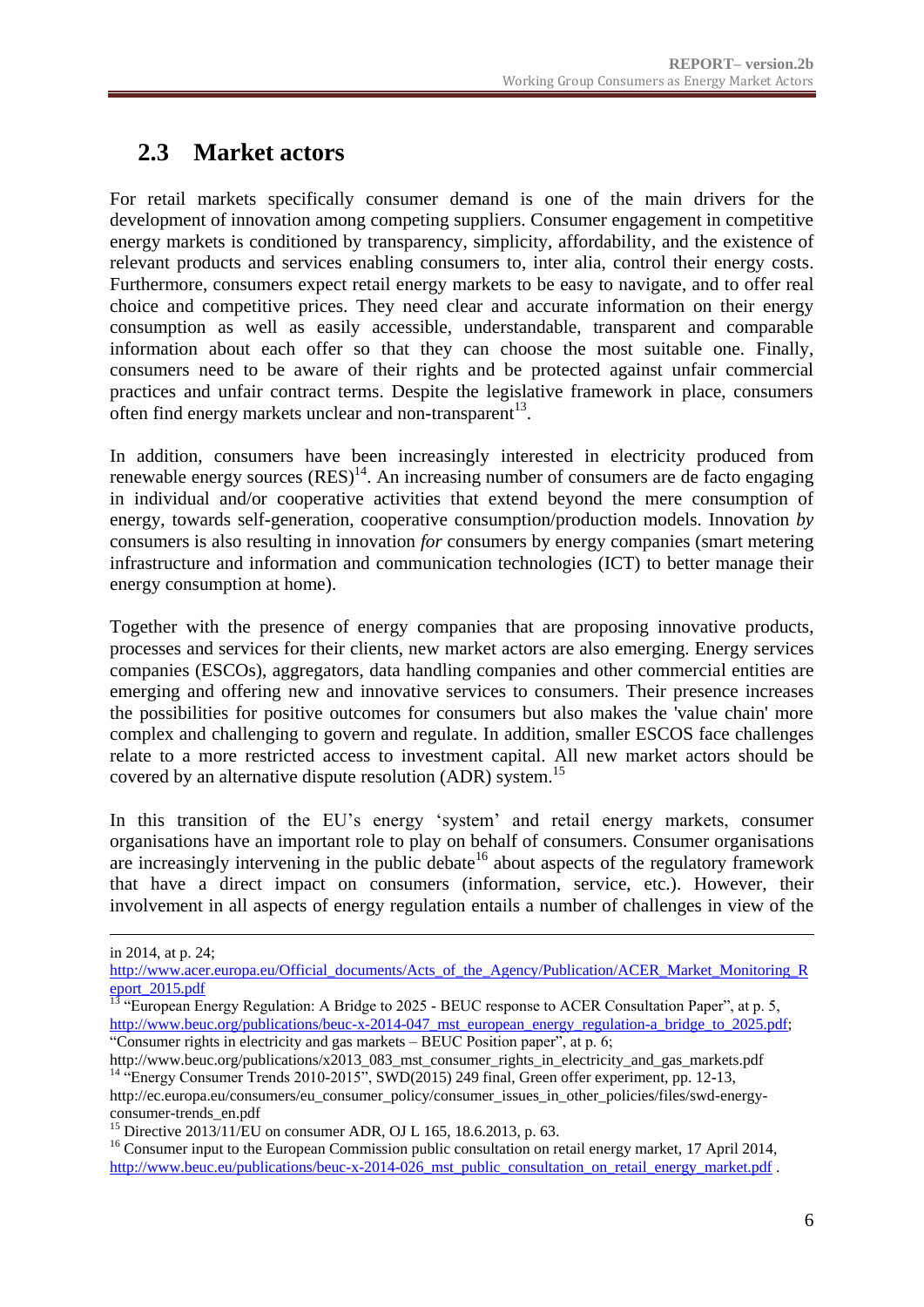complexity of many issues and the resources needed. On a practical level, several consumer organisations across Europe provide price comparison tools and organise collective energy switching campaigns with the aim of helping consumers get a better energy deal and become more engaged in energy markets.

Suppliers can also provide new products and services, and offer valuable feedback on customer demands. Furthermore, energy regulators and national consumer agencies together with other competent bodies with a public service mandate (e.g. energy ombudsmen in some Member States or other public advisory agencies) are essential 'guardians' of strong consumer rights and protection, and they can help ensure that there is competition in energy markets leading to innovation and greater choice of services for customers.

## <span id="page-6-0"></span>**3. Forms of active energy use and citizenship**

This chapter presents some of the practices and views submitted by Working Group members and invited speakers that serve as good examples of recent developments in the ways households can participate actively in energy markets. For example, they can modulate their consumption in response to price signals, generate energy to cover their energy needs or to sell it to other users over the grid, or improve the efficiency of buildings, heating systems and appliances. They can also organise themselves in energy communities to act as groups in buying or selling energy products and services both directly and through intermediaries. However, depending on their individual consumption patterns some households will find it difficult to participate in certain forms of active energy use.

## <span id="page-6-1"></span>**3.1 Demand–side response (DSR)**

Changes in consumption patterns occur, among others, when households moderate their consumption during times of system peak demand by reducing their individual usage, or when, to the degree they are able to do so, shift some specific consumption to hours of more moderate system demand. Other DSR choices involve micro-generation<sup>17</sup> for own consumption or for sale of energy back to the grid.

Apart from the cost of the tariff-based<sup>18</sup> or incentive-based<sup>19</sup> DSR schemes on offer, multiple other factors condition the ability of households to participate actively in DSR markets. These relate mainly to the cost of installation and maintenance of any necessary equipment, the availability and ease of use of smart energy metering and energy management technologies in the household, the level of expertise of the household members in using these technologies, and the ratio of available generation capacity of the household to the total household requirements. Another factor is the degree of flexibility of the energy sources for microgeneration and the specific consumption needs these sources are designed to cover. However, both DSR and energy efficiency build on a clear connection between retail prices and supply.

<sup>&</sup>lt;u>.</u> <sup>17</sup> See [§3.1.2](#page-7-1) ["Micro-generation" on page 13.](#page-7-1)

<sup>&</sup>lt;sup>18</sup> Tariff-based DSR schemes focus on the adaptation of tariffs to influence the consumption behaviour by means of applying different tariff zones during the day; see "Smart Grids – Fundamentals and Technologies in Electricity Networks", Bernd M. Buchholz, Zbigniew Styczynski, Springer 2014, at p. 391.

<sup>&</sup>lt;sup>19</sup> Incentive-based DSR includes capacity and ancillary services programmes destined to large scale consumers (industry) but also "direct load" control schemes that can be applied to households, *ibid*.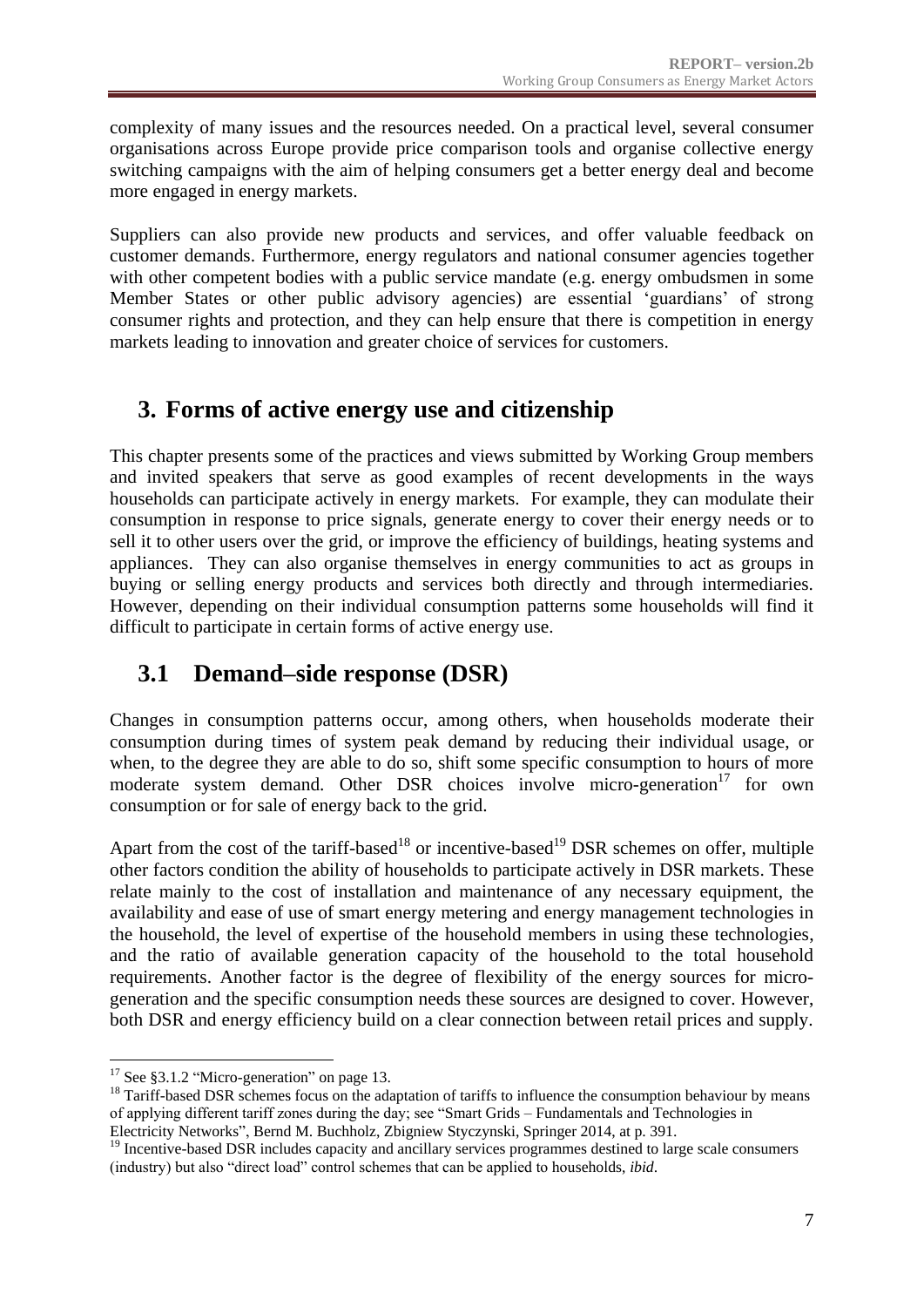The bigger the fixed part of taxes and levies is on the bill, the smaller becomes the part that customers are able to influence and often this is not enough to incentivise them to act according to DSR price signals.

## <span id="page-7-0"></span>**3.1.1 Demand-side flexibility (DSF)**

Traditionally, the flexibility to maintain the balance between electric power supply and demand has mostly been provided by the generation side. Furthermore, efforts to de-carbonise electricity systems require a generation mix that is increasingly based on variable RES. In this scenario, demand response is expected to contribute to guaranteeing and enhancing network security, reducing the need for investment, increasing competition in the market, and ultimately benefiting consumers.

The Council of European Energy Regulators (CEER) has analysed  $DSF<sup>20</sup>$ , which can be defined as the ability to change electricity usage by end-use customers from their normal or current consumption patterns in response to market signals. Demand response is being considered as an important tool to balance the future electricity grid so it is essential that consumers understand the implications of DSR schemes for their energy consumption and financial outlook. Home automation can facilitate demand response but it requires smart appliances and technology to be installed in the household, and for those households to be confident that such systems are safe. Questions of affordability, cost/benefit ratio and depreciation are relevant for consumers. At the same time not every household is able or willing to shift its energy consumption to off-peak hours. Even when consumers are able to shift their consumption, they may not understand how to do so.

The development of DSF schemes could be facilitated by the increasing availability of userfriendly technologies, interoperable appliances, and smart devices. Specifically, this concerns domestic appliances and other domestic systems (e.g. heating) ensuring, for instance, that they may be switched on/off remotely without this resulting in any technical problems. When developing new flexibility services for different types of customers, a careful assessment of costs and benefits for different consumer groups related to different market design options should be undertaken so that the benefits are shared appropriately and no one is adversely affected.

## <span id="page-7-1"></span>**3.1.2 Micro-generation**

Micro-generation or self-generation (the two terms are used interchangeably in this report) is the generation of electricity or heat by households on a small scale, typically for domestic use and by methods that do not contribute to the depletion of natural resources, such as solar panels or heat pumps. These households are also known as "prosumers" (energy-producing consumers) and, even if their main purpose is to cover their own energy needs (be it in electricity or heating and cooling), they can in some circumstances already sell it to the grid. In most Member States where the legal framework allows for micro-generation, consumers can sell their electricity surplus on the market. However, it is worth noting that most

<sup>1</sup> <sup>20</sup> See "CEER Advice on Ensuring Market and Regulatory Arrangements help deliver Demand Side Flexibility", June 2014, at [http://bit.ly/1oUISJt.](http://bit.ly/1oUISJt)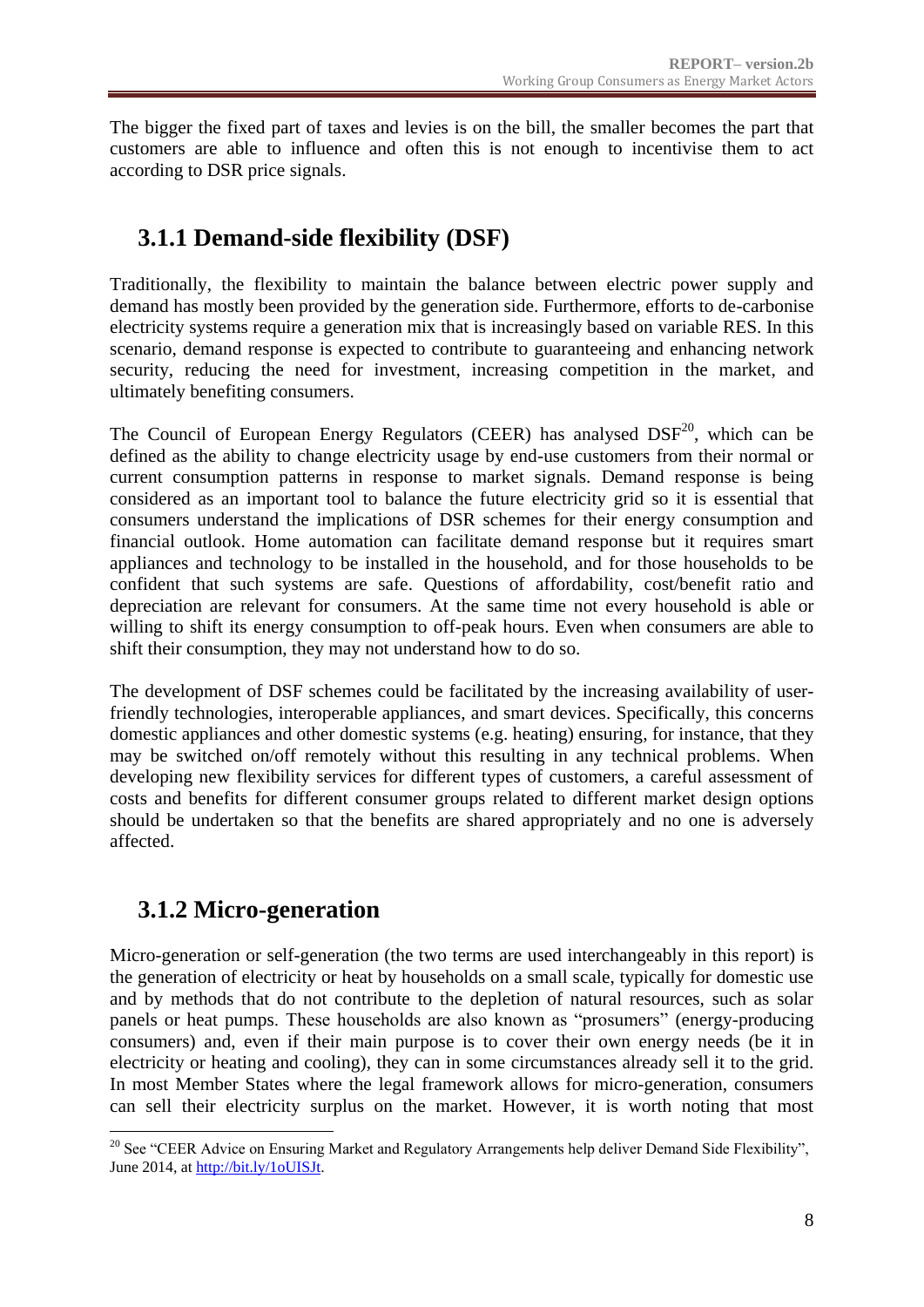regulatory schemes currently in place mandate either suppliers or distributors to offtake the self-generated surplus energy.

A fundamental policy question that arises in the scenario of more widespread adoption of selfgeneration by households<sup>21</sup> centres around its effects on retail prices and the sharing of grid costs between such prosumers and the average households that do not participate in selfgeneration but still have to support the costs of the grid that will be spread among a smaller number of paying customers. Balance is needed in the renewable energy policies that ensure fair treatment for all consumers, including for consumer groups that do not have solar PV installations. Distributional impacts of deployment support as well as the transparency of network costs that are passed onto consumer groups that do not use such technologies should be further analysed. Other issues increasingly relevant under this scenario involve its impact on investment for programmable load and backup capacity projects, and hence on security of supply, on balance and frequency management, and on the national grid.<sup>22</sup> From the point of view of consumers, questions of market access and process simplicity are relevant.

*See Annex C for an example from Finland.*

### <span id="page-8-0"></span>**3.2 Involving consumers in energy efficiency choices**

Consumers are concerned by energy efficiency questions in many areas: the overall energy performance of their house and how they can improve it, the different options for appliances, lighting, heating and cooling that can lower the cost of their bill, and the best ways to participate in local energy efficiency programmes.

The Working Group discussed the complexity surrounding the different ways of organising consumer involvement on the basis of a functional approach:

- Taking control: the consumer journey (trigger, advice, decision-making/choice, installation, payment, benefit, complaints and redress);
- Objectives (use less, waste less, pay less);
- Measures.

The socio-economic factors that affect a consumer's ability to get involved along one or several such functional approaches means consumer engagement is more challenging than a review of successful programmes may suggest.

One of the main questions that must be considered at a policy level when designing an overall programme to steer consumers towards more energy-efficient choices is the use of prices. Increasing prices, for instance, to encourage lower energy consumption ("use less" approaches) could have a disproportionate financial and social impact on the most vulnerable consumers and increase energy poverty. In some Member States, programmes based on such

<sup>1</sup>  $21$  See Ruggero Schleicher-Tappeser, "How renewables will change electricity markets in the next five years", in Energy Policy, Vol. 48, Elsevier, September 2012, Pages 64–75.

 $^{22}$  See also " Eastern Wind Integration and Transmission Study (EWITS)", NREL, February 2011, http://www.nrel.gov/docs/fy11osti/47078.pdf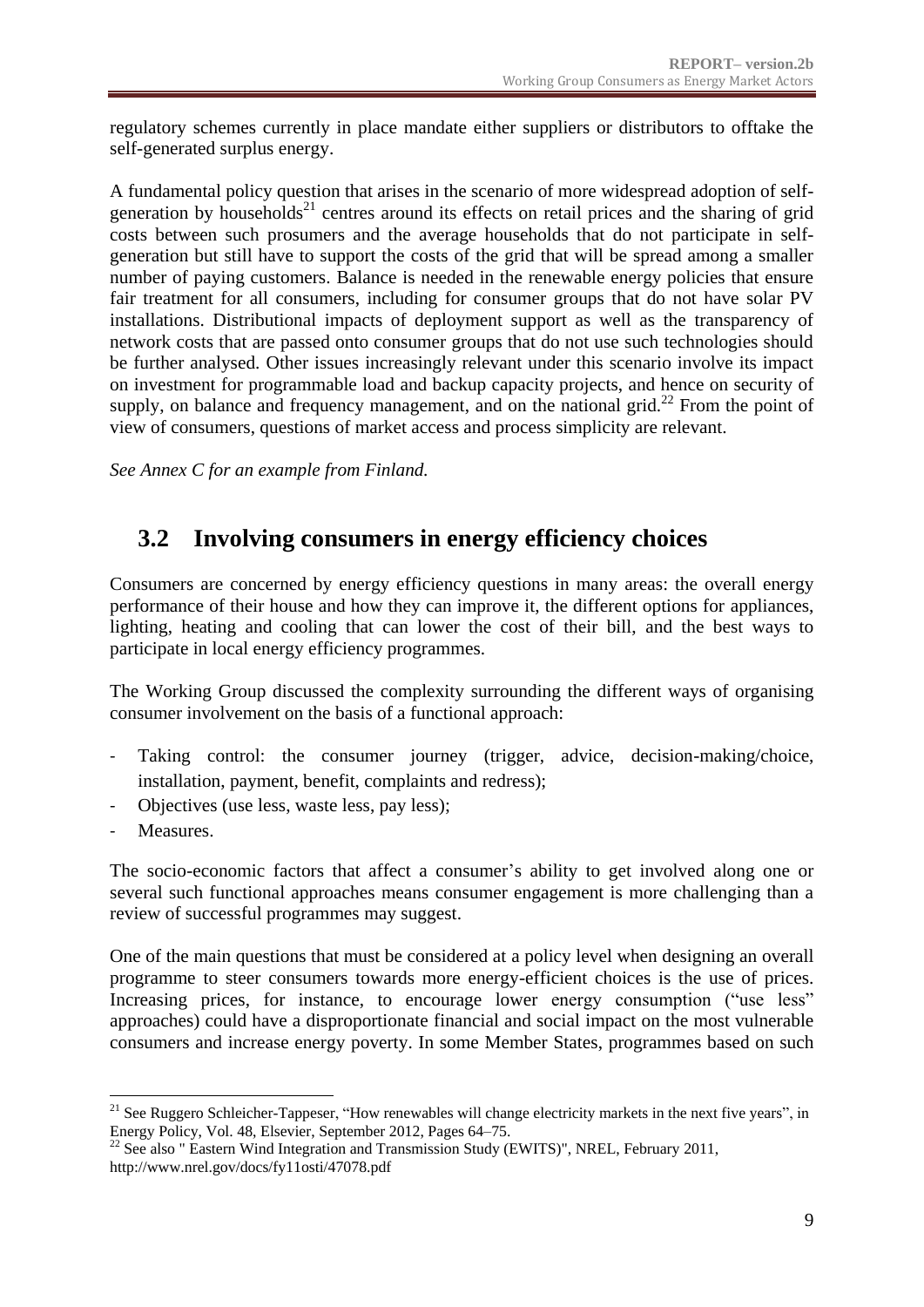price disincentives are accompanied by offsets in terms of tax reductions and subsidies for more vulnerable users.<sup>23</sup>

*See Annex D for an example from the UK.*

*See Annex E for an example from Sweden.*

*See Annex F for an example of the potential of gas for more efficient heating*

### <span id="page-9-0"></span>**3.3 Collective switching**

1

A number of collective switching campaigns across Europe were presented to the Working Group. Collective switching can be defined as an activity involving a large number of consumers acting as a group to seek a better deal for their energy supply. The process is typically developed by third parties<sup>24</sup> (e.g. a local authority, consumer organisation, housing association) and run by an expert service provider negotiating better prices and conditions with one or multiple suppliers.

At present most service providers are either existing price comparison services or new market entrants specialising in collective switching. The intermediary plays a central role in the process. In reality this is often a partnership between at least two organisations where one acts as the 'front face' of the scheme vis-à-vis the public, and the other is responsible for providing the underlying platform/infrastructure, and managing the negotiations with participating suppliers and the switching process.

To ensure transparency and clarity of the process, contractual relations between the parties involved need to be put in place defining the scope of the process and the terms of agreements between the relevant parties, and responsibilities and financial payments. This includes disclosing fees charged by the intermediary directly to customers or to the participating suppliers in the scheme). This will need to be guaranteed through the organisers' practices, and the quality of preparation and service once the switching is underway, and through the appropriate monitoring of activities by energy regulators in collaboration with consumer authorities. After all, group purchases are not new in other consumer goods, and currently consumer associations already involved in energy supplier switching campaigns are considering replicating this activity in other areas such as car insurance.

In practice, the organiser often approaches different energy companies asking them for a better offer for the consumers who have signed up to the campaign. The more people register, the greater the economies of scale and the lower the customer acquisition costs. In turn, this allows participating suppliers to offer a better deal than for individual customers. However, signing up to the campaign does not result in the obligation to switch. Nor does it always

<sup>&</sup>lt;sup>23</sup> In France, in order to decrease consumption, there is a tax reduction for energy efficiency renovation.

Furthermore, specific subsidies exist for the most vulnerable consumers (objective of 50 000 renovations per year).

 $24$  To the extent that collective services are provided by so-called "next generation intermediaries", section 4.6 below is also relevant in this context.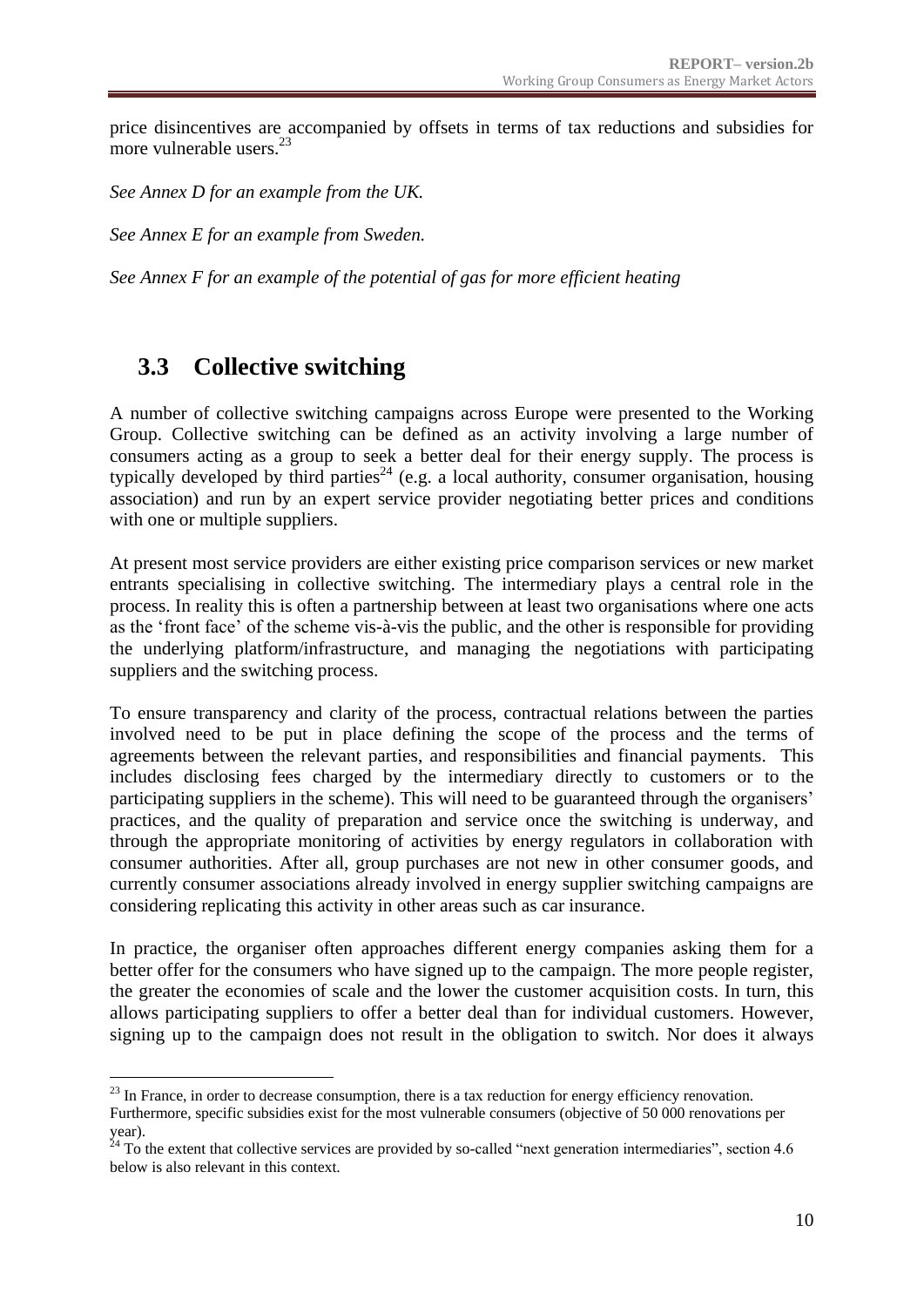result in a better offer for those who have signed up as they may already have the best offer. It is also the case that most collective switching offers are designed for a very broad audience and are not 'personalised' on the basis of a consumer's consumption patterns. New intermediaries can be useful in simplifying the market for consumers. They can represent an important '*initiation procedure*' for energy consumers who would not otherwise consider switching their energy supplier. Another important issue that emerged from the presentations and the ensuing discussion in the Working Group is the '*ripple effect*' after campaigns on competition and energy prices. In several cases, the outcome of the reverse auction for the lowest price was matched by companies that had not participated in the bidding.

Collective switching campaigns have been initiated in several EU Member States in recent years. In some cases these campaigns have led to large numbers of consumers switching their energy suppliers. In some Member States where competition is still weak and a very large dominating supplier maintains a high level of market share, this has led to more diversified and competitive retail markets for energy. At the same time, the existence of regulated prices in many EU Member States reduces any margin for manoeuvre among competing energy suppliers. Another important aspect is that there could be limits to the potential returns from collective switching. After a certain level, prices cannot be further reduced. This was demonstrated in the case of the Netherlands, where such campaigns have been taking place for some years now and prices have been pushed to the lowest level. This practice has gained momentum in the UK energy market in recent years. The first nationwide initiative led by consumer champion Which? in May 2012 achieved an average saving of over £220 for 37,000 people. Since then more than 65 local authorities have led or been partners in consortia for local and regional initiatives, which (according to the Local Government Association) have to date saved 100,000 households more than £10 million, with an average saving of £125. According to  $BEUC^{25}$ , campaigns organised by BEUC members helped strengthen energy customers' interests in many European countries. More than 4 million consumers have signed up and around 830,000 households have switched. The total savings made by those who switched are estimated at  $E173$  million. However, these campaigns prompted some energy companies to adjust their offers. Overall savings can be reasonably expected to be even higher.

In sum, collective switching has the potential to act as a catalyst for more competition and to deliver better prices for consumers. Collective switching campaigns are one way for European consumers to play a role in retail energy markets. By using their collective power to negotiate a better offer from energy suppliers, consumers can keep prices in check across the market, even though the offer may not necessarily be the cheapest option in the longer run. Collective switching can also prove to be a useful response to consumer disengagement in energy markets. It is also the case that collective switching campaigns are facilitating the market entry of new suppliers who can quickly acquire a 'foothold' in a market by offering a competitive price. Supplier switching campaigns are not a panacea, but they can transform retail energy markets and the ways that energy consumers take part in them and exercise choice.

A set of general principles or best practices in collective switching campaigns has been highlighted during the discussions in the Working Group:

1

<sup>&</sup>lt;sup>25</sup> The latest overview of collective switching campaigns organised by BEUC members is available at [http://www.beuc.eu/publications/beuc-x-2015-087\\_collective\\_energy\\_switch\\_factsheet.pdf](http://www.beuc.eu/publications/beuc-x-2015-087_collective_energy_switch_factsheet.pdf)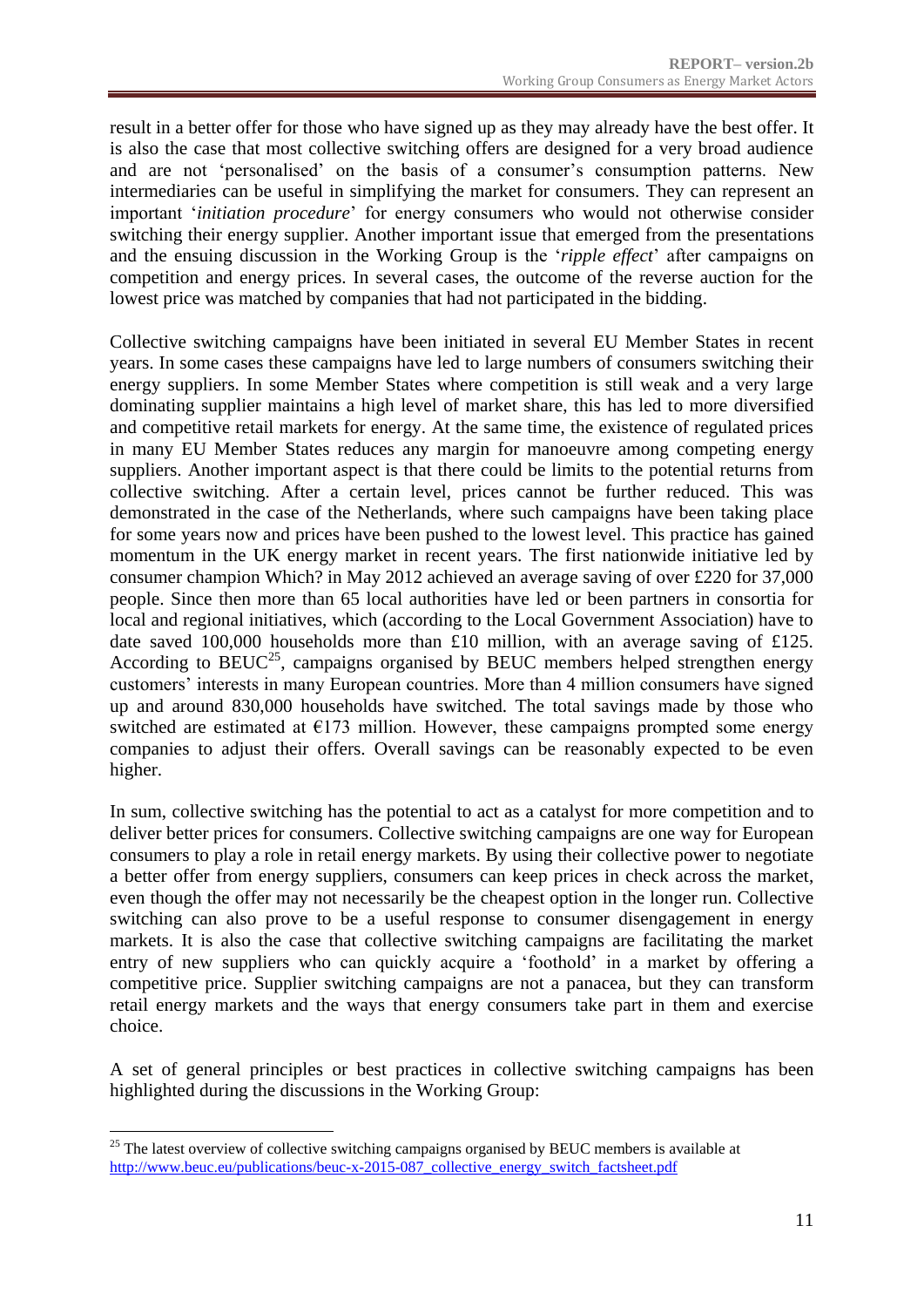#### **Box 1***:* **General principles or best practices in collective switching campaigns**

- *Ensure transparency throughout the whole process*. To avoid any conflicts of interest, all market players should respect the same transparency rules and be subject to regulatory oversight. Organisers of collective switching campaigns should ensure full transparency of fees to be paid by subscribers. This also applies when fees are incurred by participating suppliers (instead of subscribers).
- *Ensure clarity concerning the offer*. Organisations launching collective switching campaigns should warn the customer that the conditions at the end of the contract might not match the original offer, and the offer might not be the best anymore. A reference to the quality of the service provided by the new supplier and the consumer's satisfaction should be taken into account. Customers should be made aware that, in order to keep the best offer, a switch to another supplier or tariff might be necessary once the initial contract period ends.
- *Build consumer trust*. Intermediaries are likely to play an important role in instilling the necessary trust required for some consumers to register. Their identity and credibility is likely to be critical in attracting potential participants.
- *Ensure the right amount of information.* Communicating about collective switching may require selective dissemination of information at different stages of the process. It is important to get the balance right between providing too little and too much information.
- *Use all tools available to reach consumers.* In order to extend the reach of collective switching schemes beyond regular switchers, to other categories of users that could potentially profit from the switch, a multichannel approach using online and offline methods is needed. Intermediaries should target schemes at all consumers. However, specific activities should be focused on encouraging consumers on lower incomes, those who are fuel poor, and irregular/non-switchers and prepayment meter (PPM) users, to sign up. In order to reach this audience, collective switching schemes could be linked to other support programmes.
- Combine switching with other actions when reaching out to consumers. Intermediaries, particularly local authorities, housing associations and other community groups, should ensure that they provide a holistic service to participants. Any collective switching scheme should be linked to other relevant advice/support that either they or referral partners provide (e.g. advice on benefit entitlements; debt management; budgeting advice; and energy efficiency grant support/programmes).
- *Ensure good redress and complaint handling before and after the campaign.* Consumers should have access to ADR. Intermediaries can play a role in centralising complaints to identify and track trends in the incidence and nature of problems experienced, and to assess whether to exclude problematic providers from future auctions.
- Collective switching campaigns need to be based on a *level playing field* for all involved market players. Requirements going beyond existing legislation may act as a disincentive for certain suppliers to participate in these campaigns. Nationwide tenders have also created barriers for local energy suppliers to participate as these companies might only provide their services within certain regions of a country.
- *To ensure customer satisfaction and fairness*, collective switching should be subject to strict quality controls. As the campaigns are often based upon the cheapest price offered,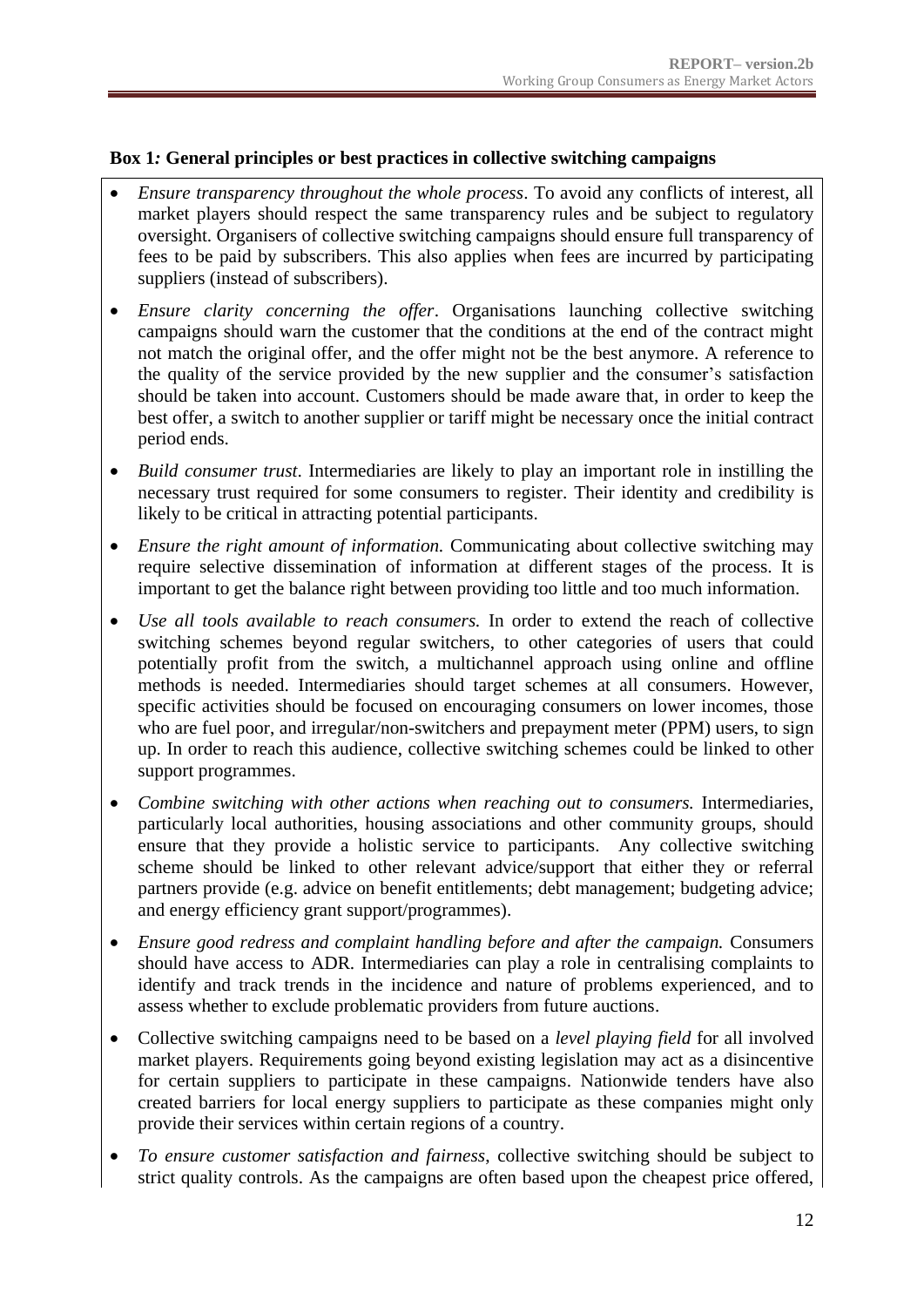the quality of services might suffer. In particular the long-term price development of the winning offer should be investigated. In perfectly competitive markets, collective switching prices can in theory only go below market-leading offers by setting short-term price offers at levels below profitability. As a result, prices could in theory increase considerably after the first year, possibly resulting in dissatisfaction and the need for customers to annually switch supplier.

## <span id="page-12-0"></span>**3.4 Energy cooperatives**

Energy cooperatives are decentralised, bottom-up organisations operating at the local and regional level. They can be completely self-sufficient or have "traditional" suppliers to back them up. Cooperatives are autonomous associations of persons, managed through internal structures, which are directly controlled by their own members. This business model integrates not only economical profit making but also social and cultural values. Members are producers, workers or consumers, and cooperatives can thus be very successful in responding to consumer needs as they are owned and managed by their own members.

RES cooperatives are decentralised medium and small-scale projects (mainly involving consumers engaged in production), which can be more or less successful depending on factors such as the legislative framework, support policy and market accessibility. This decentralised model diversifies the energy market. Such cooperatives are used to build photovoltaic facilities in local areas, and deploy the requisite financing, planning and construction efforts. Cooperatives are also involved in energy retail, energy production, district heating, energy grids, and energy efficiency.

Energy cooperatives should be monitored by energy regulators as problems with supply or the various administrative processes may arise. Energy cooperatives should consider the need for technical resources, and may need to have in-house engineers or financial experts to solve problems that could happen at any time. Alternatively they can decide to partner with utilities. In the Netherlands, for instance, several suppliers support cooperatives in managing all administrative processes and financial flows. They provide them with knowledge and experience, they help them build their own green energy supply step by step (backing them up with 100% renewable electricity as long as needed), and once the cooperative is set up they help create local support and recruit members to strengthen the organisation.

Cooperatives generating renewable energy can provide support to private individuals wishing to invest in RES. Recently, energy cooperatives have also played an important role in western-European countries where consumers have been successfully involved in the energy transition. The Netherlands from 2011 to 2012 registered an increase of 300% in the creation of RES cooperatives. This figure doubled again from 2012 to 2013. During recent years, cooperatives working with energy (consumption, production, retailing, efficiency, etc.) have experienced exponential growth. In Germany, a high number of energy cooperatives were founded between 2005 and 2012, supplying around 160,000 households. Almost 50% of Germany's renewable capacity comes from citizen-owned projects<sup>26</sup>. In the UK, from 2003 until 2013, community energy capacity has grown almost three times faster than the overall

<sup>1</sup> <sup>26</sup> REN21, Renewables 2014 Global Status Report (page 27).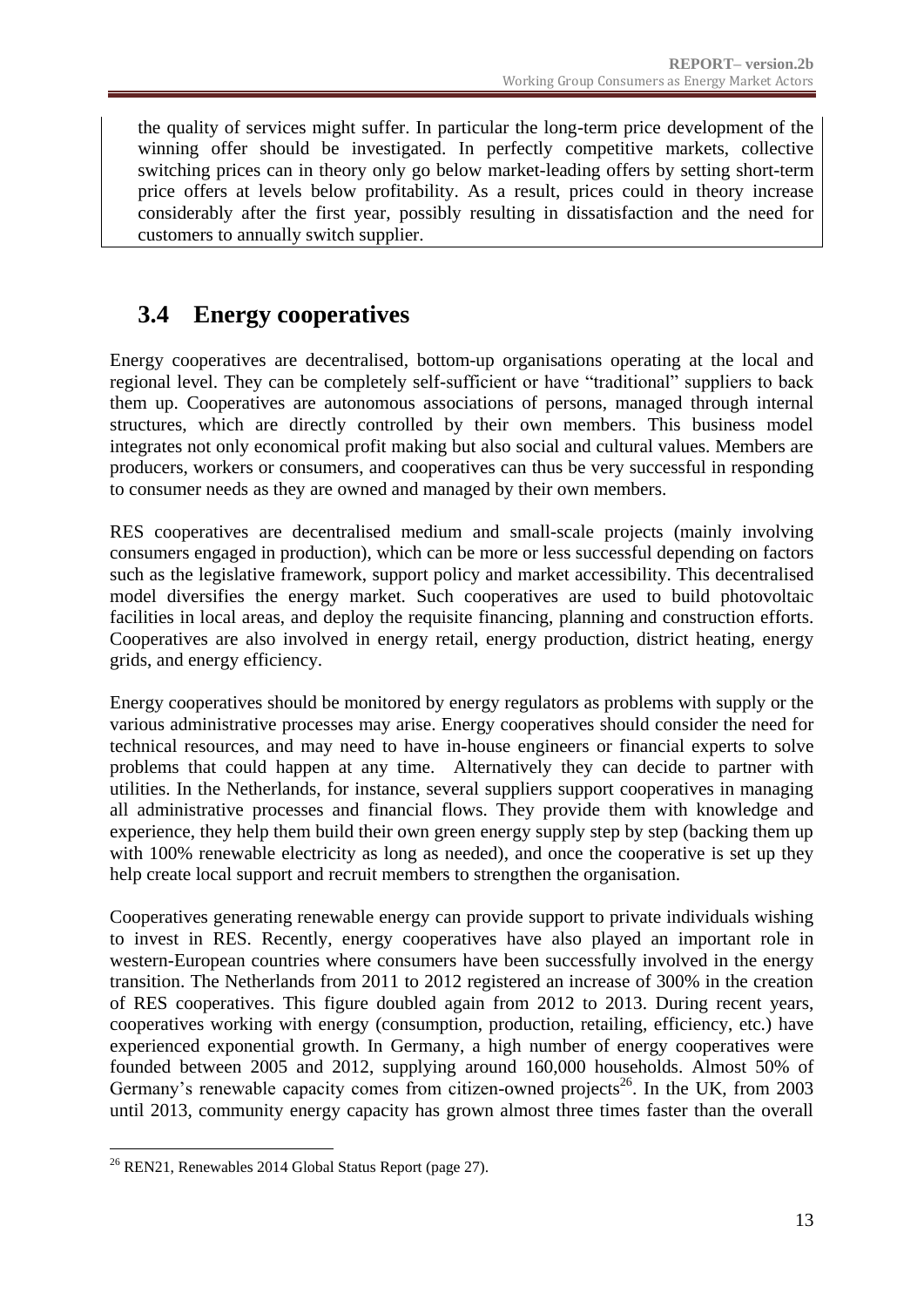renewable capacity. These examples are a small part of what is currently happening in Western Europe.

As reflected in the examples submitted by Cooperatives Europe, decentralised production and consumption will guarantee more autonomous energy markets benefitting consumers and increasing their involvement. REScoop 202020 best practice reports have shown that consumers who are members of cooperatives involved in energy generation use energy more rationally and efficiently<sup>27</sup>. In Belgium, Ecopower registered a 46% reduction in the energy consumption of its members over six years. These significant changes in consumers' consumption were also evident in other EU countries, such as Germany (EWS in Schonau).

Furthermore, energy cooperatives have shown that they are able to enhance acceptance and public support for renewable energy and reverse public objections to renewable infrastructure  $(REScoop 202020$  best practice report II, pages  $44-48)^{28}$ .

#### **Box 2:** *Case study decentralised energy production – innovative solutions, Wien Energie*

Decentralised energy production plays an increasingly important role in forward-looking energy supply policy. Local energy production facilities close to the place of consumption are of particular interest to customers with high energy consumption. In several instances, energy companies actively promote such models. For instance, Wien Energie makes a key contribution with innovative products and solutions. Decentralised and renewable product combinations were developed and presented in spring 2014.

Carrying the name "Green heat – solar heat" and "Green heat – geothermal energy", new, sustainable and decentralised energy products are offered to complement district heating. In both cases, customers benefit from low investment costs, short construction times, as well as an efficient and environmentally friendly source of energy. Wien Energie takes over responsibility, and customers can rely on a permanent service while increasing the value of their property.

In the case of "solar heat", heat is generated locally through the combined use of solar energy and natural gas.

### <span id="page-13-0"></span>**3.5 Community-based energy projects**

Community projects are projects instigated by the community – which could be a community of place or of interest (e.g. collective switching, green tariffs). Many of these projects focus on energy generation, and in terms of size are usually around 50kw. The Working Group primarily received presentations from such projects in the United Kingdom, where the government has been considering their role very seriously. In fact, the UK government published (in early 2014) a Community Energy Strategy (CES). This part of the report focuses on the UK experience, but also acknowledges the potential of community-based energy

<sup>&</sup>lt;u>.</u> <sup>27</sup> Research project funded by the Intelligent Energy Europe programme. For more see  $\frac{http://rescoop.eu/best-1}{http://rescoop.eu/best-1}$ [practices](http://rescoop.eu/best-practices)

<sup>&</sup>lt;sup>28</sup> The full report is available at [http://rescoop.eu/sites/default/files/best\\_practices\\_report\\_low\\_resolution.pdf](http://rescoop.eu/sites/default/files/best_practices_report_low_resolution.pdf)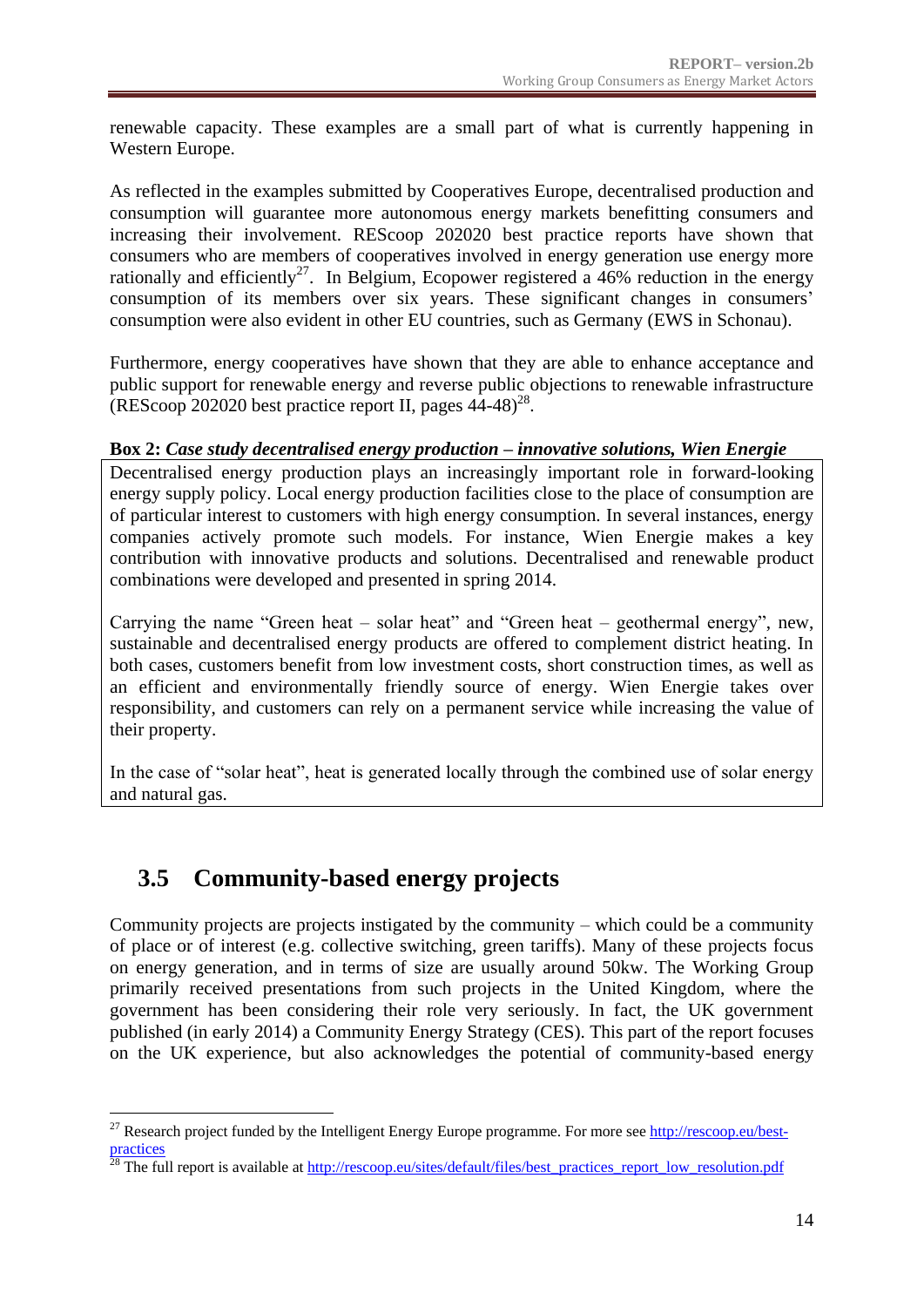projects in other EU Member States – particularly since there is ongoing work in the framework of the Covenant of Mayors<sup>29</sup>.

As with energy cooperatives, micro-grids and community-based energy initiatives may need to have in-house resources to solve problems that could happen at any time, especially during consumption peaks.

#### *Local public utilities*

In many Member States of the European Union, local public energy companies - owned (at least by majority) by local or regional authorities - have been operating for years and have been contributing to competition in national energy markets. They have been offering their services along the whole energy value chain (generation, supply and distribution) as well as other sectors (water supply, waste, sewage). Such entities operate close to the citizens, create local value through investments and employment, and are dedicated to the protection of the local environment. Due to their specific ownership structures (citizens are shareholders) and local presence, they enjoy a very high degree of consumer trust and loyalty. Moreover, they offer a wide range of innovative products and services to their customers. Profiting from their public ownership to put in place collaborations with - for instance - social departments of municipal authorities, they offer services targeted to vulnerable consumer groups.

Finally, many energy companies - including local ones - launch participatory citizens' projects, in which citizens are shareholders of certain generation plants (PV or wind farms), leading to economic benefits and high social acceptance of projects by citizens in the area. This is not limited to local public utilities. Some private companies also offer such participation, e.g. in Belgium the "CoGreen" cooperative offers the possibility for citizens to invest in local wind parks.

#### **Box 3: UK Community Energy (CE) projects**

Examples of the different projects in this area include:

The **Wadebridge Renewable Energy Network** (WREN): with all the profits returned to its community, the cooperative currently has 575 kW solar capacity and 850 kWth renewable heat installed. The project is aiming to provide 30% of energy from local sources by 2015 and 100% by 2020.

**Bath & West Community Energy:** this is a community benefit society funded by selling shares. The cooperative has raised over £1 million from share offers. By splitting the profits between returns for investors and community benefit, the main objective is to invest in local low-carbon projects (e.g. 11 roof-mounted solar projects on school and community buildings with a total capacity of 612 kW).

#### *Community energy in the UK*

1

In January 2014 the UK Government published the first ever UK CES. Its ambition is that 'every community that wants to form an energy group or take forward an energy project should be able to do so, regardless of background or location'.

<sup>&</sup>lt;sup>29</sup> For more on the Covenant of Mayors se[e http://www.covenantofmayors.eu/index\\_en.html](http://www.covenantofmayors.eu/index_en.html)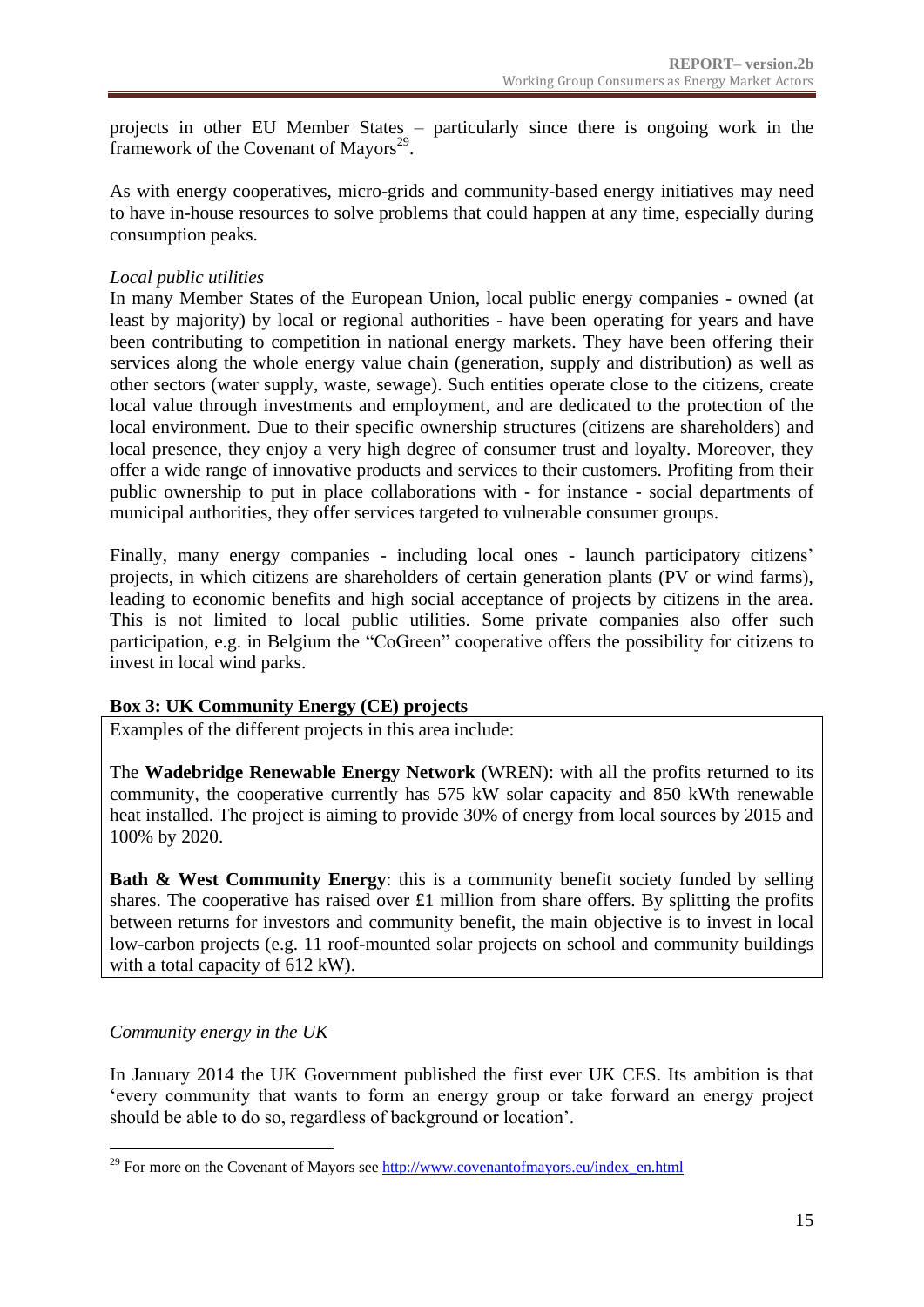The strategy defines CE as "community projects or initiatives focused on reducing energy use, managing it better, generating energy or purchasing it". CE projects are characterised by community ownership, leadership or control, where the benefits of the project go back to the community.

Currently, the vast majority of known initiatives are place-based. These projects share an emphasis on community ownership, leadership and control with distinct community benefits, such as reinvestment in the community. Shared ownership/joint ventures with developers are considered to be 'community energy', although initiatives wholly led/owned by local authorities, businesses or other intermediary organisations are currently not<sup>30</sup>.

CE in the UK is a relatively small, nascent sector. The sector is not homogeneous and is made up of a diverse range of organisations, with different needs and aspirations, operating with varying levels of 'energy' skills (technical, financial, business, etc). These organisations are often seeking to deliver against a range of social missions, utilising a range of organisational and legal models, including co-operatives, community benefit societies, development trusts, charities and voluntary groups. Despite their diverse forms, many share common goals and ambitions and seek to reinvest profits in their local areas, to further social, economic, environmental and physical regeneration aims.

### **Box 4: How big is Community Energy?**

The UK Government's CES states that since 2008 there have been at least 5,000 CE projects in the UK, although this number has grown rapidly in recent years (availability of timely data remains an issue). The UK is committed to carrying out a 2016 sector survey to see how the sector has developed since the Strategy's launch.

While the  $CES^{31}$  uses a 4-category typology (reduce, manage, generate and purchase), most of the available quantitative data about the scale of the sector relates to generation activity.

In terms of generation, community-owned schemes currently amount to around 0.3% of installed renewable generation capacity in the UK (66MW) and around 1% of installed feedin-tariff capacity.

Independent modelling undertaken for the UK Government's Department for Energy and Climate Change (DECC) shows that under some scenarios, by 2020, community electricity could provide between 0.5GW and 3GW of installed capacity (representing between 2.2% and 14% of the total capacity of these technologies) and generating between 0.3% and 1.4% of the UK's entire electricity consumption in 2020, or enough to meet the electricity needs of one million homes. More recently, non-governmental organisations in the UK have argued that with the right package of support and enabling measures (building on the experiences of Germany and Denmark) the sector could produce up to 5.27GW by 2020.

DECC acknowledges that its scenarios do not represent additional generating capacity, but instead represent a shift in the ownership model of projected generating capacity from

<sup>&</sup>lt;u>.</u> <sup>30</sup> Despite sharing many similarities with CE, these projects are known as local energy. Other EU Member States sometimes include these local activities within a broader definition of community or civic energy.

 $31$  https://www.gov.uk/government/publications/community-energy-strategy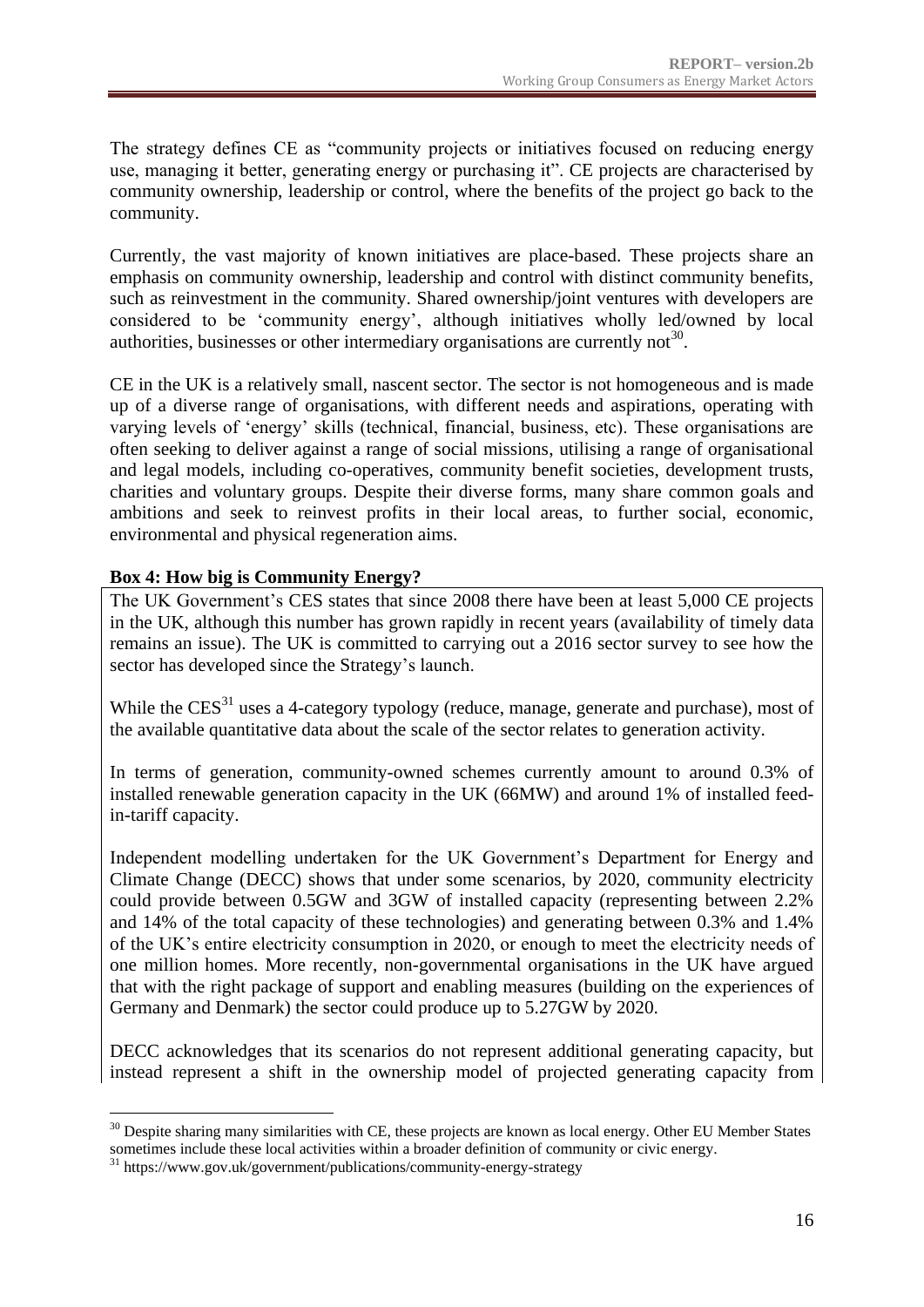commercial developers to communities (at the large scale), and from individual householdlevel generation to community ownership models (at the small scale).

### *The benefits of Community Energy*

CE can contribute to a Member State's energy policy goals. CE schemes tend to be established with the purpose of providing community benefits, rather than as a purely commercial activity. They are often motivated by enabling communities to play a role in combating climate change, changing attitudes and behaviours, creating social cohesion, empowering communities to manage their own energy supply, contributing to diversification of energy supply, tackling fuel poverty, developing community skills, creating local jobs, and providing a new income stream for community projects.

While the UK Government's CES provides case studies and details of evaluations undertaken of individual local projects, the Strategy concludes that the "limited available data on CE projects means it is difficult to produce a robust assessment of the impact and cost effectiveness of CE activity in the UK". This applies at the level of an individual project (currently the UK government is developing a standardised evaluation tool for project usage) and how this information can be aggregated to articulate sector-level impact, and potentially utilised in policy development and decision-making processes.

However, evaluations of a small number of schemes suggest that CE projects can raise consumer engagement and trust, deliver economic value to communities, provide support to vulnerable consumers, and promote behavioural change. Development of the evidence base and mechanisms for identifying and measuring the impact of CE schemes is a key priority of the UK Government's CE policy.

The British energy regulator, Ofgem, has welcomed this process and is interested in better understanding impacts in terms of costs and benefits to consumers: impact on bills, energy awareness and engagement, switching behaviour (particularly amongst vulnerable and sticky consumers), trust, impacts on fuel poverty, and so forth. It is important to understand whether the activities of CE schemes have discernible benefits not only for the consumers they are designed to benefit, but also for the energy system and the broader group of consumers.

#### *Considerations for regulators and independent ombudsmen/ADR providers*

Regulators have a dual responsibility, both to consider the interests of consumers involved in or directly benefitting from CE initiatives, and to assess how the emergence of this sector impacts the country's energy system.

Ofgem's current approach to CE is threefold: improving the experience of this sector within the current regulatory framework, removing any undue regulatory barriers to the sector's development, and understanding whether the sector's potential contribution(s) to consumers and to the energy system warrant particular consideration or further enabling support. Ofgem is also considering whether there are other 'non-traditional business models' that could be of benefit to future energy systems and to consumers. Ofgem is working on areas where the issues facing CE initiatives and the regulatory system interact, such as grid connections and supply licensing.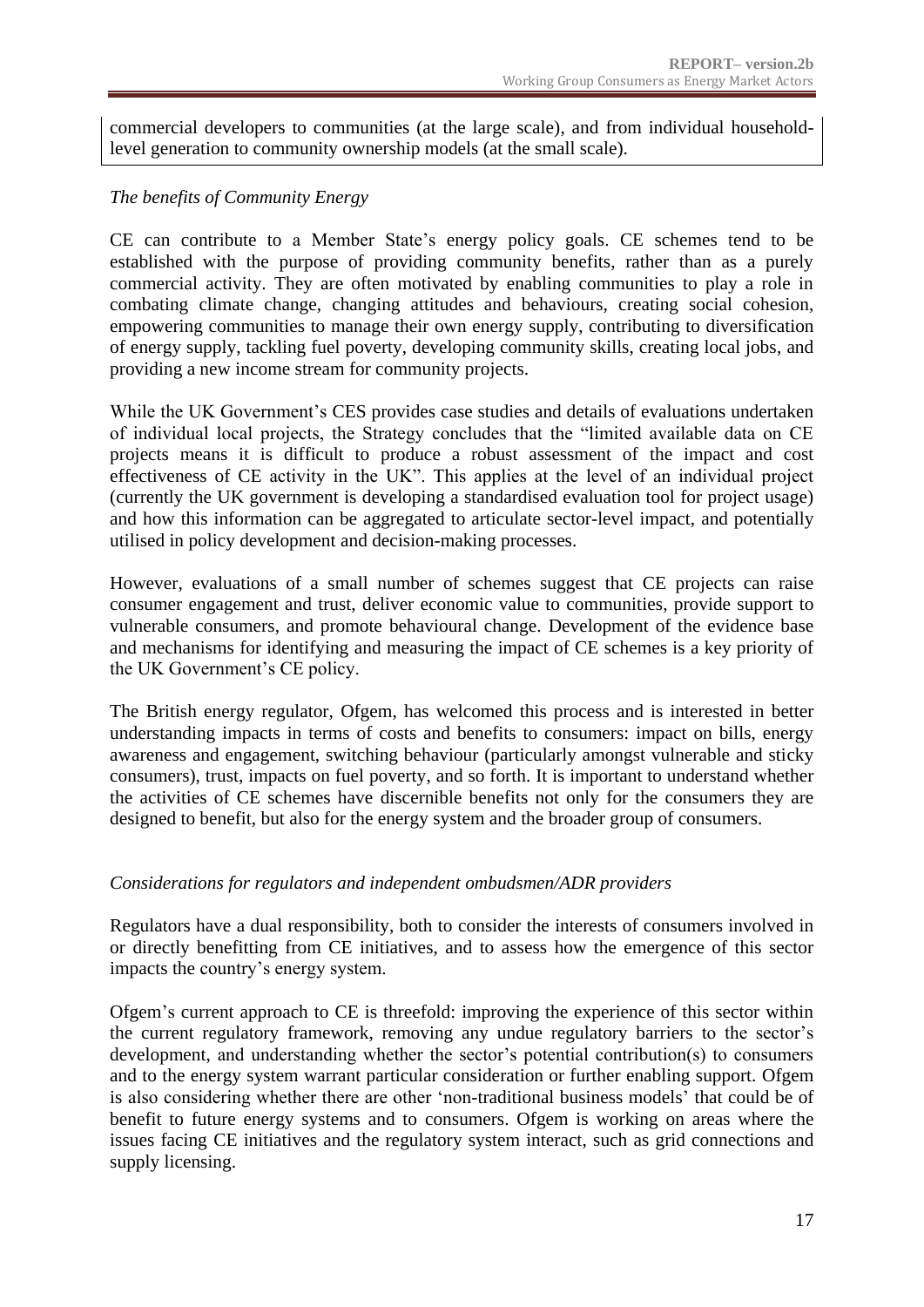Community projects, for instance district energy schemes, should be encouraged to join an independent redress scheme, such as an energy ombudsman. In the UK, the private District Energy schemes are not regulated and therefore there is no mandatory requirement to have a redress scheme. Ombudsman Services: Energy has jurisdiction over –the East Village District Energy Scheme at Olympic Park, London - which is operated by East London Energy<sup>32</sup>. Furthermore, from 25 November 2015 onwards Ombudsman Services: Energy also became the ADR provider for Heat Trust<sup>33</sup>. This is a new industry-led customer protection scheme that sets standards in key areas including performance, reliability and customer service. There are over 15,000 customers that live on heat networks registered to this Scheme and they have the option to refer a complaint they may have with their supplier to Ombudsman Services: Energy for investigation.

#### **Box 5: How to regulate grid connections and licencing arrangements for CE projects**

### *Grid connections*

The process of connecting to the distribution network/low-voltage grid is seen as an area of difficulty for CE projects. While some of these issues are common to other parties seeking to connect to the grid, there are features particular to CE schemes which lead to additional challenges. For example, the location of projects is fixed and they are unable to move to areas where the network is less constrained; they often lack funding for early stage development; they lack connection expertise; and they operate under funding and governance arrangements which affect their ability to progress swiftly when grid capacity becomes available. Ofgem has worked closely with the sector and Distribution System Operators (DSOs) to determine areas in which connection experiences of community initiatives can be improved.

### *CE and supply licencing*

Many CE groups have aspirations to bypass the traditional route of selling energy via an intermediary, and sell electricity directly to their community at lower prices than traditional suppliers instead. Any party seeking to supply electricity (outside of allowable exemptions) has to secure a licence from Ofgem. Putting in place the necessary systems and procedures to comply with industry and regulatory requirements is a high-cost, high-competency undertaking.

Recognising the barriers experienced by new parties seeking to supply electricity in the UK, a regulatory provision (informally referred to as 'Licence Lite') exists, which aims to make it easier for smaller entities generating their own energy to enter the supply market. The Licence Lite arrangement allows a smaller, aspiring entrant to work with a third party (a fully licensed supplier) to deliver these more technically complex/costly responsibilities on their behalf. While it would be appropriate to a diverse range of supply models, it can offer generators, who would normally only be able to sell to the wholesale market, the opportunity to enter the retail supply market and interact with consumers. This may be challenging for some community groups to manage.

<sup>&</sup>lt;u>.</u> <sup>32</sup> [http://www.ombudsman-services.org/ombudsman-services-to-provide-consumer-redress-for-the-east-village](http://www.ombudsman-services.org/ombudsman-services-to-provide-consumer-redress-for-the-east-village-at-the-olympic-park.html)[at-the-olympic-park.html.](http://www.ombudsman-services.org/ombudsman-services-to-provide-consumer-redress-for-the-east-village-at-the-olympic-park.html)

<sup>33</sup> [http://www.heattrust.org/index.php/news-events/45-heat-trust-launches.](http://www.heattrust.org/index.php/news-events/45-heat-trust-launches)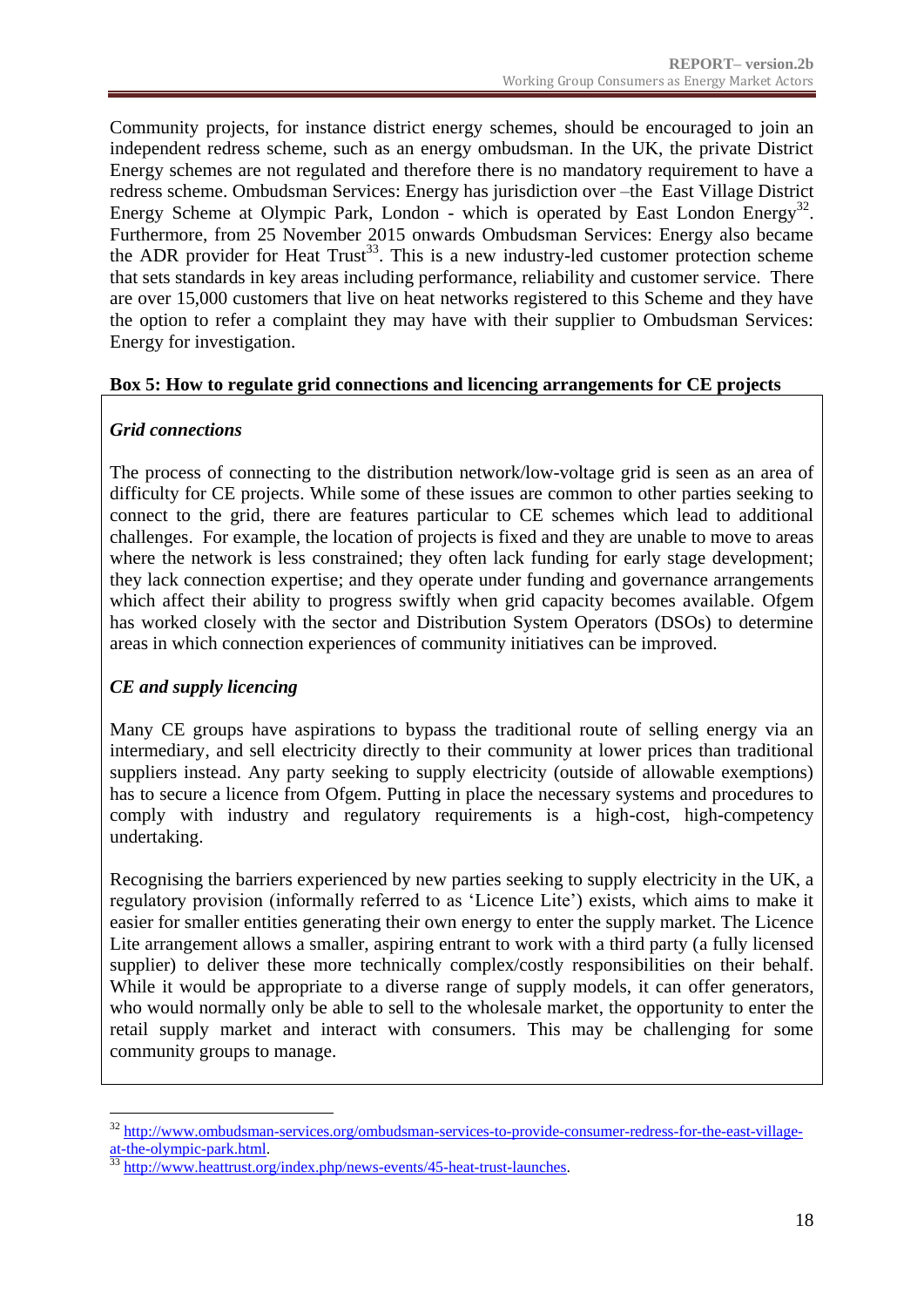There has been a lot of interest in Licence Lite and a number of different applications of the model are in development by different parties. At the time of writing there is an expectation that the first Licence Lite arrangements may begin operating in the near future. However, the lack of uptake of Licence Lite has led some to consider that it may not suit the smaller aspirations of some CE projects which are concerned with small levels of community generation and supply. The UK Government is currently considering the possibility for CE projects to undertake supply (including self-consumption which is outside the exempted undertaking and makes use of DSO facilities) and looking at how best this might be implemented.

## <span id="page-18-0"></span>**3.6 Intermediaries**

<u>.</u>

The Working Group discussed the role of new intermediaries, an emerging service sector in energy. Intermediaries can be facilitators of choice for consumers. Their conduct is not confined to energy; in fact they have a long history in other sectors, such as financial markets – both for private investments and for mortgages, for example.

Some consumers might rely on taking advice from intermediaries to navigate often complex markets and procedures. The activities of intermediaries need to be transparent and unambiguous. They should be able to provide information on their business model and also be accountable for claiming that they propose fair and neutral information on prices and price comparison tools. If their advice is not of good quality i.e. it is not objective, independent and correct, it can lead to sub-optimal choices. This in turn can compromise customers' trust.

An example worth mentioning is that, in relation to collective switching, the intermediary role is undertaken by bodies who consumers trust to be impartial and act in their interests. These intermediaries are frequently acting in partnership with specialist entities that set up and manage the platform, oversee the reverse auction (or other deal striking mechanism), and manage the market logistics of switching big numbers of customers between suppliers<sup>34</sup>.

The services provided by so-called "next generation intermediaries" (NGIs) facilitate the decision of consumers to get involved and take action as the intermediary "makes sense" of the market so the consumer does not have to. Intermediaries have the potential to rebalance power asymmetries within a market and create far greater demand-side impetus. NGIs do more than traditional intermediaries, e.g. they may provide price comparison websites that offer market scanning, comparison and recommendation services. Furthermore, they may not only identify the best option for a consumer but also switch on their behalf, and offer an ongoing 'power of attorney' service to do so on a continuing basis. They work by collecting and compiling data from the market and about the market, alongside data from the consumer and about the consumer – using algorithms to match market offers to an individual consumer's consumption patterns, preferences and wider criteria. Such an automated service works with the actual behaviours and motivations of consumers and does not rely on

<sup>&</sup>lt;sup>34</sup> Next Generation Intermediaries: examining a new approach to market engagement, Richard Bates, 2014 [http://www.consumerfutures.org.uk/reports/next-generation-intermediaries-examining-a-new-approach-to](http://www.consumerfutures.org.uk/reports/next-generation-intermediaries-examining-a-new-approach-to-market-engagement-that-offers-consumers-better-outcomes-for-less-effort)[market-engagement-that-offers-consumers-better-outcomes-for-less-effort](http://www.consumerfutures.org.uk/reports/next-generation-intermediaries-examining-a-new-approach-to-market-engagement-that-offers-consumers-better-outcomes-for-less-effort)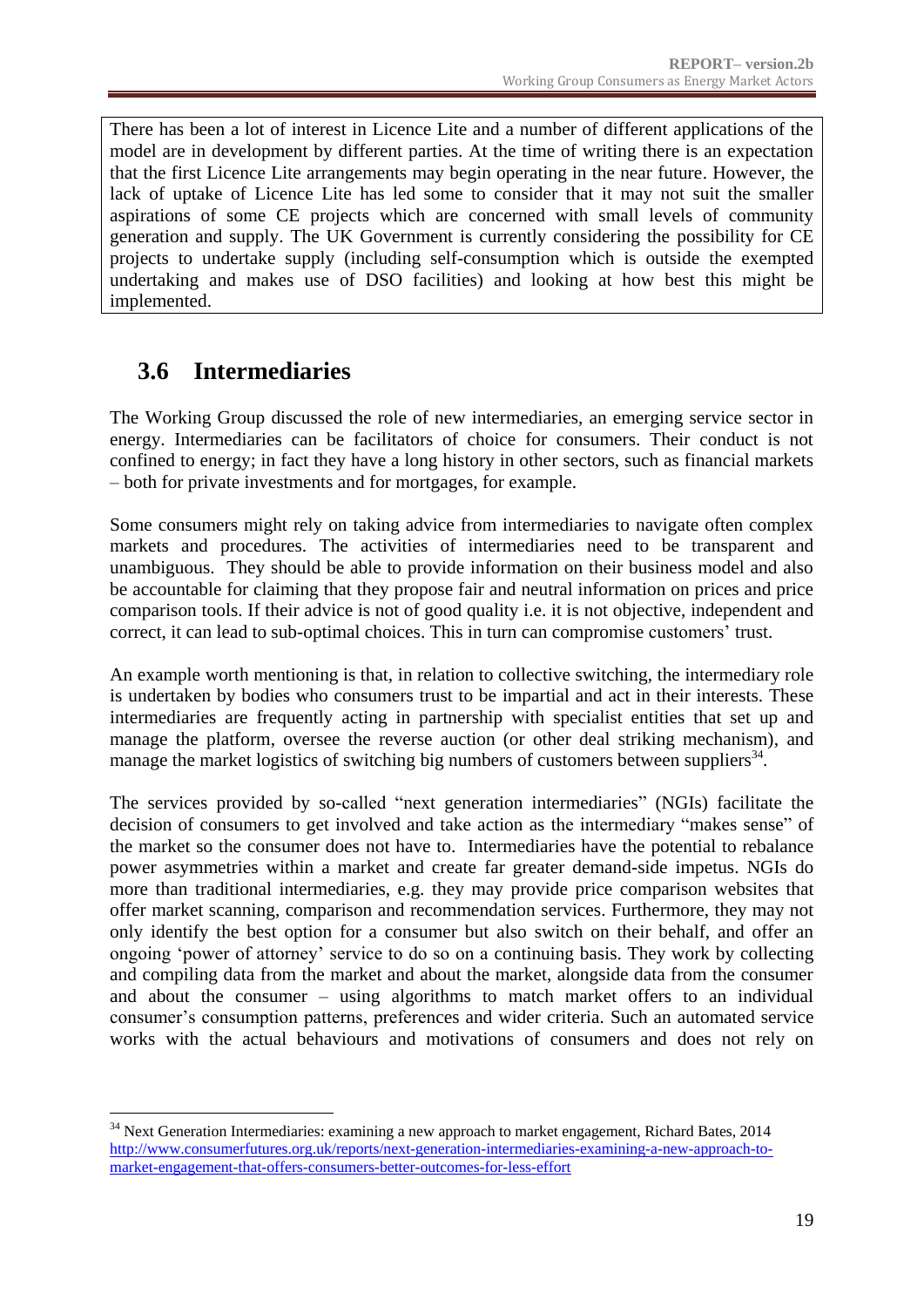persuading people to engage and switch based on rational choice arguments, which have faced significant challenges in recent years.<sup>35</sup>

NGI services rely on data being easily accessible by consumers and portable across organisations. For organisations offering such intermediary services, transparency will be a critical component of demonstrating they are trustworthy when it comes to using personal data. Their business model, security standards and who they are accountable to should be obvious to consumers so they can easily ascertain whether their trust criteria are met.

Considering that intermediation in energy is expected to become a more important and pronounced activity in the years to come, policy makers and regulators will need to ensure that the *regulatory framework is fit to address their role*, and that these services are covered by an ADR system, such as an independent energy ombudsman.

Annex A5 to this report contains a brief description of examples of actions taken against bad practices from an intermediary company in Sweden.

<sup>1</sup>  $35$  Ibid.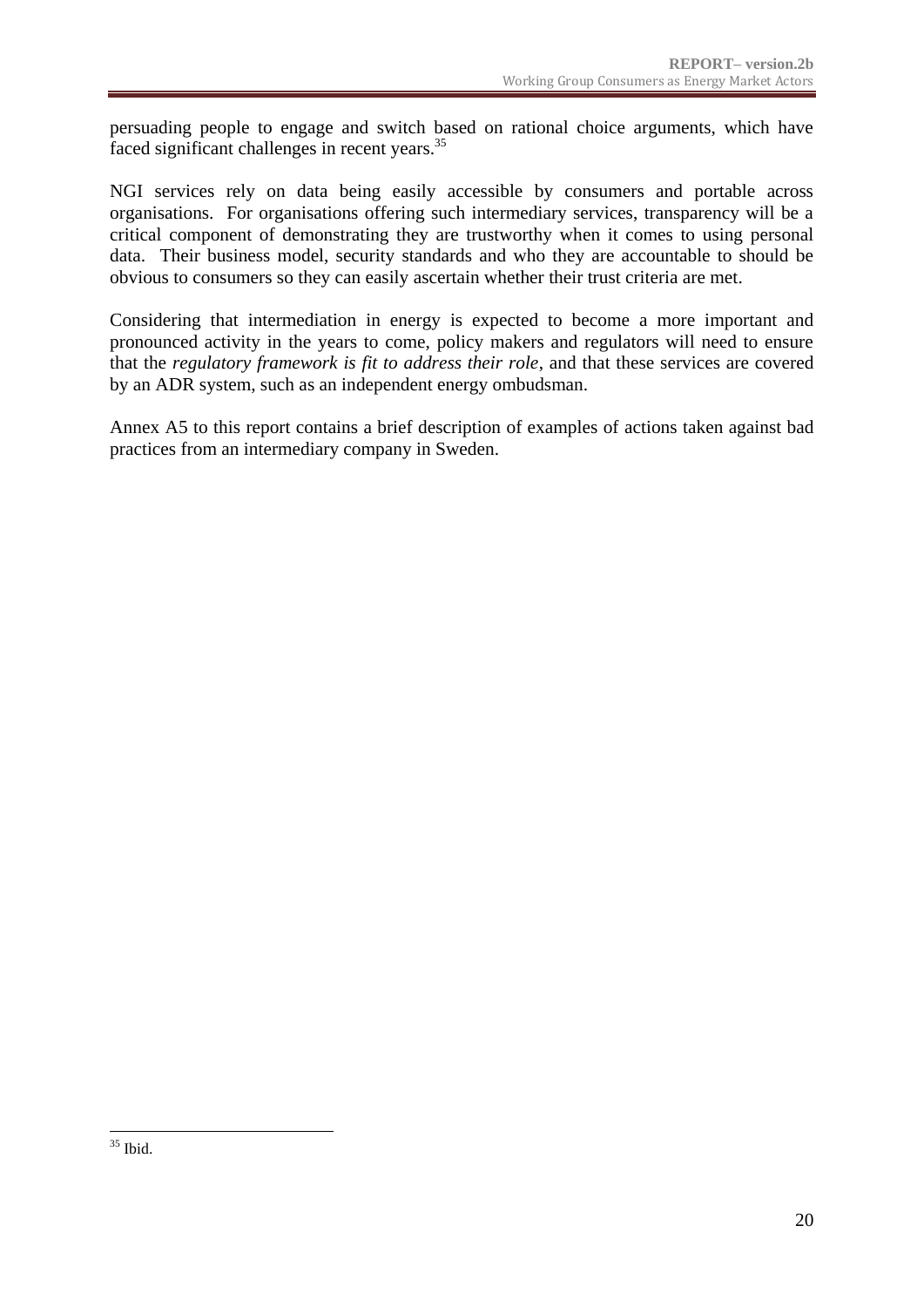### <span id="page-20-0"></span>**4. Recommendations**

The recommendations below are addressed to the European Commission and national regulators as well as policy makers and other relevant stakeholders; they identify key elements for delivering better outcomes for consumers.

## <span id="page-20-1"></span>**4.1 Competitive markets and EU policy design**

The Working Group understands that energy markets open to competition are more favourable for innovation and growth. Efficient competitive markets can lead to better deals for consumers, a richer offer of customer-oriented products, and better services. This can in turn lead to more favourable conditions for various types of demand-driven initiatives and next-generation intermediaries, if the customer finds them beneficial. Therefore, the Working Group recommends:

- *Stepping up* efforts to fully implement all existing legislation, notably the Third Energy Package and the Energy Efficiency Directive. This is a key precondition to enable consumers to participate more actively in retail energy markets;
- *Making sure that* forms of active consumer involvement, for instance energy cooperatives, collective switching, micro-generation and various other forms of collaborative energy activities (community-based energy initiatives and other energy efficiency/demand management services) are covered by the regulatory framework;
- *Differentiating* between the various consumer types in impact assessments of any new policy proposal in order to adapt new regulatory and policy framework to these different categories of users and consumers and ensure a fair distribution of costs and benefits.

### <span id="page-20-2"></span>**4.2 Transparency, user-friendly information & trustworthy advice**

The Working Group acknowledges the *transformative* potential of active consumer involvement of the type described in this report. At the same time, in order for consumers to become engaged in the first place and to stay involved in the long run, the Working Group strongly recommends to:

- $\triangleright$  *Give* consumers the possibility to make their own choices in the new competitive markets;
- *Provide* consumers with clear, transparent, credible and comparable information about services or products available on the market so that they can compare offers easily and make informed choices;
- *Support* consumers' willingness to foster sustainable business models and renewable energies through ambitious criteria for green energy offers;
- *Provide* more consumers with real-time consumption information and easy access to their data consumption history.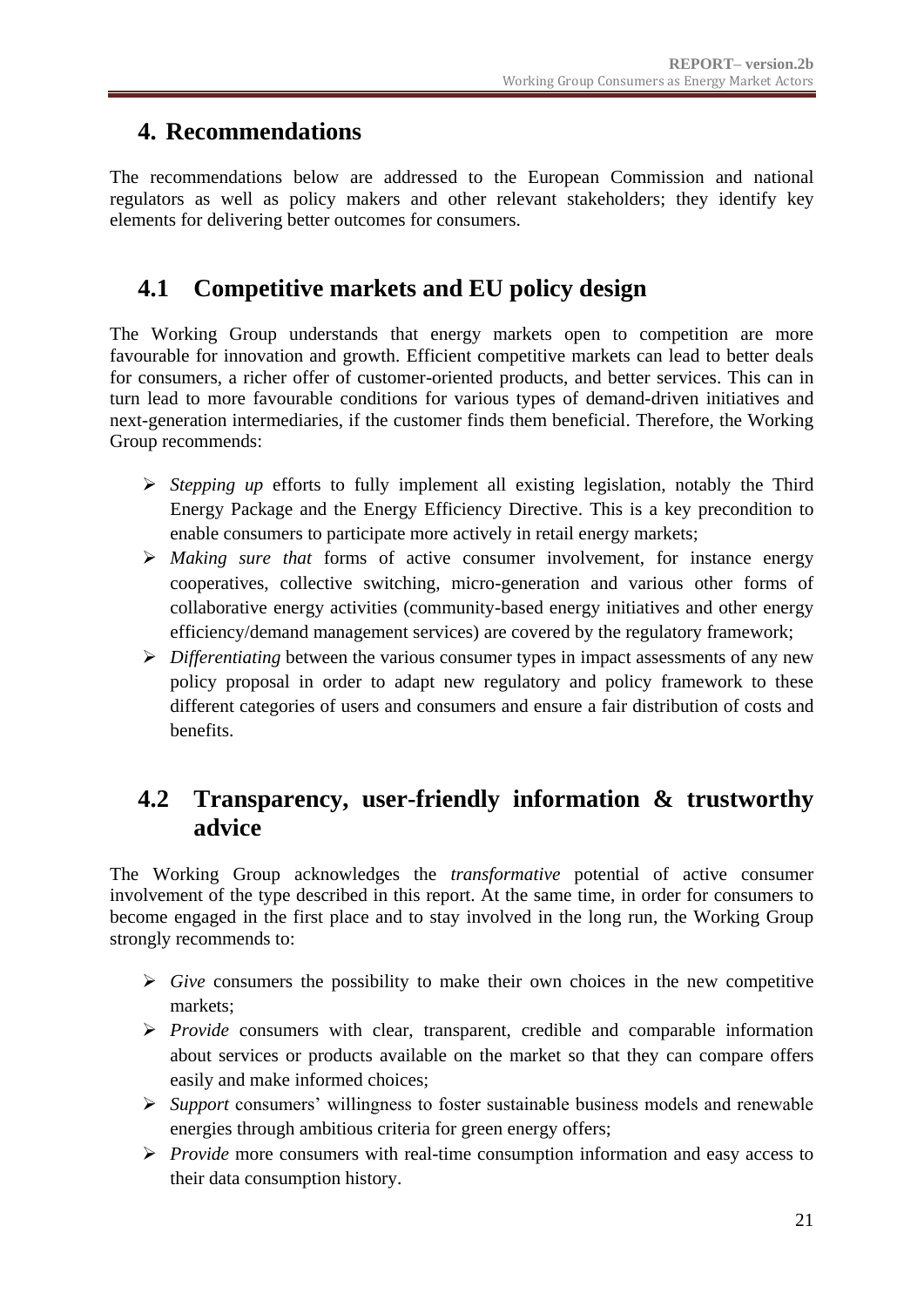The role of *trustworthy intermediaries*, such as consumer associations, local authorities, public advisory bodies, web-based services - and also energy companies that seek to build a long-term relationship with their clients on the basis of trust and mutual benefits - is key. In this sense, the Working Group recommends that all the above parties:

- *Work closer* with consumers, paying attention to what matters to them and to what is required to foster consumer trust;
- *Investigate* how energy consumption can be connected to activities of consumers' lives, and what actions could *initiate* their closer engagement in the area of energy;
- *Ensure* a coherent framework for consumer advice on how to engage with these new products and services (from bodies they can trust);
- *Provide* consumers engaging in these activities with an adequate complaint handling, dispute resolution and redress framework;
- *Analyse* the role of a broader range of certain regulatory stakeholders (e.g. architects, construction companies, investors, etc.) who de-facto impose energy solutions on consumers through building design and technical choices.

## <span id="page-21-0"></span>**4.3 Regulatory framework and governance**

Many of the actions described in this report are taking place at national or even at regional/local level. This report presents interesting examples that can deliver good results for consumers, and which merit consideration in other Member States. The Working Group thus recommends:

- *Enhancing* cooperation and information sharing among regulators about how CE schemes are treated across the EU;
- *Avoiding* regular revision of parameters affecting *costs and benefits of investments in self-generation* in order to avoid any regulatory risk for consumers. Retroactive changes in *taxation* should be avoided. Generation for *self-consumption* needs to be made possible, while also considering any technical issues that may be to the disadvantage of consumers who cannot afford to become prosumers. Issues include simplified grid access, a reliable framework for selling surplus electricity, as well as the overall costs imposed on the energy system;
- *Considering* carefully the costs for those consumers who are not involved in microgeneration but contribute to the financing of support schemes for prosumers;
- Enabling collective switching campaigns, which *ensure* a *clear process* and *transparency in the presentation of the terms and conditions* of the offer, including all fees and *possible expected benefits* of the switch;.
- *NRAs taking into careful consideration the role of intermediary companies* (including ESCOs and aggregators) to *ensure that the regulatory framework adequately protects the consumer and provides a level playing field for all market players*.
- *Ensuring* that an adequate framework is in place for the effective protection of consumer data and privacy, including in situations where consumer data are accessed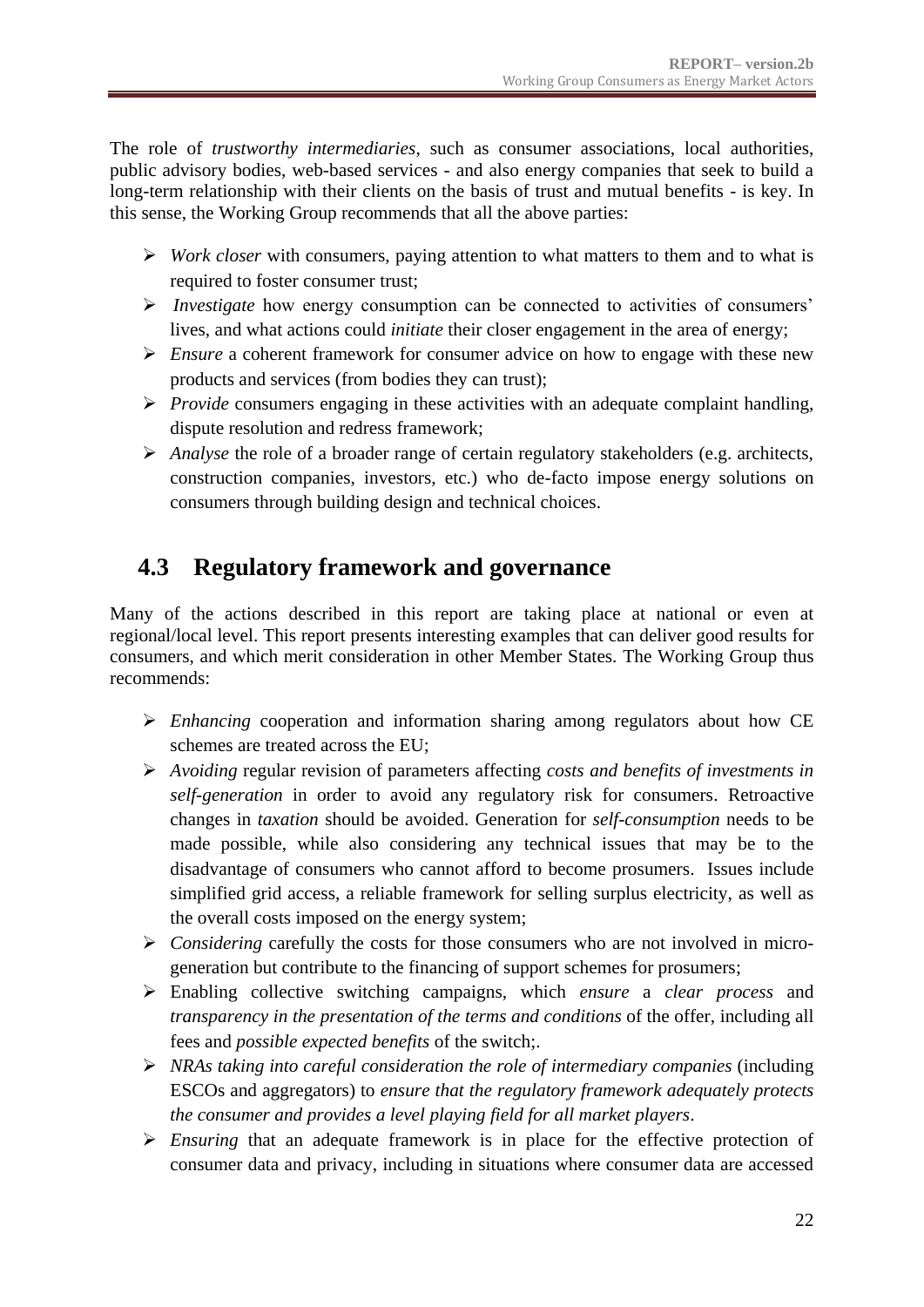by intermediaries and DSOs for the purposes of aggregation and grid-related services respectively;

- *Encouraging* consumer engagement with the new markets by supporting effective information policies and providing easy access to products and services (e.g. the right incentives, and minimum standards and protections). Government and regulatory policies should be co-ordinated to promote consumer control of their energy consumption;
- *Ensuring* that *ADR bodies* and other public authorities with a mandate for dispute settlement in energy continue to register and handle complaints that mature to be admissible by them, and provide broader redress procedures irrespective of the nature of the energy provider (energy company, local community, energy cooperative, etc.). Furthermore, all stakeholders should ensure that issues are well covered by an independent ADR body, such as an energy ombudsman, and that all consumers have access to the information on the ADR body in charge.

### <span id="page-22-0"></span>**4.4 Support of innovation, energy efficiency at home, and demand response**

The Working Group recognises the great potential of innovation, energy efficiency-related savings at home, and demand response, as key factors for reducing peaks in demand and shifting loads to achieve balance between energy demand and supply. With the above in mind, the Working Group recommends to:

**Build on the system introduced by the Energy Labelling Directive to develop labels** and other information in relation to more products and services for heating, housing insulation, appliances and all other types of final energy demand in the household. These should be in a format that is easy for consumers to understand, and clearly demonstrate the benefits of the more efficient systems and appliances;

*Demand response* is equally important and indeed an area that is only now undergoing development. The Working Group recommends to:

- *Refocus* demand response policies to give consumers greater control and choice according to their specific needs and interests, as well as greater transparency of the costs and opportunities for domestic consumers of such tariffs;
- *Consider* the potential of demand response to reduce non-fixed energy costs in policy development at national and EU level and in the design of future electricity markets;
- $\triangleright$  *Consider* the interdependencies between demand response and energy efficiency policies to open new opportunities for consumers to manage and reduce their consumption;
- *Consider* the households' flexibility in energy consumption and assess costs and benefits for different consumer groups*;*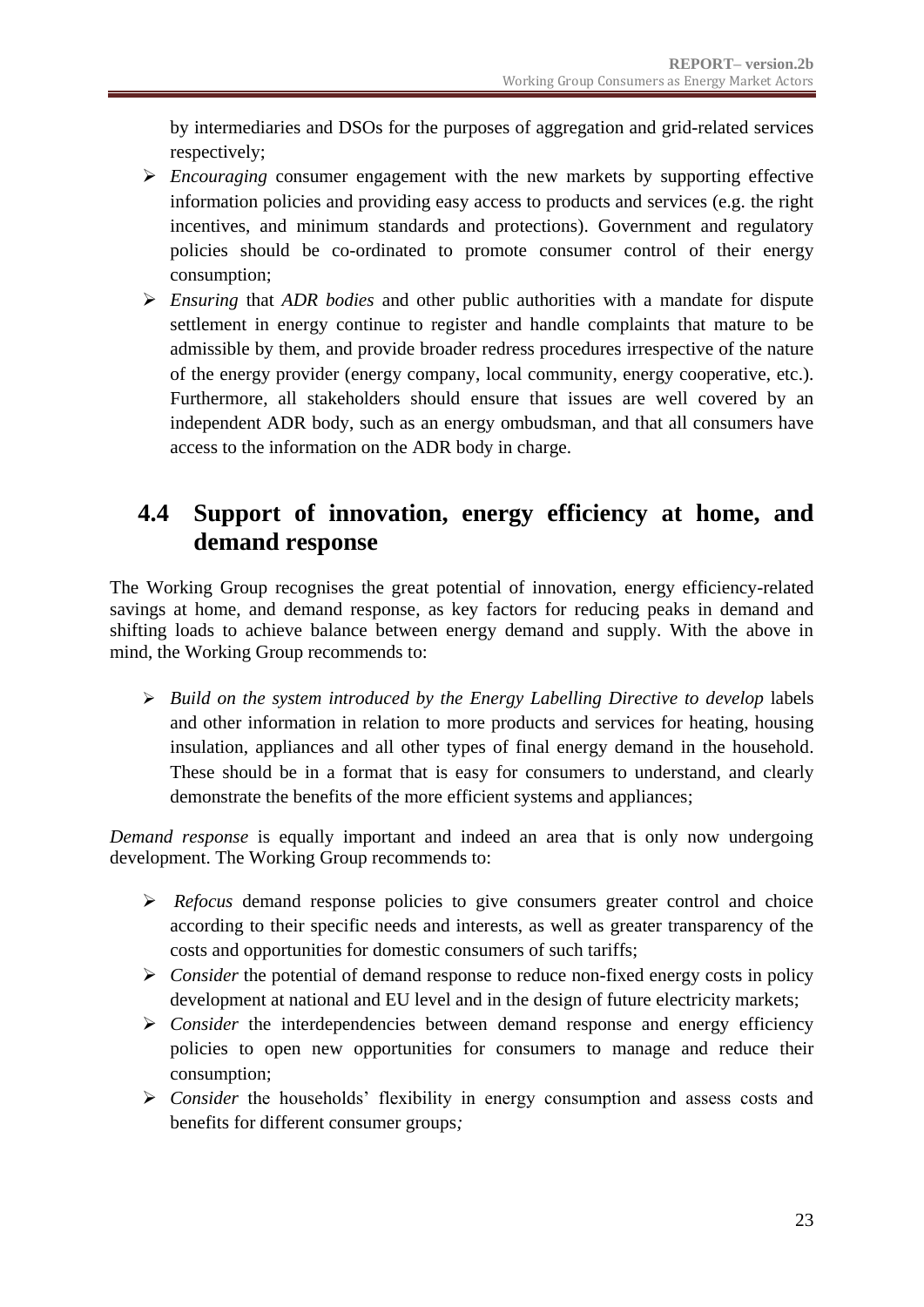### <span id="page-23-0"></span>**4.5 Stock taking of market developments**

The Working Group members acknowledge the transformative potential of active consumer involvement in retail markets of the type described in this report. At the same time, consumer innovation is a 'moving target' and new developments may emerge with the potential of changing the energy value chain. Hence, the Working Group recommends to:

- *Carry out* regular evaluations of the impacts of policy interventions on consumers in order to assess where and why policies have successfully driven change and where impact is less clear*;*
- Carry out regular studies of the impact of *price regulation on competition;*
- *Monitor consumer complaints with the aim of addressing the underlying reasons;*
- *Carry out regular studies of the impact of policy instruments on consumer innovation (products and services)* and on the *interplay of energy* with other sectors.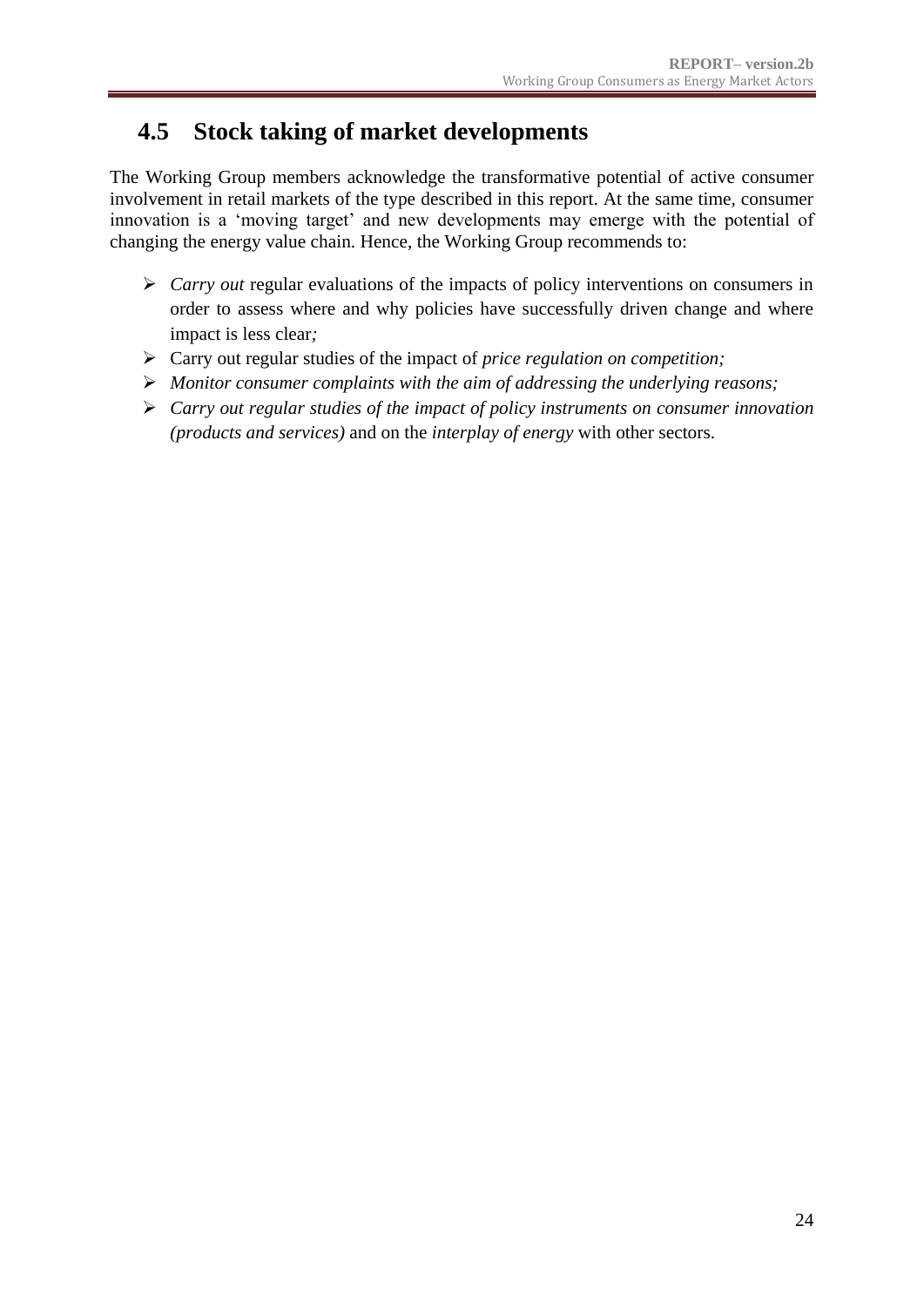## <span id="page-24-0"></span>**Annex A: Input by Working Group members and invited speakers**

### <span id="page-24-1"></span>**1. Examples of cooperatives working on energy**

Energy cooperatives are locally anchored companies producing, distributing, retailing and/or consuming energy for their own members. From energy distribution self-delivery to energy efficiency and green energy, cooperatives have (historically) been successful in responding to consumer needs as they are owned and managed by their own consumers.

Responding to the demand of their consumers (most of the time members), renewable energy cooperatives can evolve from one business model (such as producing or retailing energy) to another (such as energy savings and performance). RES cooperatives are business models centred on improving the conditions of and benefits for their own consumers.

#### **Ecopower – Energy prosumers**

Ecopower is a Belgian energy cooperative based in Flanders, producing and supplying electricity for its own members. This RES cooperative is collectively producing and consuming its own electricity. Its members (consumers) have experienced a decrease in their energy consumption of 46% over six years. Ecopower believes that this is due to the greater awareness of their members stemming from their involvement with the installation of PV panels on their rooftops. In contrast to traditional electricity suppliers, Ecopower does not base its business model on selling as much energy as possible, but stimulates the rational use of energy by its members, thereby wasting less energy.

#### **Energieversorgung Honigsee eG - District heating network**

Cooperatives have a fundamental role to play in the area of residential heating. Heating often hasa monopolistic nature as there is only one heat supplier. For this reason it is frequently preferable to directly involve consumers through a RES cooperative. Energieversorgung Honigsee is a district-heating cooperative in Germany. Its members are consumers and producers (prosumers). It is autonomous from external suppliers, using local renewable sources to produce its heat, and benefiting from low and transparent heating costs. District heating cooperatives do not always distribute profits to their members. Some decide to use part of their profits to invest in energy efficiency for their members' homes or to replace old, inefficient heating systems.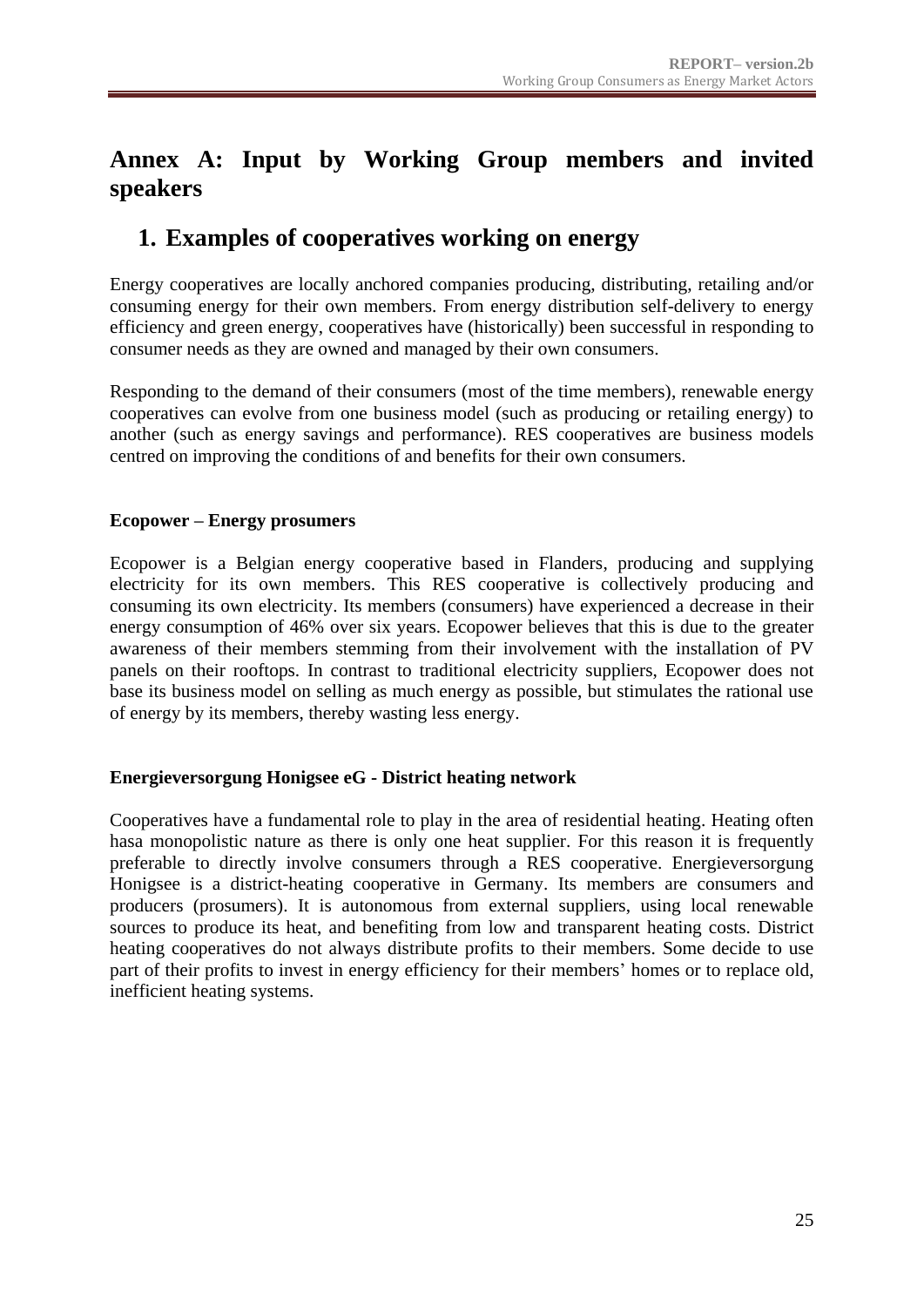## <span id="page-25-0"></span>**2. Examples of collective switching campaigns**

### **Portugal - DECO**

Given the low percentage of satisfied customers (28%), growing prices and the liberalization of the market, the Electricity Auction tool was introduced in Portugal (May 2013). It is open to all consumers and providers. Learnings from this approach:

- high awareness and good adhesion (10% of all households);
- winner contract without unfair terms or penalties and price stability for 12 months;
- economic advantages below consumer expectations (only  $E15-30$  of annual savings);
- many suppliers did not play the game of promoting their offers outside the auction;
- the switching process was too long and the winner faced difficulties as regards the volume of switching (>40k).

Main obstacles to the adoption of this instrument:

- in both the regulated and the free market there is often only "one player";
- the actual energy price only accounts for nearly 40% of the residential price. Taxes can vary between 31.8% and 43% of the final price;
- retailers are not really independent;
- the switch of operator is not independent.

These results reflect the fact that the auction price was the best deal on the market. In the future, one or two collective purchases will be done per year, while the possibility will be explored to extend this method to other products/services.

#### **United Kingdom – Ofgem's views on collective switching**

Collective switching is a relatively new activity in the UK's energy market, which has grown quickly. The first collective switching campaign was organised by consumer group Which? and by campaigners 38 Degrees in May 2012. Since then there have been regular collective switching schemes throughout GB including many schemes run by local authorities. 31 schemes received funding though DECC's Cheaper Energy Together competition. Although these schemes have been smaller than the Big Switch, there has been sustained participation from consumers.

It has been promoted by the government and by consumer groups as a way in which consumers can engage with the market and save money on their energy bills. Ofgem has welcomed collective switching as an innovation that could benefit consumers. The main consumer benefits are increased consumer engagement, savings on energy bills, and reduced hassle of switching. Ofgem is making sure that reforms in other areas to protect consumers and inspire trust in the retail energy market are reflected in its approach towards collective switching.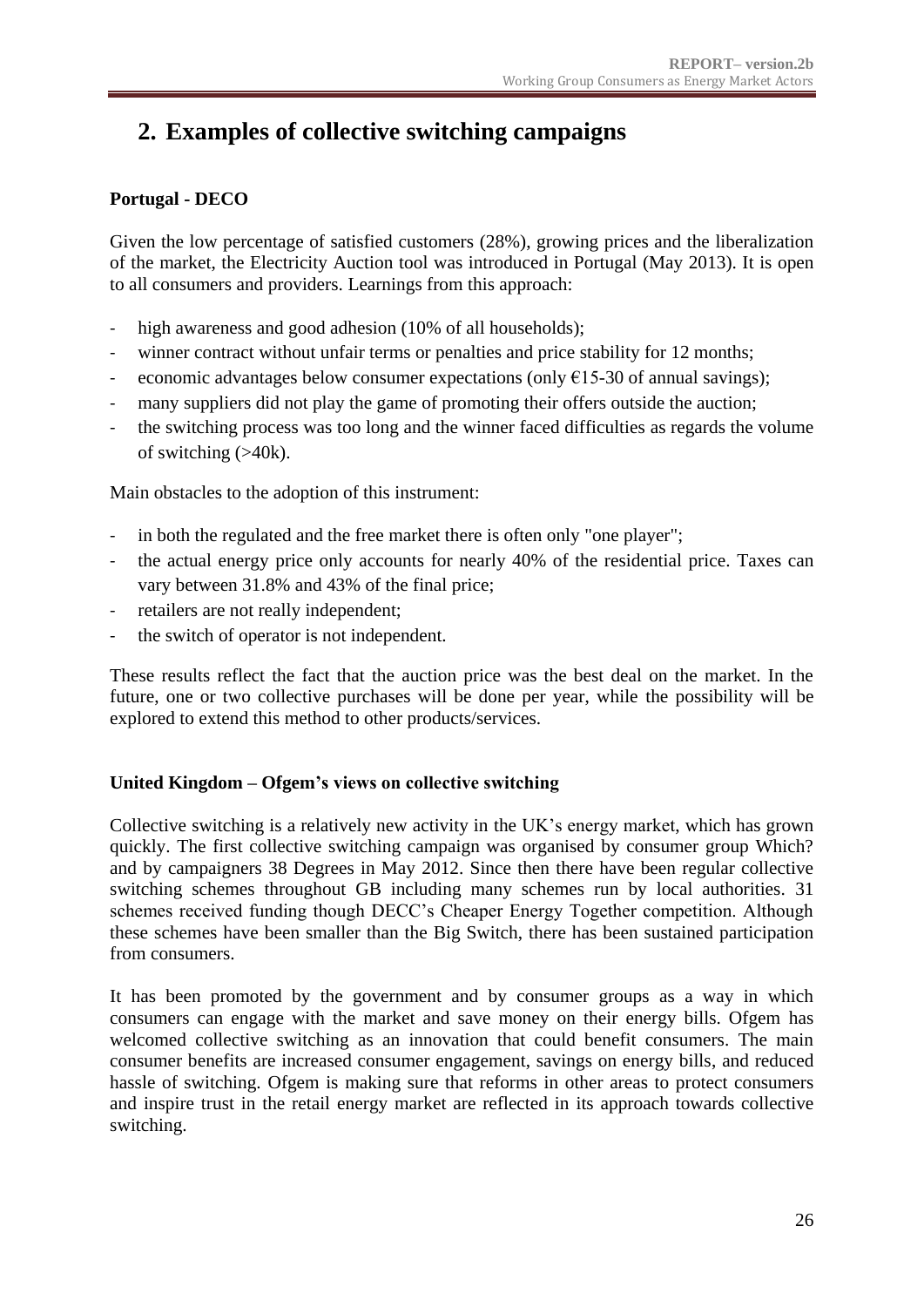Ofgem's retail energy market reforms to simplify tariffs included specific rules which allowed suppliers to participate in collective switching schemes and create tariffs outside the tariff cap if schemes met certain criteria. There have been several collective switching schemes that have used the tariff cap exemption to generate new tariffs for consumers.

### **UK Department of Energy and Climate Change**

"Collective Purchasing and Switching: What consumers need to know" – practical information

[https://www.gov.uk/government/uploads/system/uploads/attachment\\_data/file/36699/5368](https://www.gov.uk/government/uploads/system/uploads/attachment_data/file/36699/5368-collective-purchasing--guidance-for-consumers.pdf) [collective-purchasing--guidance-for-consumers.pdf](https://www.gov.uk/government/uploads/system/uploads/attachment_data/file/36699/5368-collective-purchasing--guidance-for-consumers.pdf)

### <span id="page-26-0"></span>**3. Examples of collective switching and community energy schemes in the UK**

### **Which? 38 Degrees 'Big Switch'**

The first high profile collective switching scheme in the UK was undertaken by Which? and campaigning website 38 Degrees in early 2012. Their 'Big Switch' initiative, which ran between February and May of that year, attracted interest from over 287,000 people, with around 151,000 going on to provide full registration details. Following the reverse auction on 9 May, over 37,000 decided to switch suppliers and take up the winning offer provided by Co-operative Energy, with an average annual saving of around £220 on their energy bills.

#### **Other schemes led by price comparison sites**

Other smaller schemes have also been or are being developed by other price comparison websites. Energyhelpline.com ran their 'Huge Switch' campaign between April and June 2012 and over 8,500 people switched supplier.

*Cornwall Together* is a partnership collective switching project launched in July 2012. Cornwall Together Ltd is a subsidiary of Eden Project Ltd and they have joined forces with other organisations including Cornwall and the Isles of Scilly Councils, the local NHS, and Unison South West to promote the scheme, particularly among vulnerable and hard-to-reach members of the Cornish community. This scheme is being run by price comparison website uSwitch.com and 'Energyshare'. At the end of the registration period over 9,000 people had signed up. According to the website, over 70% of participants were offered a better energy deal following the auction with an average saving of £133. Full details of the winning supplier(s) are unknown. The aim was to provide people with two energy offers, one of which was a deal to switch to energy from a more sustainable source. The scheme was open to customers across all payment methods, and included domestic and business energy users. There was also a time-limited offer for free loft and cavity wall insulation for everyone who signed up. Referral fees are unknown but the company pledged to reinvest 10% of the money into a fund to help alleviate fuel poverty in Cornwall.

Following the success of Cornwall Together, the people behind the project started *'UK*  **Together'.** As well as providing collective switching schemes to individuals, they are also looking to support local authorities and other organisations to set up schemes. Having secured funding through the DECC 'Cheaper Energy Together' fund, schemes with similar branding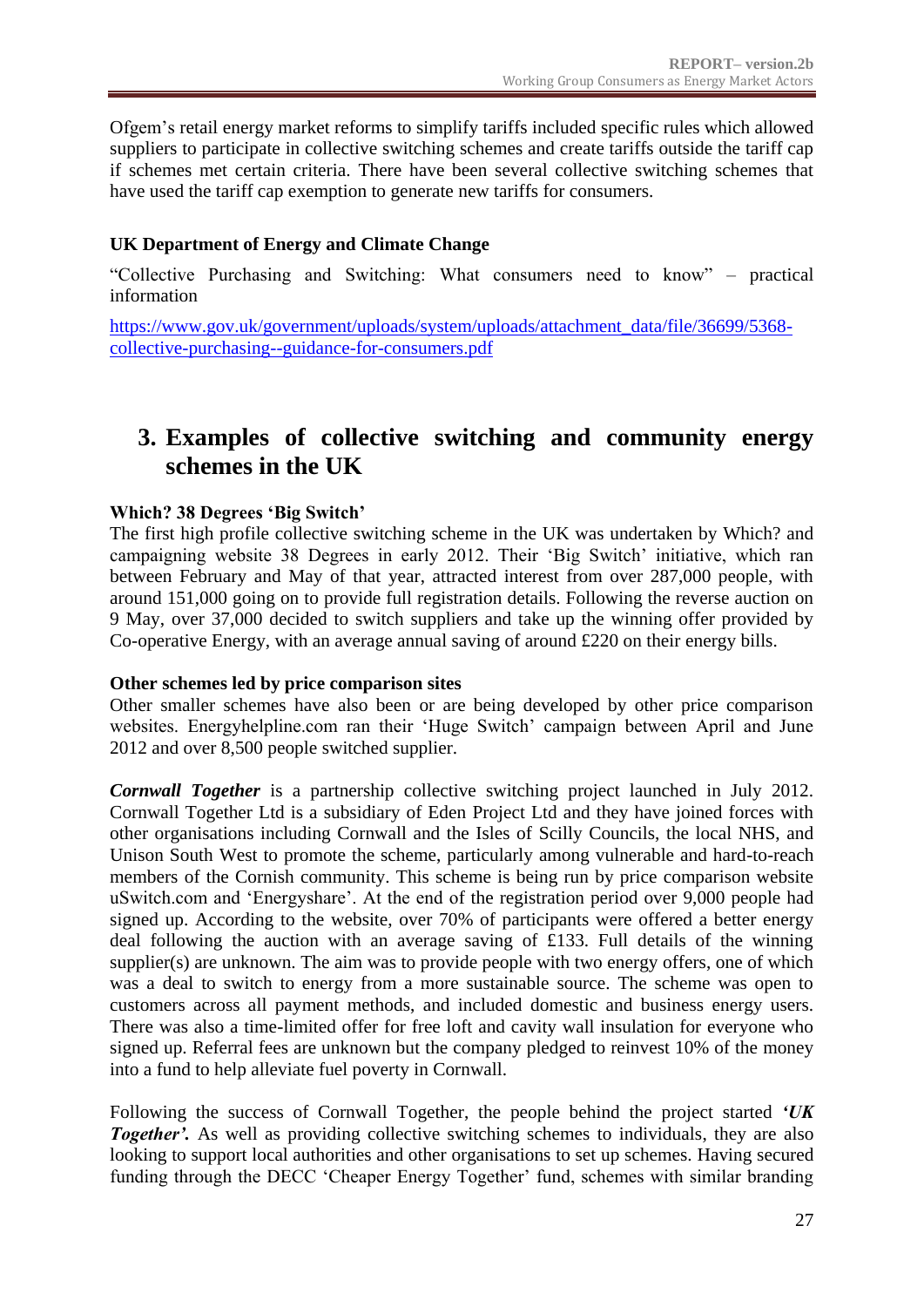and infrastructure have recently been organised in Birmingham and Solihull (Birmingham and Solihull Together), Exeter (Exeter Together), and Scotland (Scots Together).

#### **iChoosr-supported schemes**

Some of the initial collective switching schemes set up by local authorities and others in GB have been supported by  $iChoosr<sup>47</sup>$ . IChoosr is the organisation behind collective switching schemes in the Netherlands and Belgium. Similar to the approach by UK Together, they provide 'white label' collective switching services to councils and community organisations i.e. the 'public face' of the scheme will be the local authority/community group. The infrastructure and expertise to negotiate with suppliers and manage the switch is provided by iChoosr. The first local authority to set up such a scheme was South Lakeland Council in Cumbria - a relatively small scheme where just under 1,700 people registered to take part. Following the reverse auction on 18 September 2012, Ovo Energy provided the winning offer with average annual savings of £102.

The second iChoosr-supported scheme joined together schemes set up by the Labour Party (*Switch Together), Unison, Oldham, Norwich* and *Rochdale Councils.* Across all five schemes almost 25,000 people registered (74% of registrations came via Unison and Oldham), with registration being available both online, via the phone or face-to-face (eg. at council city halls and libraries). The reverse auction took place on 26 November 2012 and there were two winning offers – Ovo Energy for online billing and Co-operative Energy for paper billing – with an average annual saving of £171. While registration was open to PPM usersm in the end the winning offers were only available to direct debit customers. All of the Council-led schemes plan to use any surplus commission (once costs have been recovered) for social purposes. In Oldham a new Community Dividend Fund has been set up with money being ring-fenced and used for projects which help support vulnerable residents facing fuel poverty. In Norwich the plan was to use 'profits' to support other work to reduce fuel poverty in the city. In Rochdale any profits was also paid into a local community fund.

The third iChoosr-supported scheme brought together the *Peterborough City Council 'Ready to Switch' Scheme* (a consortium of 12 local authorities) and the *Greater Manchester 'Fair Energy' Scheme* (a consortium of 15 councils). Around 56,500 people registered across both schemes with two-thirds saying they had not switched within the last three years. Following the reverse auction on 29 January 2013, three suppliers, including Scottish Power, provided winning offers with average annual savings of £122. This was also the first iChoosr-supported scheme to provide a winning offer to PPM users (approximately 2,500 of those who registered were PPM users).

### <span id="page-27-0"></span>**4. Input by BEUC on collective switching campaigns across Europe**<sup>36</sup>

On 19 June 2014, BEUC reported that almost three million consumers had signed up to one of the switching campaigns organised by BEUC members. The total savings made by those who switched were estimated at  $E$ 135 million. However, according to BEUC, although these

<sup>&</sup>lt;u>.</u> <sup>36</sup> BEUC factsheet is available at: [http://beuc.eu/publications/beuc-x-2014-](http://beuc.eu/publications/beuc-x-2014-042_jkl_collective_energy_switch_factsheet.pdf) 042 jkl collective energy switch factsheet.pdf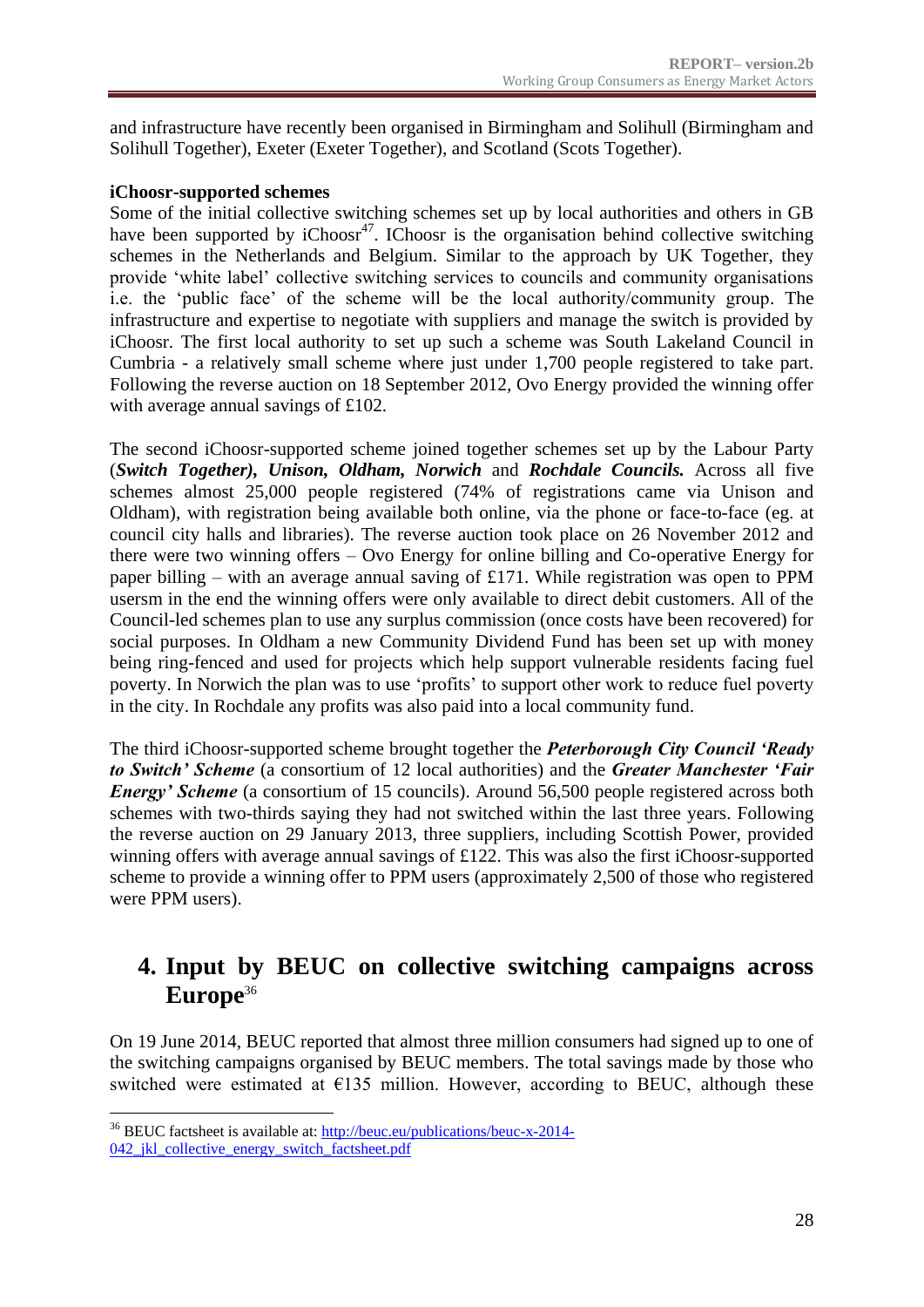campaigns can provide consumers with a better deal, they are not a long-term solution to market complexity.

Collective switching is indeed a growing practice. Successful initiatives in Europe have already demonstrated the benefits that collective switching can deliver for consumers. Some positive aspects of this practice include:

- Helping consumers get a better deal for energy supply through an easy and straightforward process;
- Encouraging consumers to leave the regulated market for the free market and engage more directly in the energy market;
- Improving competition by enabling smaller providers to overcome entry barriers and increase their customer base;
- Providing clear insight on consumers' perception of the market and their main concerns;
- Potentially useful for customers who have not switched before and who have access to less mature markets;
- Enabling offline access for consumers who have no online access or who do not use the internet for shopping around.

There is widespread consumer support for the idea of collective switching due to its potential to save money on energy bills without investing the time and effort that is associated with switching individually as the intermediary does all the legwork.

The real potential for collective switching is where all consumers have a need for the service, but where engagement in the market is limited to an active minority. In this sense, provided that it is well *organised and transparent concerning potential rewards and contract conditions*, it could prove a useful tool to engage consumers and raise levels of engagement, especially for vulnerable and previously inactive consumers.

It is therefore important to examine the opportunities collective switching might offer for people on lower incomes and those who never or rarely switch energy suppliers to obtain greater savings on their energy bills. The most significant outcome can be seen in Belgium, where it led to the abolition of the switching fee.

#### **Intermediary platforms**

iChoosr is an intermediary platform that has pioneered collective switching for utility services in several Members states. Founded in Belgium in 2008, iChoosr has since extended its activities to the Netherlands and Germany. iChoosr's approach is to work with and through trusted NGOs, local government bodies and civil society organisations, creating critical mass from their existing constituencies. The partner organisation adapts a white label iChoosr platform to offer a consumer-facing portal in its collective switching service. Because the partner organisation enjoys a trusted status amongst its constituency, it provides a strong focal point around which consumers can group together. iChoosr itself sits behind the trusted organisation, aggregating the group's demand, leading the auction process, and managing the logistics of mass switching on behalf of the partner organisation and participating consumers. Although it is primarily web-based, iChoosr works with partners to offer face-to-face and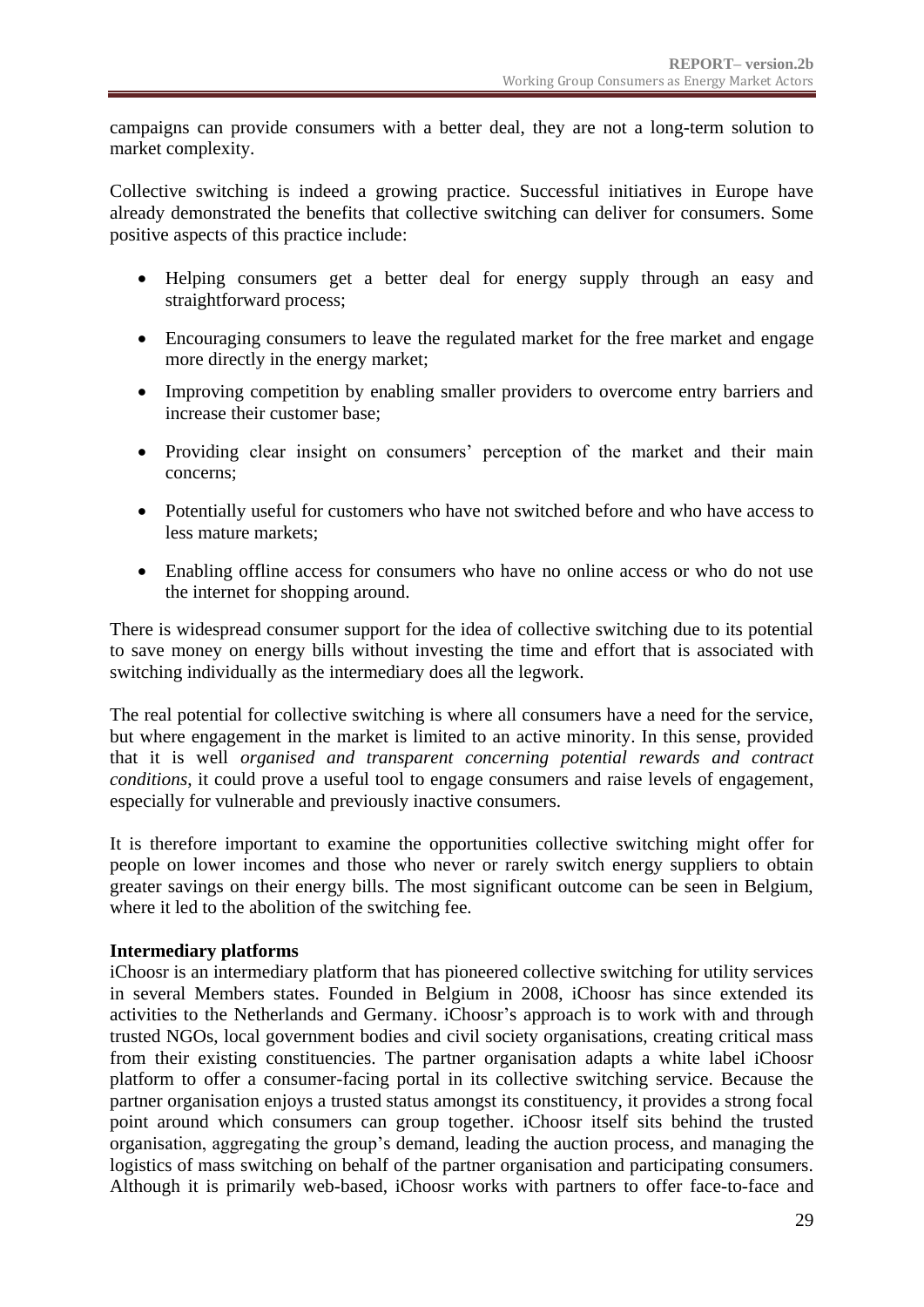telephone registration and contact channels for consumers. It leverages the aggregate demand of the group through a reverse auction process. Providers wishing to participate in the auction first need to agree to the terms and conditions set by iChoosr, which include clauses on customer service standards that the winning bidder will need to abide by.

Apart from iChoosr, the consumer body Consumentenbond has also offered a collective switching platform in the Netherlands. In 2011 it successfully completed two rounds of collective switching in the energy market. It worked in partnership with Prizewize (a price comparison service) to deliver this initiative. Consumentenbond undertook the marketing and acted as the focal point for interested consumers, while Prizewize applied its knowledge of the energy market. Revenue generated by the initiative was shared between both parties. This initiative also utilised a reverse auction process that focused on achieving a lower price per kilowatt of electricity and per cubic meter of gas. Bids from suppliers also included a retention offer for participating consumers, which provided them with a secondary route for reducing their bills. Participation in the auction was contingent on energy companies agreeing to a set of terms and conditions, with the auction itself taking place between specified hours on the set date. The bids placed were visible to all competing parties. The initial round was communicated mainly to Consumentenbond's members and resulted in around 23,000 consumers switching to a better deal. The later round was also communicated on radio and thus also attracted non-members; it saw 34,000 consumers switch to the winning provider.

### <span id="page-29-0"></span>**5. Intermediaries – problems encountered or complaints received**

### *a) Sweden*

#### **Dispute regarding the contract – consumer and intermediary**

There are some complaints regarding the contract between the consumer and the intermediary. Usually they are linked to marketing by cold calling. Sometimes consumers deny ever having concluded a contract with the intermediary. In these situations the intermediary of course has the burden of proof. The intermediary either has a written contract (unusual) or a recording of an oral contract concluded by telephone.

However, the most common complaint with regard to the contract between the consumer and the intermediary is disputes on the content of the contract and to what extent the intermediary has been given a mandate (power of attorney) to end the current supply contract, conclude a supply contract with another supplier, order the switch, and to do so on a specific date.

There are some complaints about the right of withdrawal from the contract or the lack of information about the right of withdrawal, although according to the contract the termination notice takes immediate effect.

#### **Supply contract disputes – consumer and supplier**

There are different complaints regarding the supply contract concluded by the intermediary on behalf of the consumer. They are listed below but in no specific order in terms of frequency or number of complaints.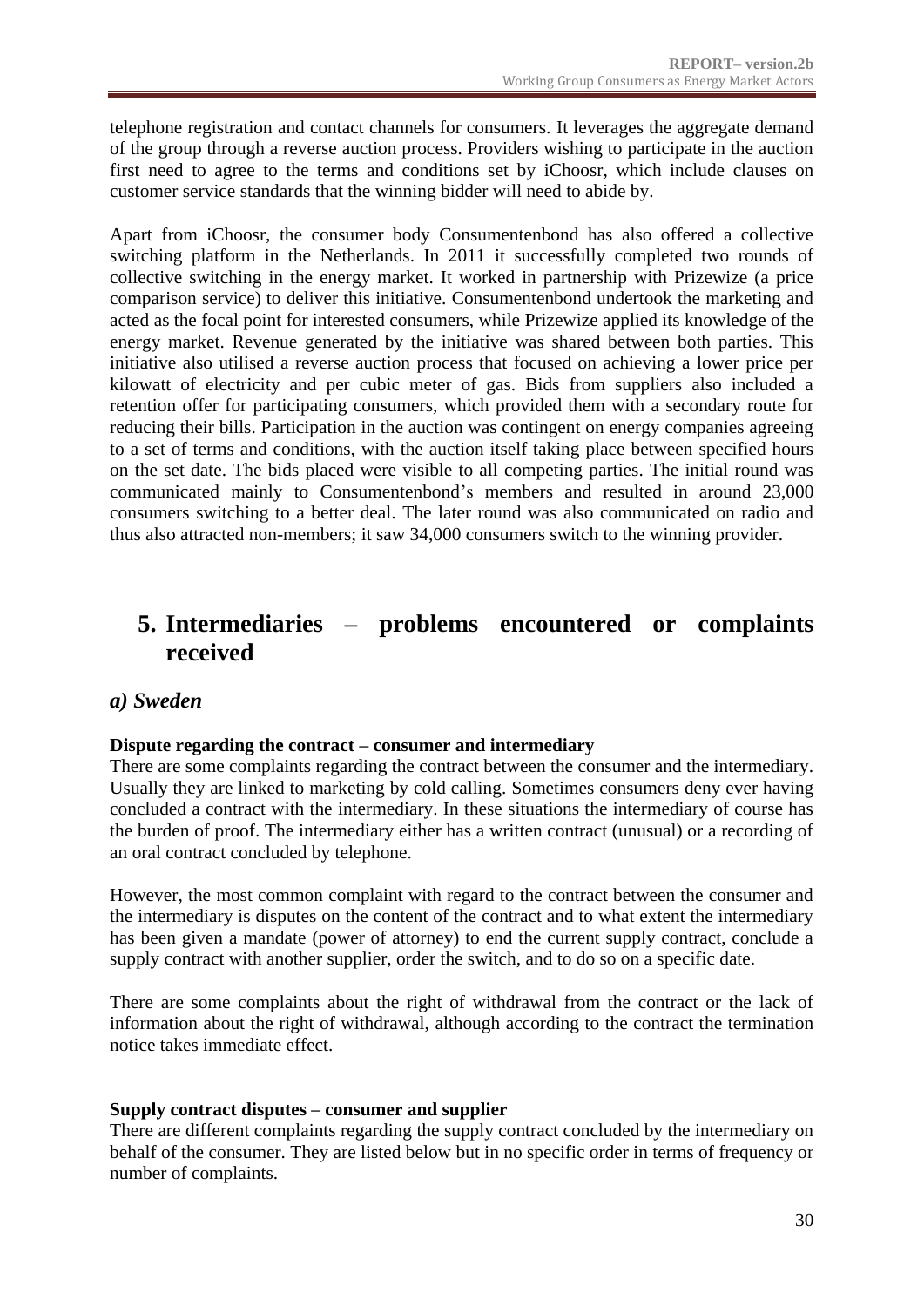Consumers perceive that the intermediary will provide them with the best supply contract (lowest price) available on the market by examining all offers on the market. However, intermediaries only cooperate with a limited number of suppliers, and sometimes the intermediary in practice acts as a representative of the supplier. In some cases the cooperation with a limited number of suppliers will result in a complaint from the consumer regarding the fact that the supply contract presented to the consumer is not the best available on the market at the time. This does not, however, make the supply contract void.

Complaints about the complete lack of information regarding the conditions of the supply contract and the right of withdrawal are not uncommon in Sweden. From the consumer's perspective the first information or indication regarding the switch and the new supply contract is via the previous supplier's final bill, sometimes with a redemption fee. The intermediaries assert they have sent the required information to the consumer. The entire situation ends up in a discussion about what can be proved, which is rarely to the advantage of the consumer.

A common complaint concerns problems related to the application of the provisions on the right of withdrawal from the supply contract. In order for consumers to exercise this right, they have to be informed about the conditions of the supply contract and the right of withdrawal. If the consumer does not receive the information regarding the right of withdrawal, or if the intermediary cannot prove that the consumer has received the information, the cooling-off period does not start. In cases where the intermediary can only fulfil the burden of proof by referring to operating procedures, the intermediaries either deny the consumer the right of withdrawal or unilaterally declare when the cooling-off period starts/ends to the disadvantage of the consumer.

#### **Redemption fee**

The marketing activities of the intermediary directed towards the specific consumer often result in the consumer having two supply contracts, and thus receiving a claim for a redemption fee from one of the suppliers. Sweden has no information on the application of redemption fees in other member countries, but it is a frequent and regular problem in terms of complaints received.

One particular explanation of the "two contract situation" is the time span between the conclusion of the contract between the intermediary and the consumer and the subsequent conclusion of the supply contract. It is not uncommon for the time span to be between one and two years. The consumer forgets about the contract with the intermediary (often concluded by telephone), and concludes a supply contract with a supplier of his own choice.

#### **Electricity Markets Directive Annex I 1 a**

According to the abovementioned provision of the annex "Conditions shall be fair and wellknown in advance. In any case, this information should be provided prior to the conclusion or confirmation of the contract. Where contracts are concluded through intermediaries, the information relating to the matters set out in this point shall also be provided prior to the conclusion of the contract."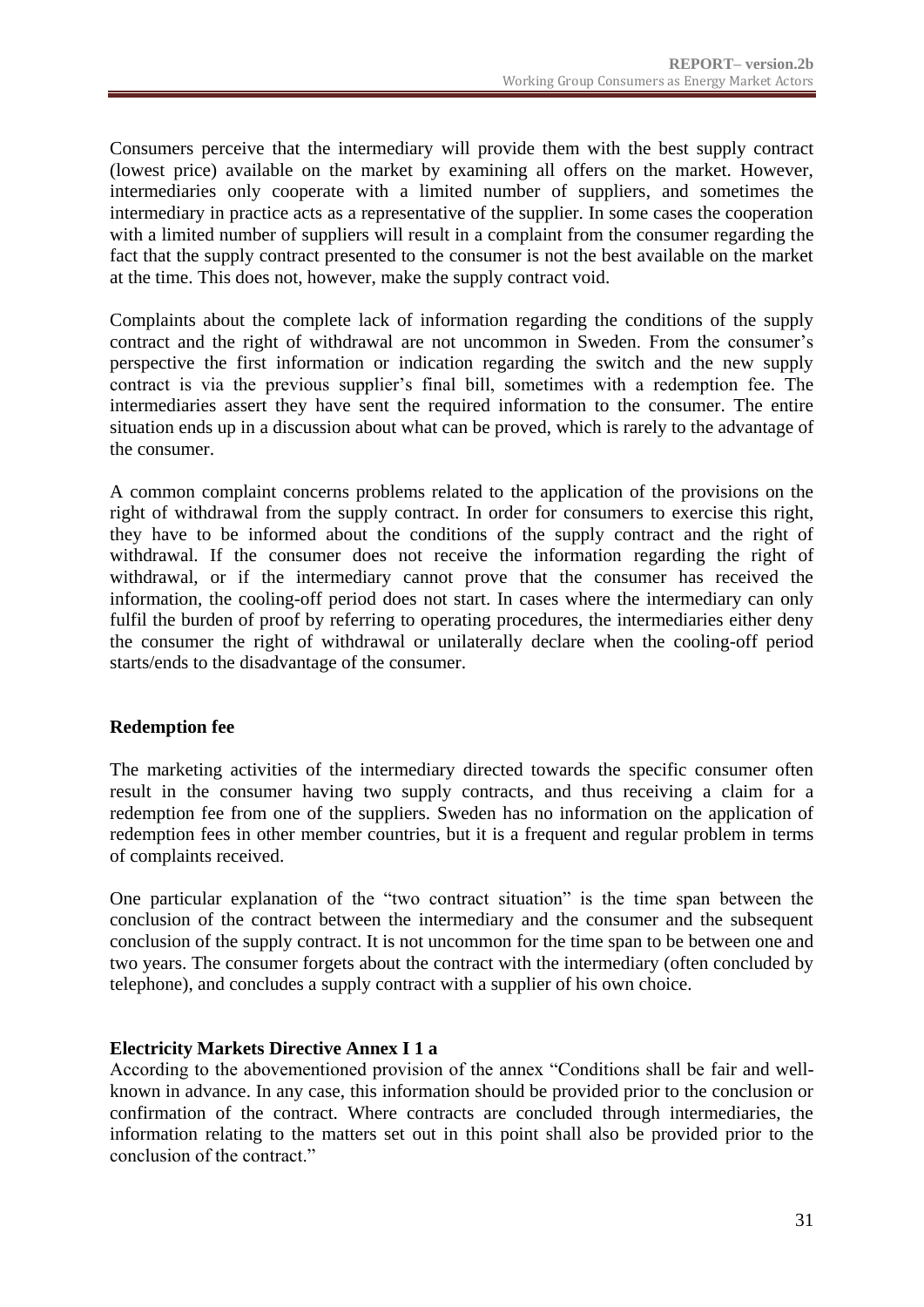According to the procedure described by the intermediaries, either directly or via their websites, the consumer does not receive information regarding the supply contract prior to the conclusion of the supply contract. The intermediary presents the new supply contract to the consumer after the conclusion of the supply contract. The supplier does not send any information regarding the supply contract or information on the right to withdrawal directly to the consumer.

The provision in the annex has been implemented in the Swedish Electricity Act. It has to be clarified that the regulatory mandate also includes the obligation of the intermediary to inform the consumer on the conditions prior to the conclusion of the supply contract. If not, the regulatory gap creates a situation where the consumers are deprived of their right to information in cases where supply contracts are concluded via an intermediary.

In complaints involving intermediaries, the consumer has two counterparts, the intermediary and the supplier. Often one party refers the consumer to the other regarding consumer complaints on e.g. the right of withdrawal. It is important that consumers receive the required information in order for them to be in a position to protect their rights.

#### **Other information**

The Swedish Consumer Protection Agency has a pending court case with one of the more active intermediaries on the Swedish market. This intermediary is also active in Finland.

### *b) United Kingdom*

<u>.</u>

**Money Saving Expert's (MSE) Cheap Energy Club** is establishing a system of parameterdriven delegation, where the service is given powers to act for the consumer within certain agreed limits. The consumer registers for Cheap Energy Club using details of their current energy tariffs and usage. They then declare their 'strike price' in terms of how much they expect to save in order to consider switching. The service then engages with the market, hunting down an offer that meets the consumer's requirements, so that the consumer does not have to. It then contacts the consumer with an option to switch only if and when the service finds a deal that meets the consumer's strike price and other criteria. Cheap Energy Club is also designed to capture and analyse data on a consumer's past and current consumption patterns to build this information into its ongoing calculations of what would be the best deal for the user. This enables MSE to offer an 'always on' perpetual service.

It should also be noted that MSE is one of the highest profile, most trusted consumer interest brands in the country. In relation to the discussion on who will offer NGI services, it is perhaps telling that a first-generation intermediary, Money Supermarket, now owns MSE, and that Cheap Energy Club is one of the first fruits of that alliance.<sup>37</sup>

<sup>&</sup>lt;sup>37</sup> Next Generation Intermediaries: examining a new approach to market engagement, Richard Bates, 2014 [http://www.consumerfutures.org.uk/reports/next-generation-intermediaries-examining-a-new-approach-to](http://www.consumerfutures.org.uk/reports/next-generation-intermediaries-examining-a-new-approach-to-market-engagement-that-offers-consumers-better-outcomes-for-less-effort)[market-engagement-that-offers-consumers-better-outcomes-for-less-effort](http://www.consumerfutures.org.uk/reports/next-generation-intermediaries-examining-a-new-approach-to-market-engagement-that-offers-consumers-better-outcomes-for-less-effort)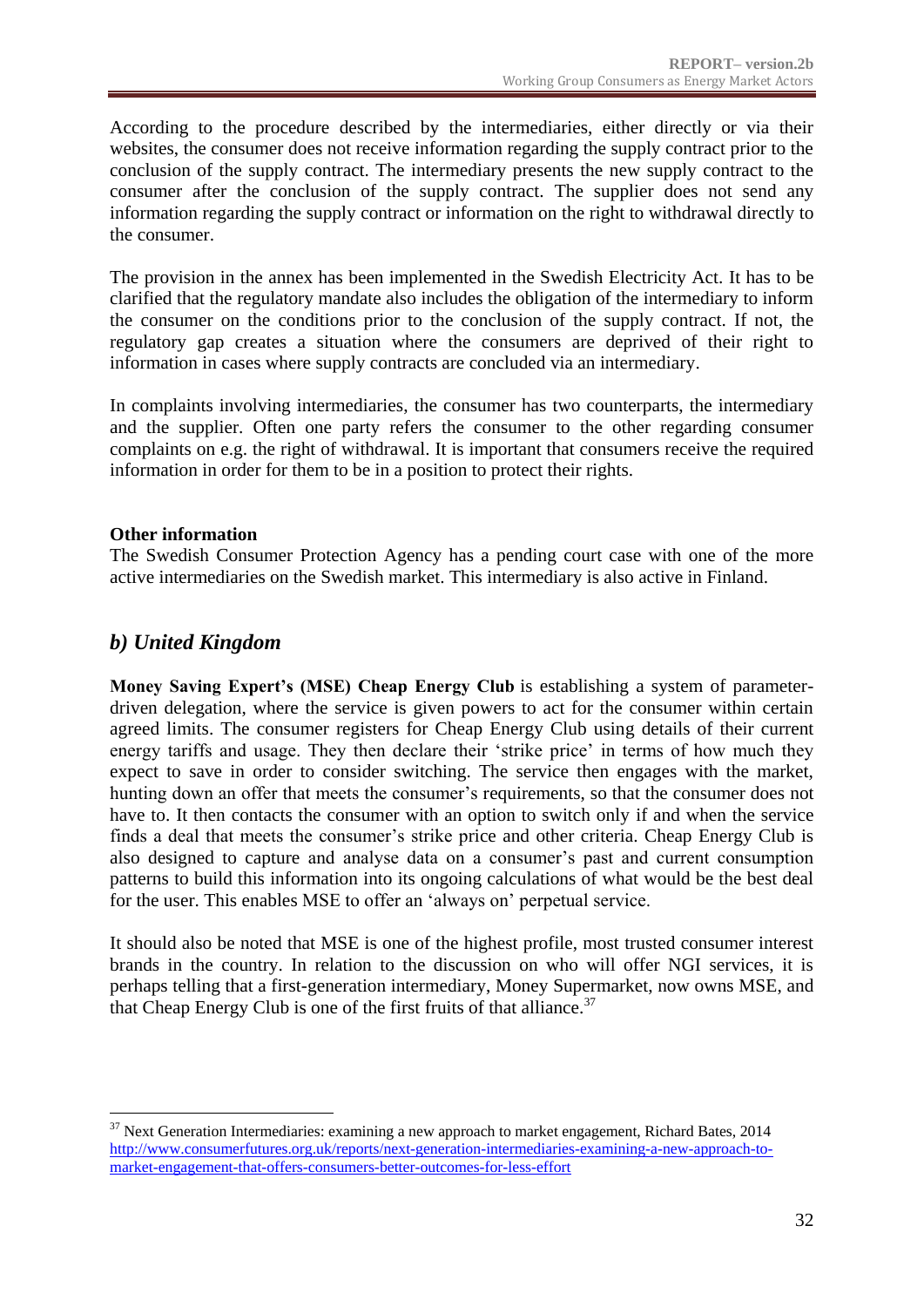### <span id="page-32-0"></span>**Annex B: An example from Finland**

Among the examples for a regulatory framework for micro-generation is the one for marketbased purchasing contracts for small-scale generation presented to the Working Group by the association of Finnish Energy. An interesting aspect of this framework is that it allows for the development of energy retail products where the energy retailer works as an intermediary between two customers handling the balance responsibility, billing and other practicalities, thus making it possible for one end-user customer to sell electricity to another end-user; the 'prosumer' sets the price<sup>38</sup>. For such products, aspects linked to the transparency of information and the dispute resolution mechanism are important.

Finnish Energy's guidelines for its members on purchasing contracts for small-scale generation:

● Structure of the contract

When agreeing on the purchase of small-scale production there are two options for the structure of the contract terms:

- two separate contracts: one for the sale of electricity taken from the grid and the other for the sale of electricity supplied to the grid, or
- a single contract covering both the sale of electricity by the retailer (called "the seller") to the prosumer (called "the consumer" or "user") as well as the purchase of electricity by the retailer (called "the buyer") back from the prosumer in question (called "the smallscale producer").



1

<sup>&</sup>lt;sup>38</sup> The product is called "Farmivirta", link: https://www.pohjoistavoimaa.fi/sahkosopimus/farmivirta

In Finland several suppliers sell panels to their customers and also buy the surplus.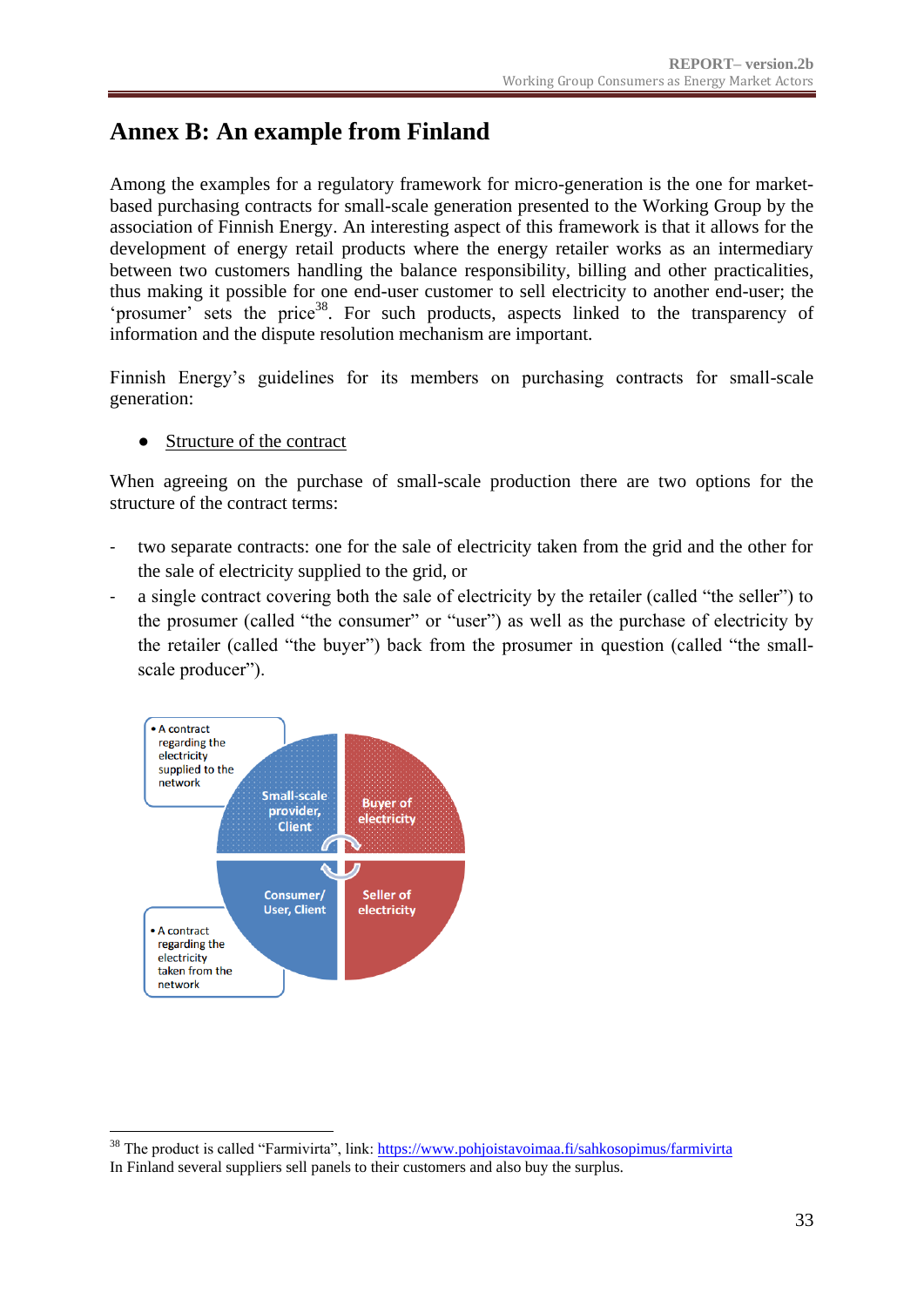### ● Billing method

There are three options:

- The purchase and sale of electricity can be settled in the same invoice sent by the energy retailer;
- The purchase and sale of electricity can be invoiced in two separate invoices (the bill of sale by the energy retailer, and a self-billing invoice by the small-scale producer);
- In the case of larger small-scale production, billing consists of an invoice sent by the small-scale producer according to the measurement data reported by the buyer of electricity to the small-scale producer. For billing purposes, the buyer of electricity delivers to the small-scale producer, at agreed intervals, a report regarding the electricity supplied to the network, and in accordance with this report, the small-scale producer drafts an invoice to the buyer.
	- Price

The tariff for the electricity sold by the small-scale producer is set independently between buyer and prosumer.

• Agreeing on the balancing service<sup>39</sup>

In cases of buying electricity from production plants below 1 MVA, it is worth mentioning in the contract that the buyer is responsible for balance responsibility and notifications on behalf of the small-scale producer.

For production plants of over 1 MVA balancing services must be agreed separately between the small-scale producer and the buyer.

• Handling the origin of electricity

The origin of the electricity is in principle always the property of the producer. With bigger production plants of at least 1 MVA, the producer owns the origin of the electricity, but the buyer can offer to obtain - as a service - the guarantees of origin and, if the parties reach an agreement, also buy the guarantees of origin. With plants of less than 1MVA usually it is not profitable to have guarantees of origin.

Taxation of small-scale production

- Value added tax (VAT): when a client is buying electricity from a retailer, VAT is added to the price. However, when a small-scale provider is selling surplus electricity to a retailer, the sale is tax-free unless the small-scale provider is liable to pay VAT.

- Electricity tax is exempted if the production plant is less than 100kVA.

<sup>&</sup>lt;u>.</u> <sup>39</sup> Balancing refers to the situation after markets have closed (gate closure) in which a TSO acts to ensure that demand is equal to supply, in and near real time; on balancing and ancillary services see for instance ENTSO-E at [https://www.entsoe.eu/about-entso-e/market/balancing-and-ancillary-services-markets/Pages/default.aspx.](https://www.entsoe.eu/about-entso-e/market/balancing-and-ancillary-services-markets/Pages/default.aspx)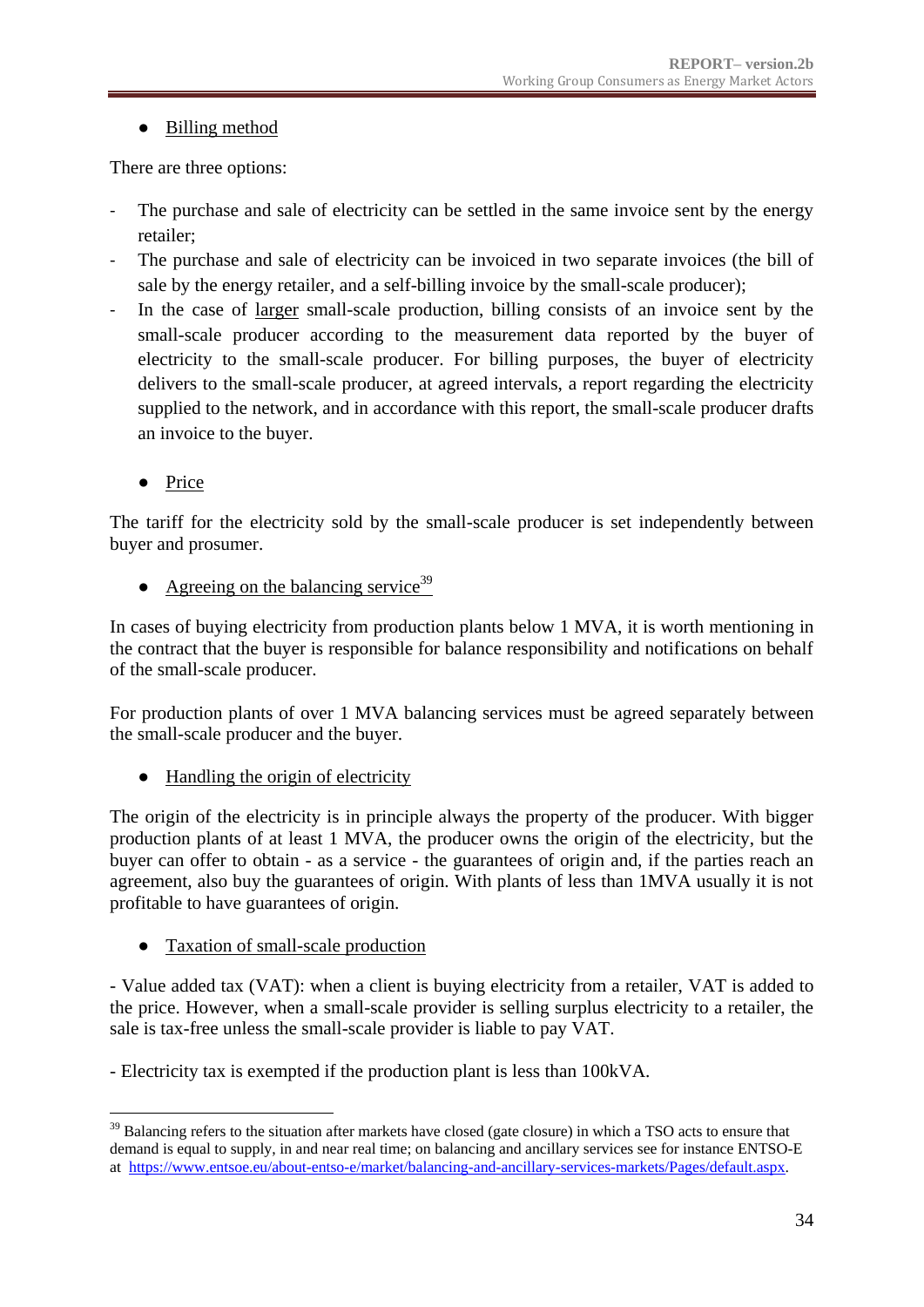• Specific terms in the purchase contract<sup>40</sup>

The main issues to be noted when drafting a contract of purchase or the individual terms regarding purchase include (but are not limited to):

- 1. Particulars/details of the contracting parties, including those of the production plant(s) (at the very least the type of production and the nominal output ought to be written down regarding the plant in question);
- 2. The small-scale producer's obligation to notify changes in the details;
- 3. The purpose of the contract;
- 4. The entry into force of the contract and the beginning of its application;
- 5. Technical requirements: a small-scale producer is responsible for meeting the technical requirements before and during the purchase;
- 6. Liabilities;
- 7. Price;
- 8. Billing/billing period/billing details;
- 9. Handling the origin of electricity: in principle, certifying the origin of the electricity with a guarantee of origin is the responsibility of the small-scale provider;
- 10. The balance responsibility and the balance settlement liabilities;
- 11. Determining the amount of electricity provided to the distribution network;
- 12. The requirement of existing electricity sale and network contracts;
- 13. Remark on the inapplicability of the general terms of the sale of electricity to the purchase of electricity;
- 14. Changes in the contractual terms, prices and service charges;
- 15. Termination of the contract (e.g. the length of the term of notice to be applied to both parties);
- 16. Transfer of the contract;
- 17. Dispute resolution.

1

● Network service and connection contract

When a small-scale production plant is entitled to supply electricity to the general distribution network, the client needs to have an existing network service contract in force covering the network service of the production.

● Notification of the purchase contract to the network operator

The retailer has to notify the network operator of the beginning of the purchase contract via email. Thereafter the network will begin delivering separate metering data regarding the taking and supplying of electricity from and to the network.

<sup>&</sup>lt;sup>40</sup> See more details at [http://energia.fi/sites/default/files/guidelines\\_for\\_suppliers\\_on\\_contracting\\_micro](http://energia.fi/sites/default/files/guidelines_for_suppliers_on_contracting_micro-generation.pdf)[generation.pdf.](http://energia.fi/sites/default/files/guidelines_for_suppliers_on_contracting_micro-generation.pdf)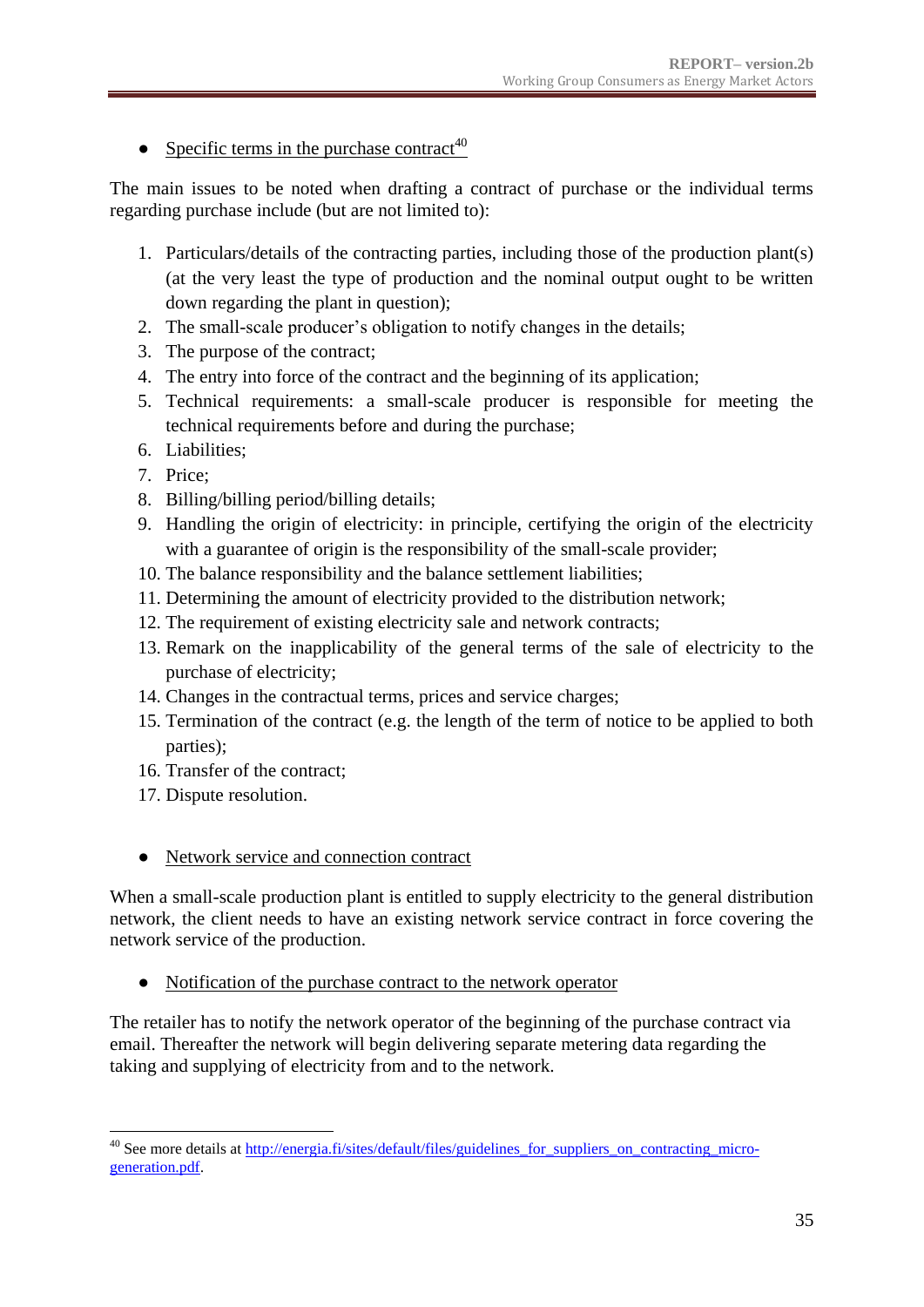### <span id="page-35-0"></span>**Annex C: An example from the UK: repowering London**

Cooperatives Europe provided an example where consumers in a cooperative are involved in the promotion and installation of energy-efficient solutions.

Repowering London is a cooperative that works on the production of community-owned renewable energy and on an energy-efficiency fund. The cooperative helps to set up cooperative projects for inner-city solar power stations (Brixton Energy Solar 1, 2 and 3). Some of the profits of the solar projects are returned to a Community Energy Efficiency Fund (CEEF). This fund helps improve energy efficiency and energy savings in social housing where energy poverty is a real issue.

From every project, 20% of the total net profits is set aside for the CEEF. The CEEF is used for the promotion and installation of relatively low-cost energy efficiency measures including individual home energy audits, energy surveys, energy advice sessions and community events.

Cooperative members help their neighbours to implement simple changes. This starts with getting a better insight into their own home performance (with an audit), and simple costsaving opportunities such as switching to another cheaper supplier (best prices), draught proofing, and changing the lighting.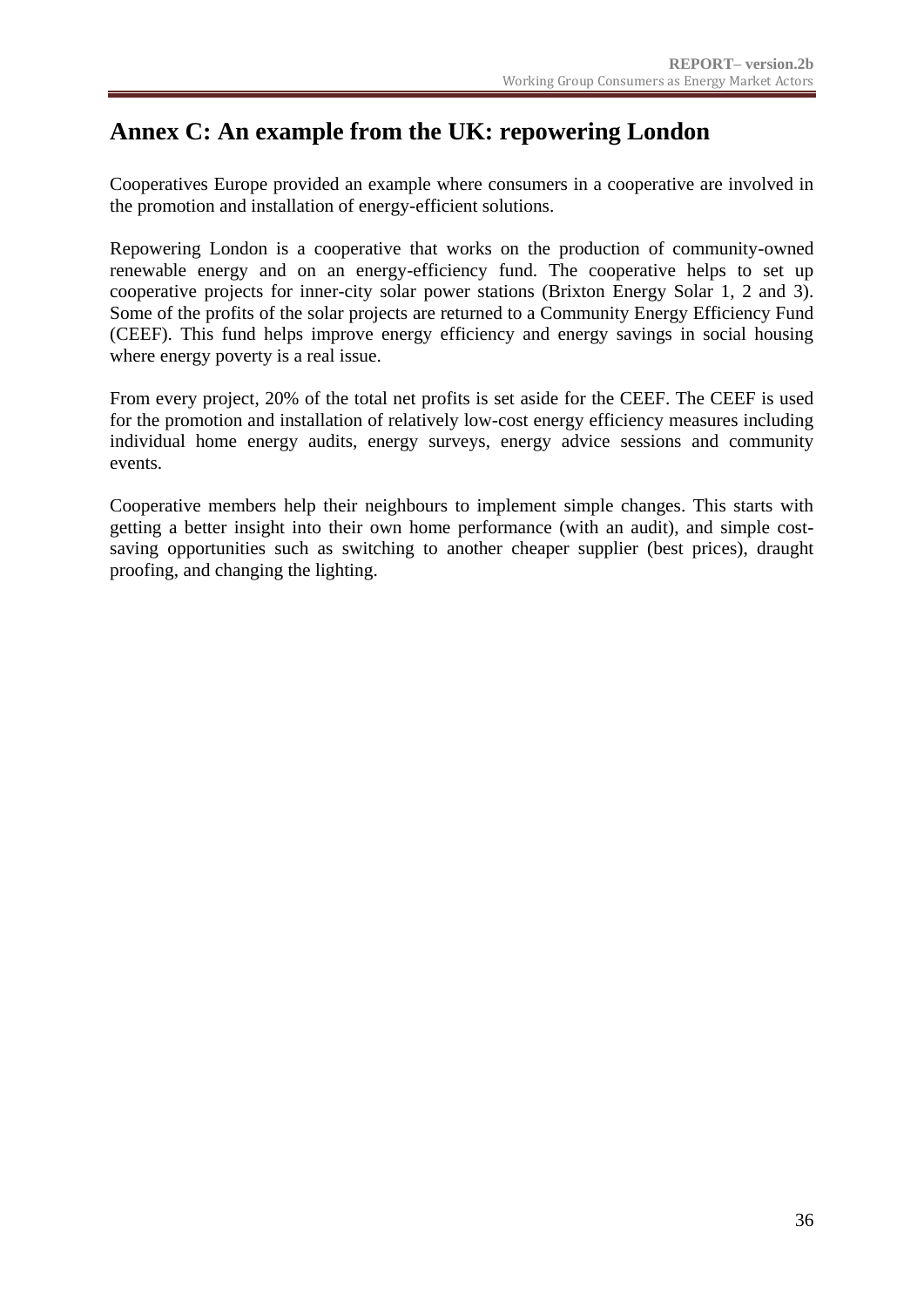### <span id="page-36-0"></span>**Annex D: An example from Sweden**

The Working Group invited the Swedish Energy Efficiency Agency to present initiatives involving individual consumers in energy efficiency.

The Swedish national market for electricity, gas and district heating was deregulated in 1996, and since then the Swedish Energy Market Inspectorate (the country's energy regulator) has been responsible for monitoring the functioning of the markets. Since the deregulation of energy markets in Sweden, average household electricity prices have increased by around 50%, mainly due to higher taxes, since the year 2000. This has pushed households to consider more energy-efficient options, and has contributed to lowering the residential/household energy use (20% lower than 15 years ago). On average, therefore, household energy expenditure has been stable, in the order of 8% of household expenditure.

Beyond the use of taxation, the main long-term policies that have contributed to energy efficiency in Sweden are:

The establishment of **energy and climate advisors** supporting energy efficiency among households. Since 1997, advisors have been instituted in every one of the 290 municipalities of Sweden. The energy and climate advisors provide information support to households that wish to learn more, and take action on changing their energy use. They are financed by the Swedish government. An advantage of using this type of advisor is that they have local and regional knowledge and it is possible for consumers to get in touch with them by phone and even get an appointment locally. In parallel to this initiative, Sweden has invested in improved information dissemination on energy efficiency since 2010. Experience on energy efficiency in Sweden shows that collaboration between the national, regional, and local level is crucial, and that well-functioning institutions as well as financing mechanisms need to be in place. As a result of this scheme, among the households (more than 20,000) and the SMEs (approximately 3,000) that have benefitted from advice, the average energy saving was 2 MWh for households, and 20-30 MWh for SMEs. Another long-term aspect of such schemes is that, as awareness among consumers increases, it generates demand for new services and products.

The **district heating network** in Sweden makes it easy for consumers to receive heating from low-carbon sources. As a source of fuel, the use of oil has kept falling while the use of heat pumps of various kinds has been increasing. In establishing this network, the role of municipalities and municipally owned energy companies was very relevant. District heating contributes to reducing the GHG emissions from the residential sector in Sweden. The main challenge is represented by the cost. In fact, to be cost-effective, a large number of participants is needed.

**Tax deductions** for energy efficiency renovations and reconstruction can play a direct role. Since 2008, households have received a tax deduction for renovations and reconstructions in the residential sector at a level of up to 50% of expenses with a ceiling of  $€11,000$  per year and per person.<sup>41</sup> This is given by the Swedish tax agency, which is also

1

 $41$  The tax deduction is for 50% of the cost of labour (not material) and is a fixed rate. The tax deduction is not for energy efficiency renovations exclusively but for renovations and reconstructions in general.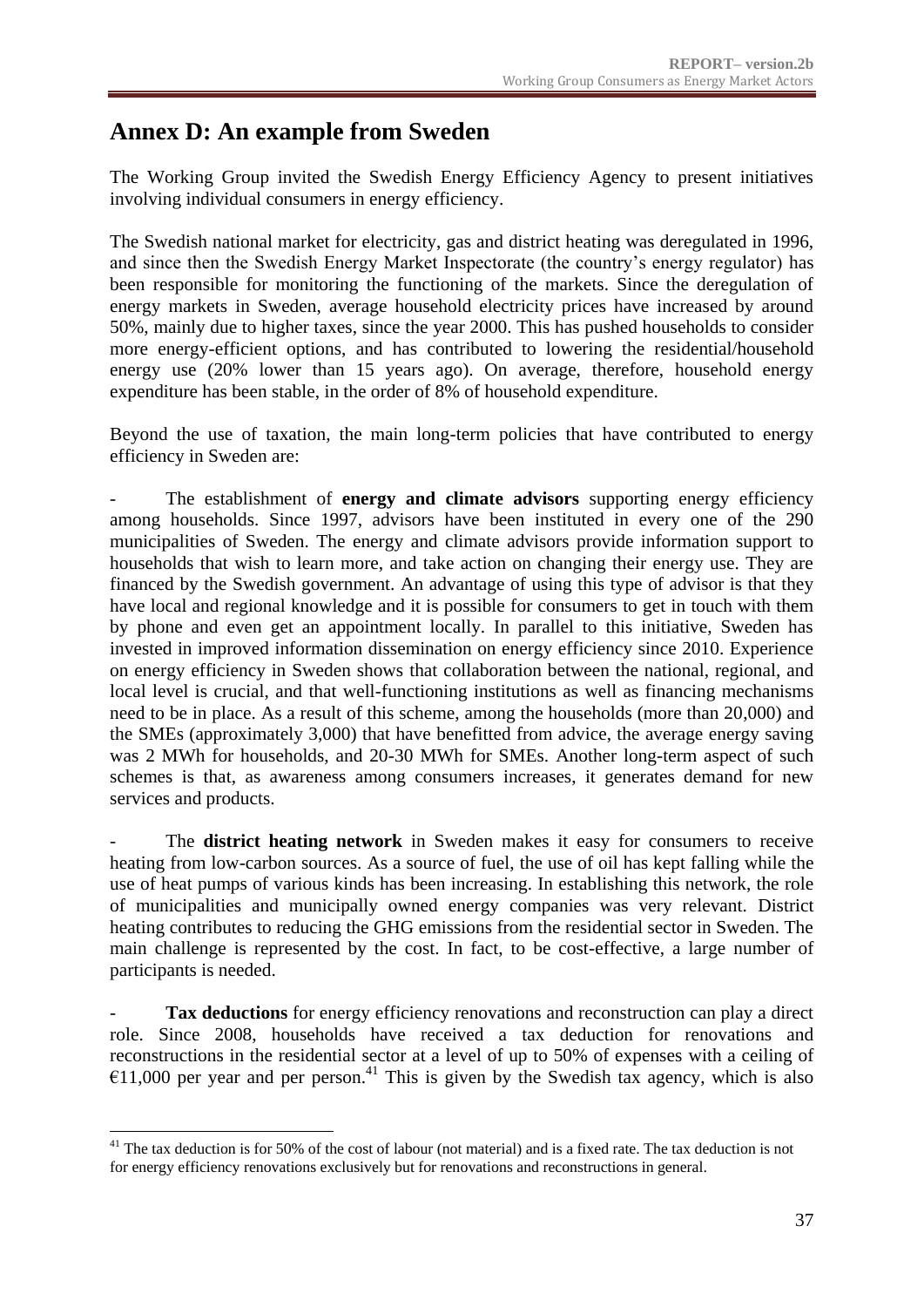responsible for information dissemination about the scheme. In a poll, around 86% of the population was positive to the tax deduction in 2010.

Web tools for information on energy efficiency contribute to easy and user-friendly access to information. There are various information tools online that consumers can access. Among others, there is an "energy calculator" where consumers can enter information on their residential energy use. While it is difficult to estimate the exact impact of those tools, they contribute in raising awareness.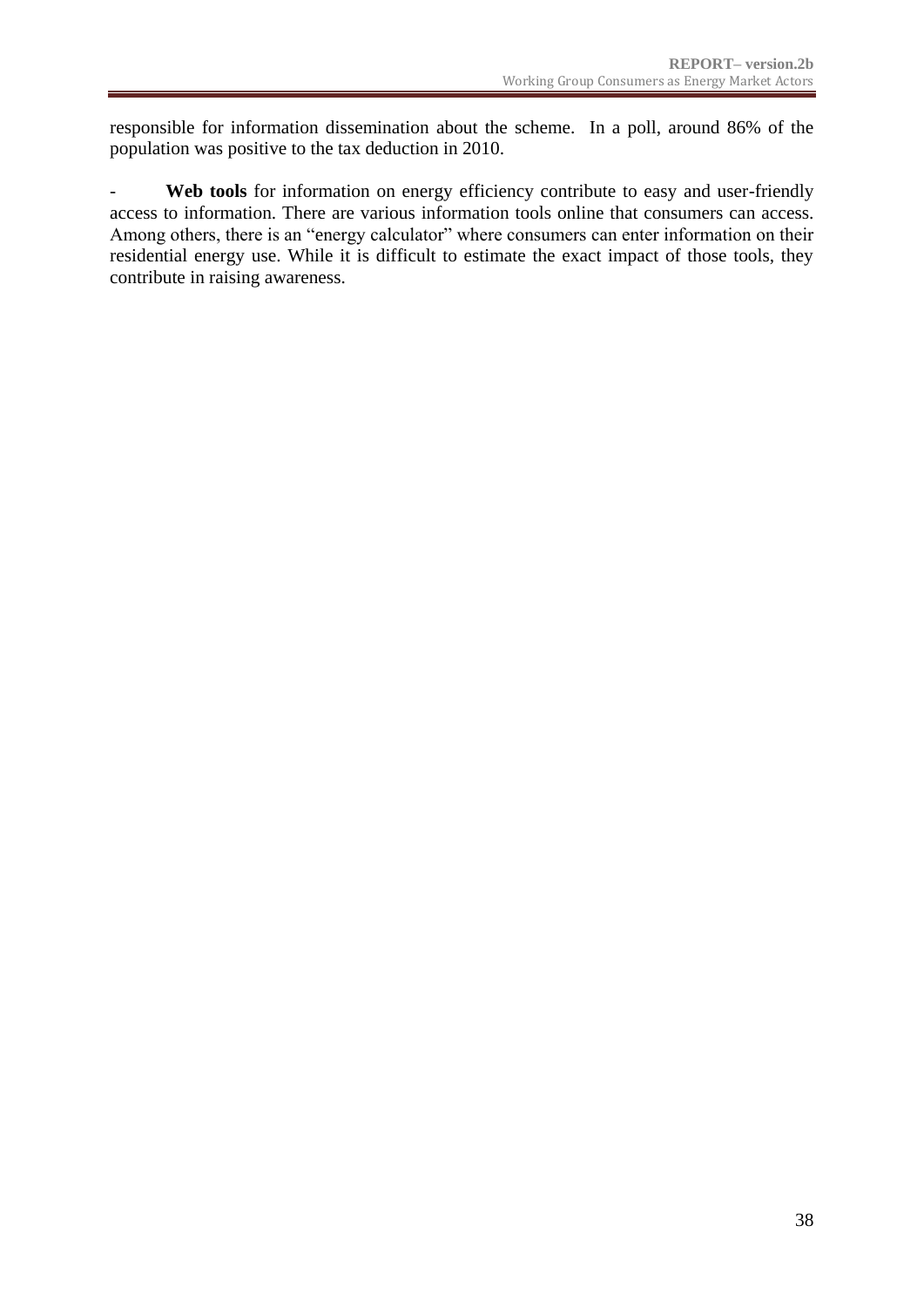## <span id="page-38-0"></span>**Annex E: The potential of gas<sup>42</sup> for more efficient heating**

Heating and cooling<sup>43</sup> in our buildings and industries accounts for nearly half of the EU's energy consumption, putting it ahead of transport and electricity, which account for 32% and 22% respectively. Moreover, around 85% of heating and cooling is produced from natural gas, coal and oil products, and only 15% is generated from renewable energy.

Furthermore, as the cost of heating is an important element of household expenditure, which can amount to up to 20% of a household's income, special attention should be paid to measures related to energy efficiency in heating and cooling systems along the entire energy chain. According to the Guidance Document on Vulnerable Consumers adopted by the Vulnerable Consumer Working Group of the Citizens' Energy Forum in November 2013<sup>44</sup>, "*affordable and secure heat supply in the context of collective and social housing should be addressed by Member States while implementing the Energy Efficiency Directive*".

Considering the impact of heating on Europe's final energy demand in the residential sector  $(65\%$  in 2010<sup>45</sup>), there is a clear need, but also an important opportunity, to involve households more in this area. The Working Group understands the potential of technological innovation as a key contributor towards the development of 'consumer-centric' solutions and invited Eurogas to give a presentation on this.

At present, the European regulatory framework includes provisions on energy labelling, energy efficiency, ecodesign, and energy performance of buildings, as drivers and it is involving a wide number of stakeholders. However according to Eurogas, heating consumption is not only stimulated by policies, but mostly by factors defining consumers' choice. Choice will vary according to a number of parameters, such as affordability, climate, building type, culture, access to fuels and historic policies.

Gas heating systems nowadays are very different:

- *traditional gas boilers*: burning gas whereby the hot gases produced are passed through a heat exchanger where much of their heat is transferred to water. It is considered efficient and is competitively priced;
- *gas-condensing boilers*: including an additional step where the waste heat in the flue gases is captured and used to pre-heat the cold water entering the boiler. It is more efficient than the first option and competitively priced as well. In the Netherlands, it is estimated that Dutch homes have become 50% more efficient in terms of gas use since 1980 with 23% attributed to the replacement of traditional boilers by modern gascondensing boilers;

1

 $42$  Gas constitutes one of several opportunities for innovation in residential heating. Other opportunities, such as electric heating or other heating methods, should also be studied for their potential for innovation in the future and as sources of demand response.

<sup>&</sup>lt;sup>43</sup> [http://ec.europa.eu/energy/en/news/heating-and-cooling-conference-26-27-february.](http://ec.europa.eu/energy/en/news/heating-and-cooling-conference-26-27-february)

 $44 \overline{$5.6$ at page 31};$ 

[http://ec.europa.eu/energy/sites/ener/files/documents/20140106\\_vulnerable\\_consumer\\_report.pdf.](http://ec.europa.eu/energy/sites/ener/files/documents/20140106_vulnerable_consumer_report.pdf)

<sup>&</sup>lt;sup>45</sup> 79% together with water heating, see Figure ?? above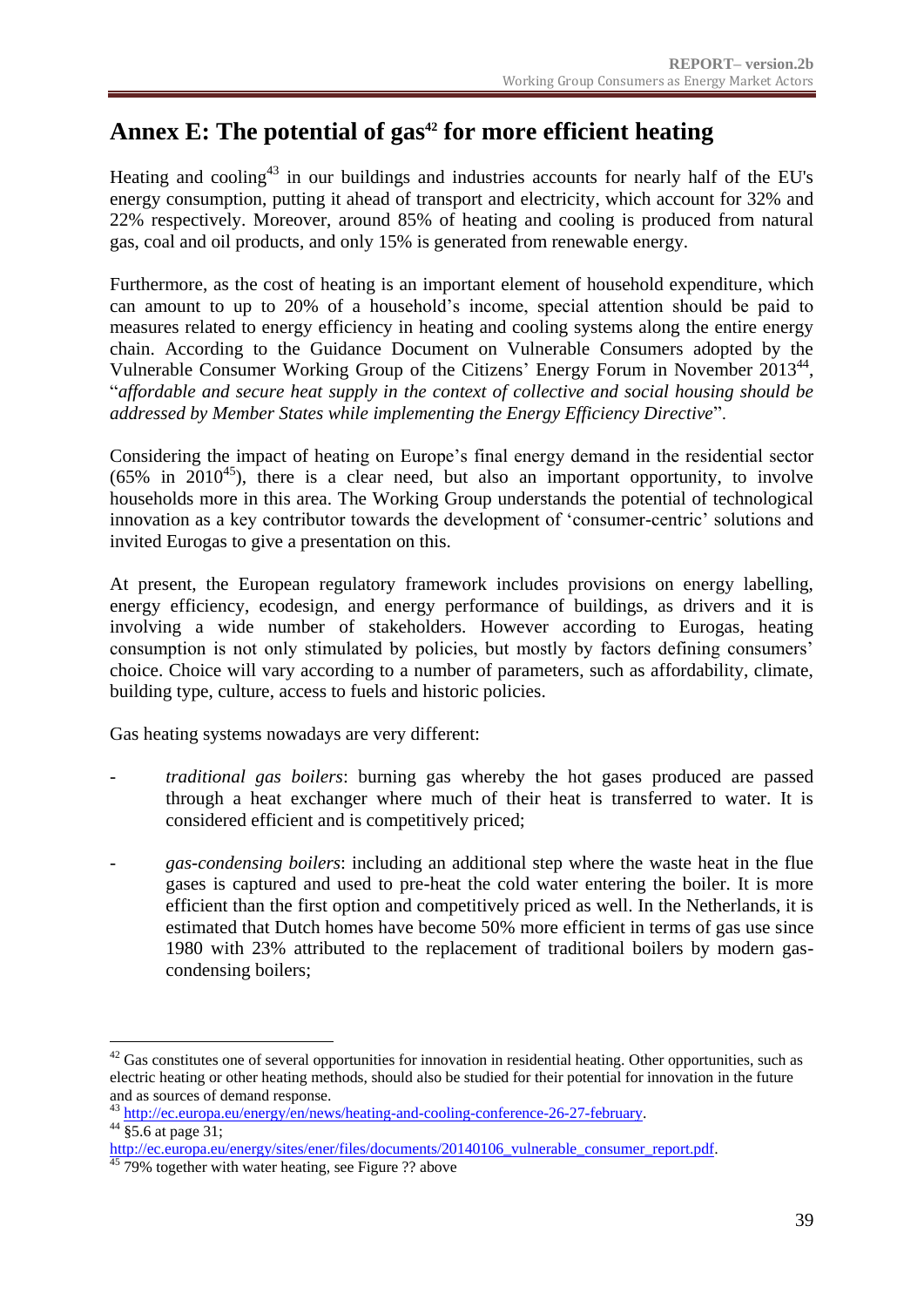- *gas-heat pump condensing technology* with green energy, which work by extracting heat from low temperature sources (air, water, ground) and upgrading it to a higher temperature and releasing it where it is required for space and water heating. The system is highly efficient;
- *combined heat and power unit*: a system that produces both heat and electricity for the user. High efficiency associated with flexibility;
- gas hybrid: the combination of a gas condensing boiler and an electric heat pump.<sup>46</sup>

However there are several challenges for the adoption of more efficient gas heating systems:

- take-up is very slow and the definition of appropriate incentives for faster introduction is an open question for policy;
- information to support consumer choice is not always available.

<u>.</u>

<sup>&</sup>lt;sup>46</sup> Depending on the geographical location, gas hybrid with solar thermal collectors are common. Solar thermal collectors can in many cases cover the heat demand for warm water over the summer period, substantially reducing the consumption of gas.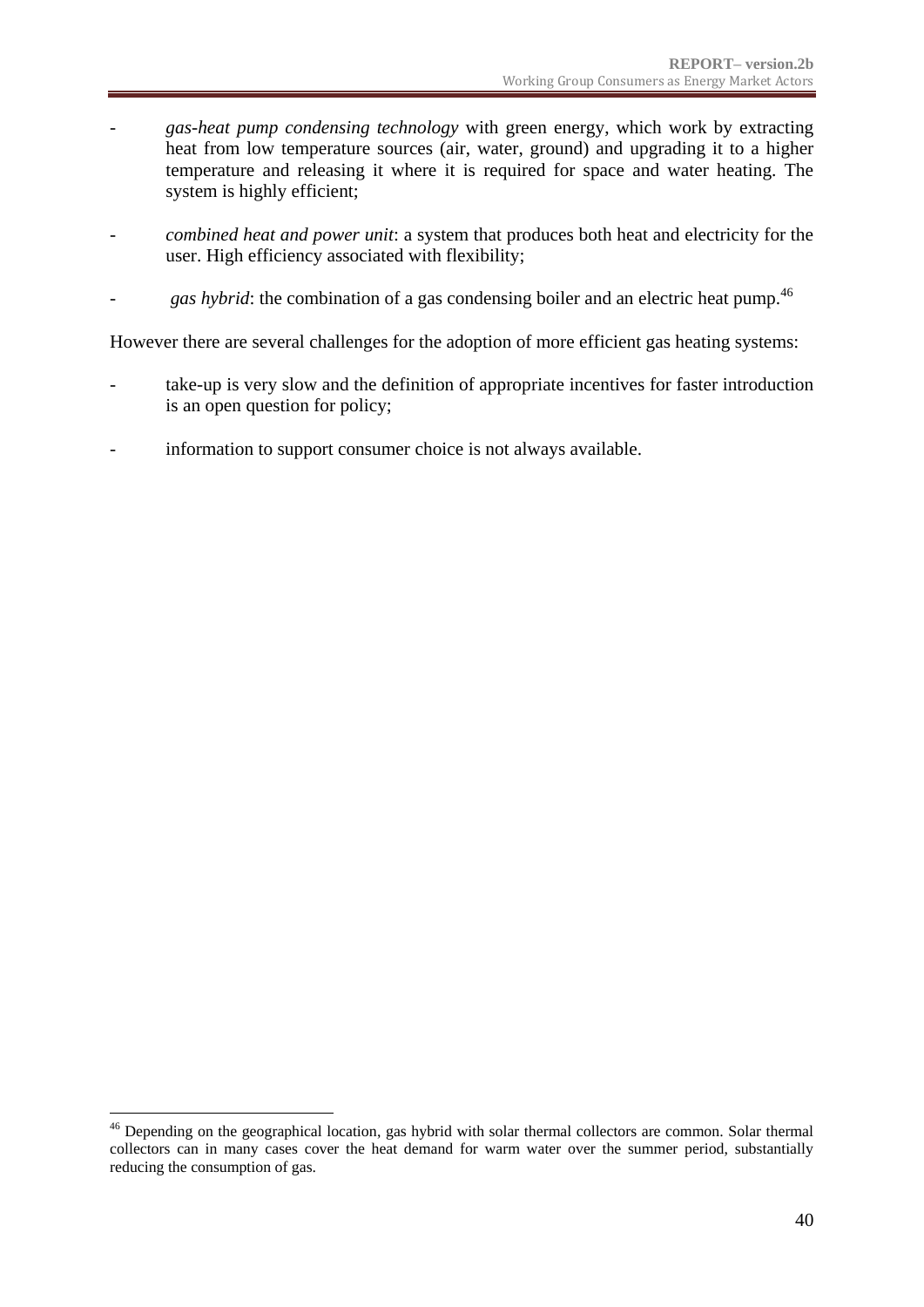<span id="page-40-0"></span>

|  |  | <b>Annex F: Members of the Working Group:</b> |  |  |  |
|--|--|-----------------------------------------------|--|--|--|
|--|--|-----------------------------------------------|--|--|--|

| <b>NAME</b>   | <b>SURNAME</b>     | <b>ORGANISATION</b>                 | <b>EU/COUNTRY</b> |
|---------------|--------------------|-------------------------------------|-------------------|
| Martin        | <b>BENGTSSON</b>   | <b>KONSUMENTERNAS</b>               | <b>SE</b>         |
| Marine        | <b>CORNELIS</b>    | <b>NEON</b>                         | EU                |
| Coralie       | <b>DELIRE</b>      | EDF/EURELECTRIC                     | FR/EU             |
| Patricia      | <b>DE-SUZZONI</b>  | <b>CRE/CEER</b>                     | FR/EU             |
| Sébastien     | <b>DOLIGÉ</b>      | <b>EURELECTRIC</b>                  | EU                |
| Kateřina      | <b>FIRLOVÁ</b>     | <b>ERU/CEER</b>                     | CZ/EU             |
| Ludovica Sara | <b>FONDI</b>       | <b>CEDEC</b>                        | EU                |
| Saraine       | <b>IFILL</b>       | <b>EUROGAS</b>                      | <b>EU</b>         |
| <b>Stew</b>   | <b>HORNE</b>       | <b>OFGEM</b>                        | <b>UK</b>         |
| Eric          | <b>HOUTMAN</b>     | <b>OMBUDSMAN</b><br><b>ENERGIE</b>  | <b>BE</b>         |
| Roel          | <b>KALJEE</b>      | Energie-<br>NL/EURELECTRIC          | NL/EU             |
| Eva           | <b>LACHER</b>      | E-CONTROL/CEER                      | AT/EU             |
| Paolo         | <b>LANDI</b>       | F.C.S.                              | IT                |
| Giuseppe      | <b>LORUBIO</b>     | <b>EURELECTRIC</b>                  | EU                |
| Margot        | <b>LOUDON</b>      | <b>EUROGAS</b>                      | EU                |
| Thomas        | <b>LOWE</b>        | <b>EUROGAS</b>                      | EU                |
| <b>James</b>  | <b>LUGER</b>       | <b>OFGEM</b>                        | <b>UK</b>         |
| Vitor         | <b>MACHADO</b>     | <b>DECO PROTESTE</b>                | PT                |
| Agnès         | <b>MATHIS</b>      | <b>COOPSEUROPE</b>                  | EU                |
| Consuelo      | <b>PACCHIOLI</b>   | <b>OFGEM</b>                        | <b>UK</b>         |
| Heidi         | <b>RANSCOMBE</b>   | <b>CITIZENS ADVICE</b>              | <b>UK</b>         |
| Noel          | <b>REGAN</b>       | <b>EUROGAS</b>                      | EU                |
| Alexandre     | <b>ROESCH</b>      | <b>SOLAR POWER</b><br><b>EUROPE</b> | EU                |
| Ann-Katrin    | <b>SCHENK</b>      | <b>CEDEC</b>                        | EU                |
| <b>Bart</b>   | <b>SCHOONBAERT</b> | <b>OFGEM</b>                        | UK                |
| Monika        | <b>STAJNAROVA</b>  | <b>BEUC</b>                         | EU                |